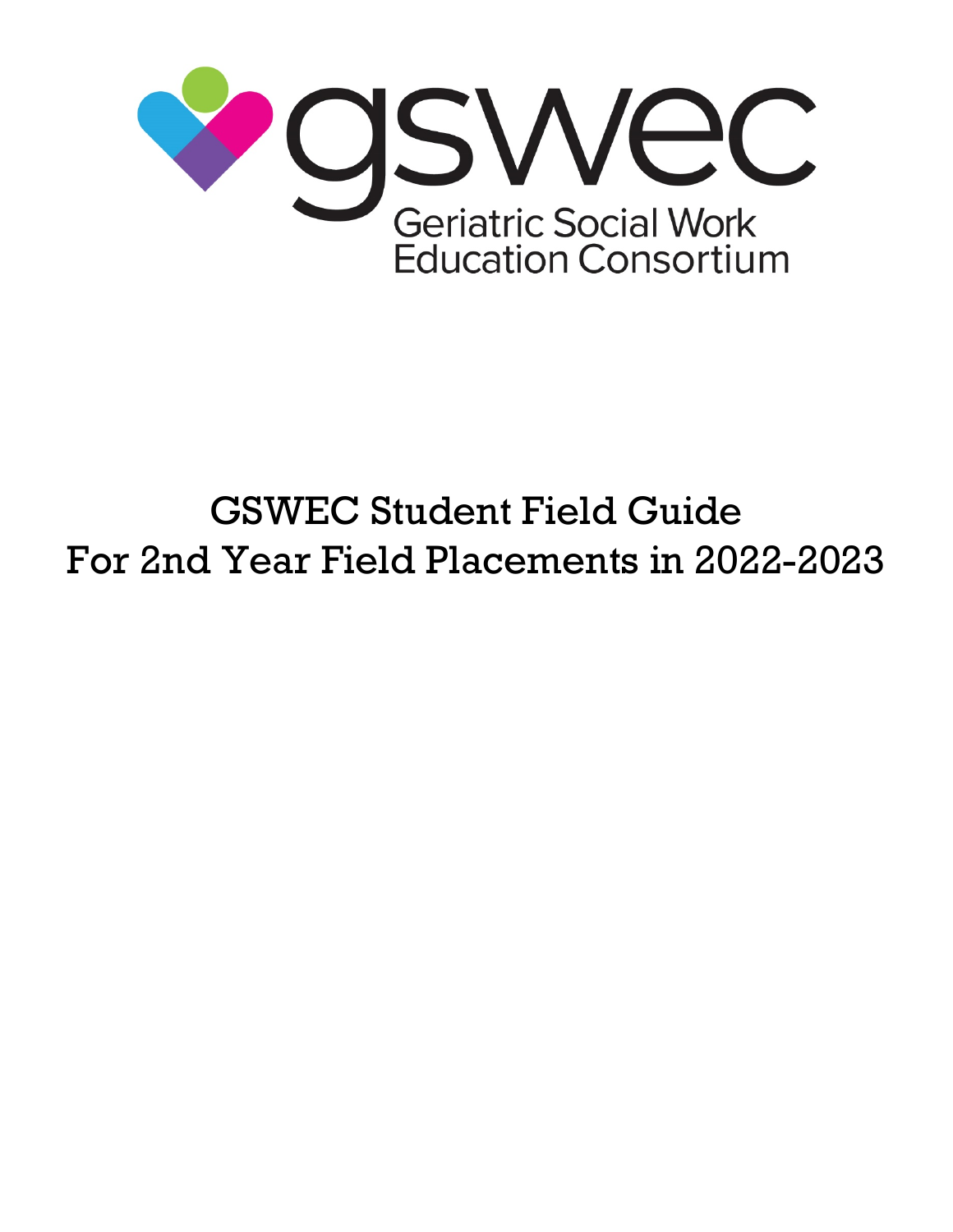## GSWEC Student Field Guide

(Geriatric Social Work Education Consortium)

The GSWEC Student Field Guide was developed to assist social work graduate students interested in developing skills in and specializing in services for and with older adults and their families to select and participate in an eligible field placement

GSWEC (Geriatric Social Work Education Consortium) is a collaboration among eight Graduate Schools of Social Work and twelve community agencies specializing in services for older adults. It was established in 1999 to provide aging-focused 2nd year field placements and competencydriven geriatric social work field education. This guide includes:

#### [Specifics on opportunities and experiences at the various GSWEC Agencies](#page-4-0)

GSWEC field placements are structured to provide social work graduate students with a well-rounded experience serving older adults.

#### **The GSWEC Consortium Includes:**

Southern California Graduate Schools of Social Work (8)

- Azusa Pacific University
- California State University, Dominguez Hills
- California State University, Fullerton
- California State University, Long Beach
- California State University, Los Angeles
- California State University, Northridge
- University of California, Los Angeles
- University of Southern California

#### Centers of Excellence in Geriatric Social Work Field Education (12):

- AltaMed
- Alzheimer's Los Angeles
- Alzheimer's Orange County
- Arosa Care
- Beach Cities Health District
- Huntington Senior Care Network
- Jewish Family Service
- Motion Picture and Television Fund
- Pacific Clinics
- Partners in Care Foundation
- Special Service for Groups/SILVER
- VA Greater Los Angeles Healthcare System
- WISE & Healthy Aging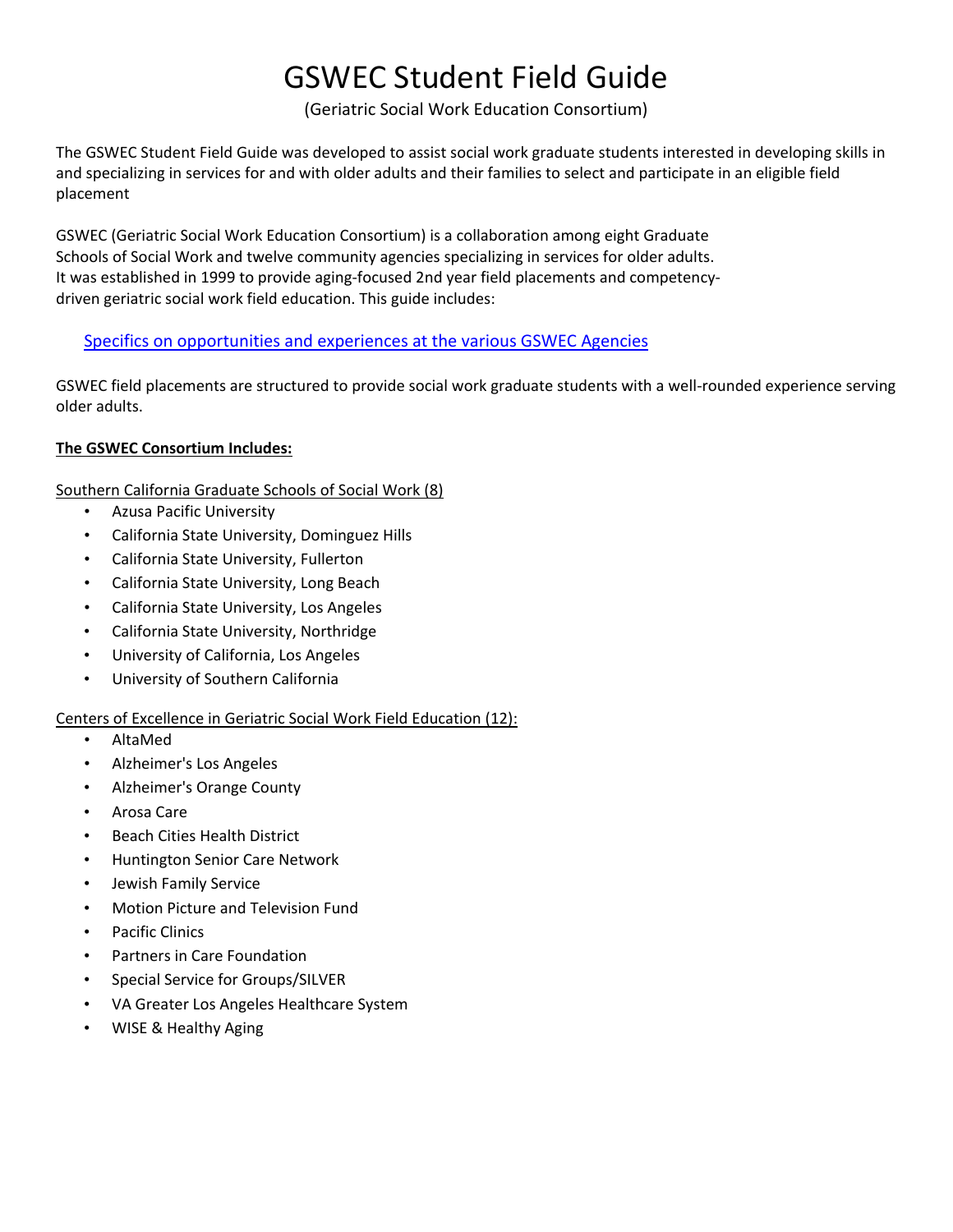## **GSWEC FAQs**

#### **What advantage is there for me to be in GSWEC?**

- GSWEC is well recognized among employers and GSWEC alumni are sought after as employees.
- GSWEC students receive supplemental training in Geriatric Social Work, guided by nationally recognized geriatric social work competencies developed by GSWEC.
- GSWEC students experience micro, mezzo and macro practice.
- GSWEC students gain a broader field experience with Associate Site rotations.
- GSWEC students have opportunity to network with other GSWEC students and alumni.

#### **What field placement settings does GSWEC offer?**

GSWEC offers micro, mezzo and macro placement opportunities at its twelve Geriatric Centers of Excellence field agencies. Placement settings include:

- Mental Health
- Health Care and Health Promotion
- Geriatric Care Management
- Adult Day Health Care
- Dementia Care and Caregiver Support
- Substance Abuse Treatment
- Senior Services Administration
- Civic Engagement and Volunteerism

#### **What is GSWEC's "Competency-Driven Education"?**

GSWEC developed "Geriatric Social Work Competencies" as a foundation for geriatric field placement experiences. GSWEC Field Instructors and students use the competencies to identify the student's learning goals, and to provide the basis for learning assignments and assessment of the student's progress. The competencies emphasize geriatric social work values, knowledge, and skills encompassing micro-to macro-level practice in four general areas:

- Values, Ethics and Theoretical Perspectives
- **Assessment**
- **Intervention**
- Aging Services, Programs and Policies

#### **What Are GSWEC's Geriatric Social Work Seminars?**

All GSWEC students participate in three (3) free, full day Geriatric Social Work Seminars during the placement year. Seminar location may be virtual or in-person and local travel to other sites may be required. Seminars typically include presentations by, and discussions with, academic and professional experts, Field Instructors and GSWEC alumni. The seminars broaden students' learning and provide exposure to many facets of Geriatric Social Work. Topics vary from year to year, but typically include subjects such as:

- Biopsychosocial Aspects of Aging and Impact on Older Adults and Their Families
- Normal and Abnormal Cognitive Changes in Aging
- Assessment, Diagnosis and Treatment of Older Adult Mental Health Issues
- Cultural and Age Cohort Diversity
- Older Adults and Substance Abuse
- Palliative and End of Life Care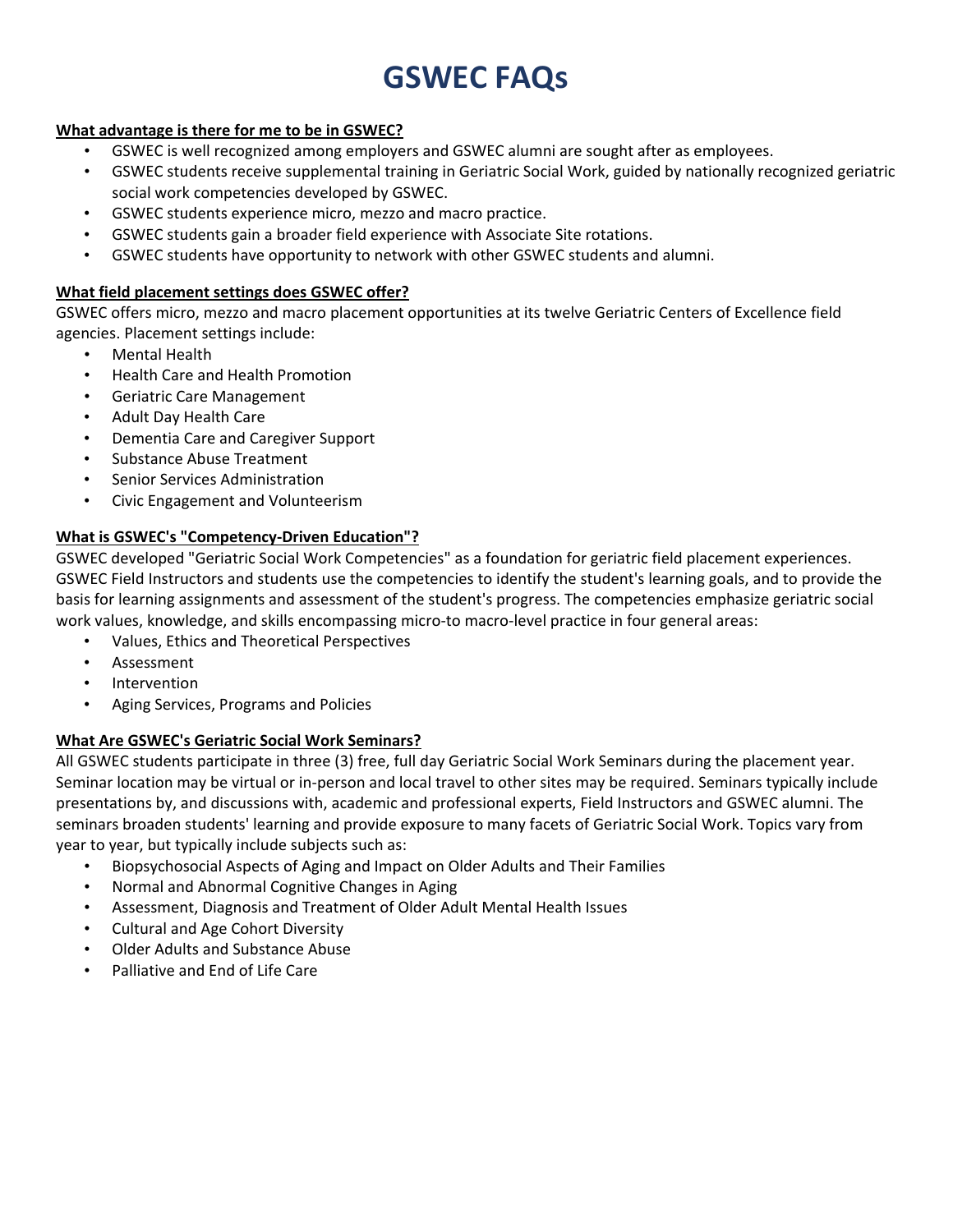#### **Do GSWEC placements offer stipends?**

Most GSWEC agencies provide stipends of \$4,000. Two agencies (Pacific Clinics and VA Health Systems) provide \$5,000 or more. Some agencies withhold for taxes, others do not. Some pay biweekly, some at different intervals. See the [Agency Program Descriptions](#page-4-0) in this guide and check with agencies for details regarding stipends.

While it is our goal to have GSWEC students work in geriatric social work after graduation, there currently is no employment obligation incurred. However, GSWEC agencies are always eager to hire GSWEC graduates!

#### **Are GSWEC students eligible for CAL-SWEC II Mental Health stipends?**

Yes, if the GSWEC placements meet the criteria for CAL-SWEC II Mental Health stipend. If you receive the CAL-SWEC II Mental Health stipend it will be in lieu of the GSWEC stipend.

#### **How can I apply for GSWEC?**

- 1. Obtain an application from the GSWEC liaison at your campus.
- 2. Attend the GSWEC Open House on February 2, 2022 from 3:00-5:00pmvirtually via Zoom to learn more about GSWEC and placement opportunities.
- 3. Submit the GSWEC Application to your campus GSWEC Liaison by your School's deadline.
- 4. Arrange interviews with GSWEC agencies that interest you.

#### **Can I interview at more than one GSWEC agency/site?**

Yes, you can — check with your School as to number of interviews allowed. Most GSWEC sites require an interview but some hold an Open House instead. Before you schedule site interviews you should review the GSWEC Guide to get basic information about agencies and sites and make a preliminary phone call to get more information about placement opportunities. This will help you more effectively focus your placement search.

#### **What does GSWEC look for when selecting Applicants?**

- Students who have a respect for older adults
- Students who have a desire to work with and on behalf of the aging population
- Students with leadership qualities

#### **What are Site-Specific Requirements?**

Specific requirements vary among placement sites, such as fingerprinting, physical exam, specific language fluency or U.S. Citizenship. Many also require an on-site interview. See Field Placement Opportunities in this GSWEC Guide and check with agency for details.

#### **What should I take with me to the agency interview?**

You should take a copy of your GSWEC application and your resume. Also remember that a professional appearance will help you present a positive image.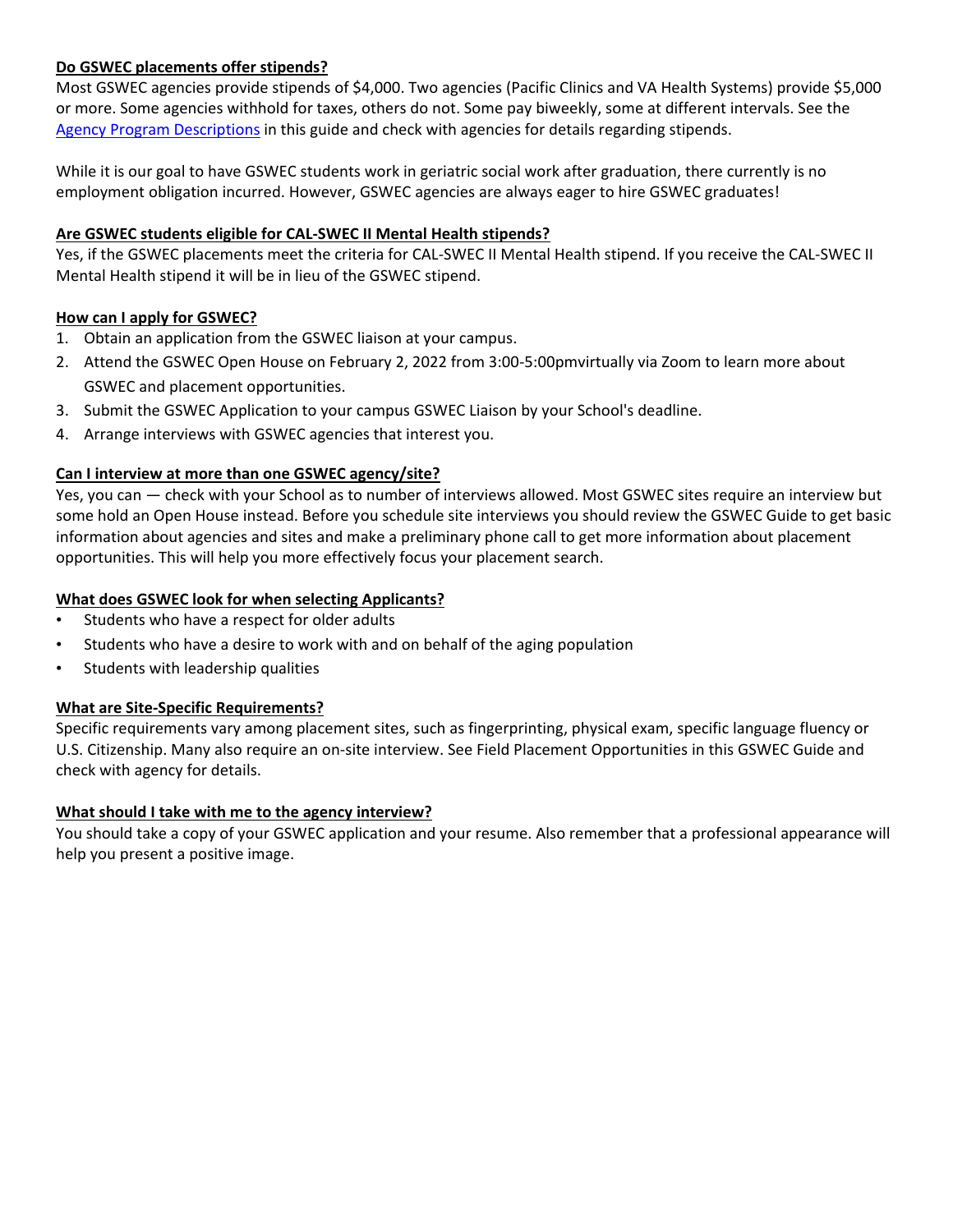### GSWEC Field Placement Opportunities

2020/2021

#### <span id="page-4-0"></span>GSWEC Agency Program Descriptions (click to navigate)

- − [AltaMed Health Services –](#page-4-1) PACE Program
- − [Alzheimer's Los Angeles](#page-7-0)
- − [Alzheimer's Orange County](#page-8-0)
- − [Arosa \(Formerly LivHome\)](#page-9-0)
- [Beach Cities Health District](#page-12-0)
- − [Huntington Hospital Senior Care Network](#page-13-0)
- − [Jewish Family Service Care](#page-15-0)
- − Jewish Family Service of Los Angeles [Felicia Mahood Multipurpose Senior Center](#page-15-1)
- − Jewish Family Service of Los Angeles [Freda Mohr Multipurpose Senior Center](#page-16-0)
- − [Motion Picture and Television Fund –](#page-17-0) Elder Connection Program
- − [Motion Picture and Television Fund –](#page-19-0) Skilled Nursing Program
- − Motion Picture and Television Fund [Palliative Care Program](#page-21-0)
- − Pacific Clinics [Asian Pacific Family Center](#page-23-0)
- − Pacific Clinics [Older Adult Services](#page-25-0)
- − [Pacific Clinics –](#page-27-0) PEI/FSP/FCCS
- Partners in Care Foundation [Community Wellness Department](#page-29-0)
- [Partners in Care Foundation –](#page-30-0) Assisted Living Waiver
- Partners in Care Foundation [Home and Community Based Alternatives](#page-31-0)
- Partners in Care Foundation [Multipurpose Senior Services Program](#page-32-0)
- − [Special Services for Groups/Sustaining Independent Lives with Vital Empowering Resources](#page-33-0)
- − [VA Greater Los Angeles Healthcare System Sepulveda Ambulatory Care and Community Living Center & West](#page-33-1)  [Los Angeles Healthcare Center](#page-33-1)
- − WISE and Healthy Aging [Holistic Elder Abuse Response Team](#page-37-0)
- − WISE and Healthy Aging [In Home Services/Care Management & Adult Day Service Center](#page-40-0)
- − WISE and Healthy Aging [Long Term Care Ombudsman Program](#page-42-0)

#### \*Note on Changes to Programs Due to COVID-19 Pandemic

As we compiled the information below, there is still much uncertainty in our world. We did our best to present the internship opportunities as we expect them to exist, but we have all seen living through the past two years, there is no way to guarantee the experiences each program will offer. Some programs may have face-to-face services with appropriate safeguards, others may be all telephonic/virtual. This extends to the site interviews, many of which are confirmed as virtual interviews, but given the circumstances most can be expected to be done remotely.

<span id="page-4-1"></span>What we can promise is that we will offer the same level of quality work experience we have had at GSWEC in the past, but with appropriate safeguards to protect our interns and our clients. We live in a changing world, and virtual/telephonic services are not going away once the pandemic ends. Join us as we walk together into the future of social care delivery.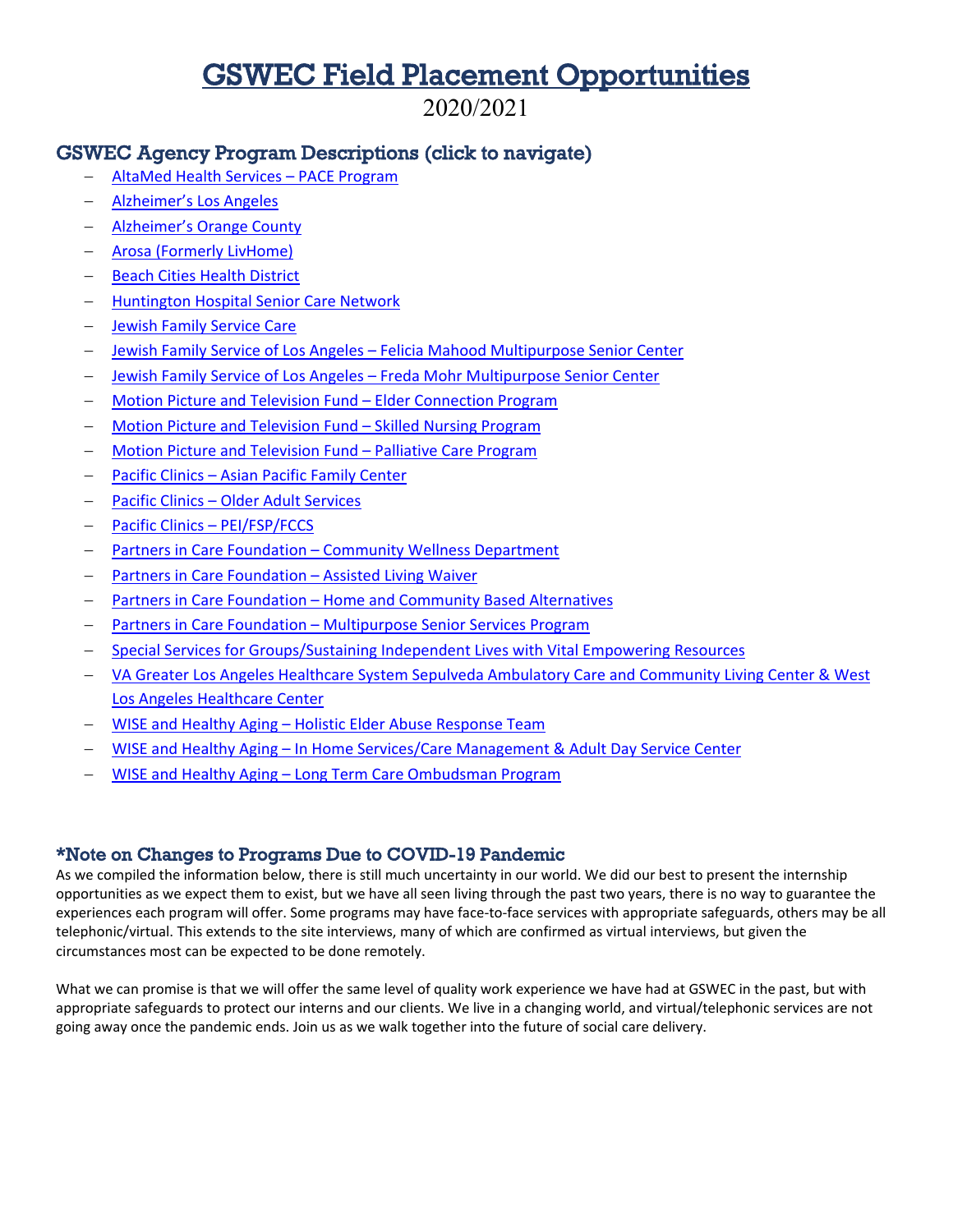### [AltaMed Health Services – PACE Program](#page-4-0)

2040 Camfield Ave., Commerce, CA 90040 **Contact:** Lisa Ruiz-Vangelatos, LCSW **Email:** [lrvangelatos@altamed.org](mailto:%20lrvangelatos@altamed.org) **Phone:** 323-480-1400 **Website:** <https://www.altamed.org/>

#### **Setting**: Community-Based Agency, Outpatient Health Setting

| <b>Agency Requirements</b>                                                |                                                                                  |  |
|---------------------------------------------------------------------------|----------------------------------------------------------------------------------|--|
| TB Test                                                                   | Yes                                                                              |  |
| Auto/License                                                              | License                                                                          |  |
| Language                                                                  | Preferred: Spanish, Chinese                                                      |  |
| Insurance                                                                 | Malpractice                                                                      |  |
| Specific Day/Hours                                                        | $M-F$ , 8a-5p                                                                    |  |
| Lifescan/Fingerprint                                                      | No                                                                               |  |
| Other                                                                     | Educational verification letter from their school that states that they have met |  |
|                                                                           | the following requirements:                                                      |  |
|                                                                           | a. Background check                                                              |  |
| b. Health clearance with immunizations or titers for: MMR, Varicella, HEP |                                                                                  |  |
|                                                                           | B, Tdap, PPD, annual Flu shot (PPD must be done within 1 year)                   |  |
|                                                                           | c. Physical exam                                                                 |  |
|                                                                           | d. HIPAA training                                                                |  |
|                                                                           | e. CPR/First aid proof                                                           |  |
|                                                                           | f. Certificate of Insurance from their school                                    |  |
|                                                                           |                                                                                  |  |

| Direct Practice                     | Macro | Population                    |
|-------------------------------------|-------|-------------------------------|
| Comprehensive Geriatric             |       | Community dwelling,           |
| Assessment, Supportive Counseling   |       | medically frail, Older Adults |
| (Individual and Group), Crisis      |       | who meet criteria for nursing |
| Intervention, End of Life, Case     |       | home care, Caregivers         |
| Management -Long & Short Term,      |       |                               |
| Discharge Planning, Information &   |       |                               |
| Referral, Care Planning, Working in |       |                               |
| an Interdisciplinary Team, Working  |       |                               |
| in an electronic medical record     |       |                               |
| system, Medi-Cal/Medicare Systems   |       |                               |
| navigation, Palliative Care, Grief  |       |                               |
| and Bereavement.                    |       |                               |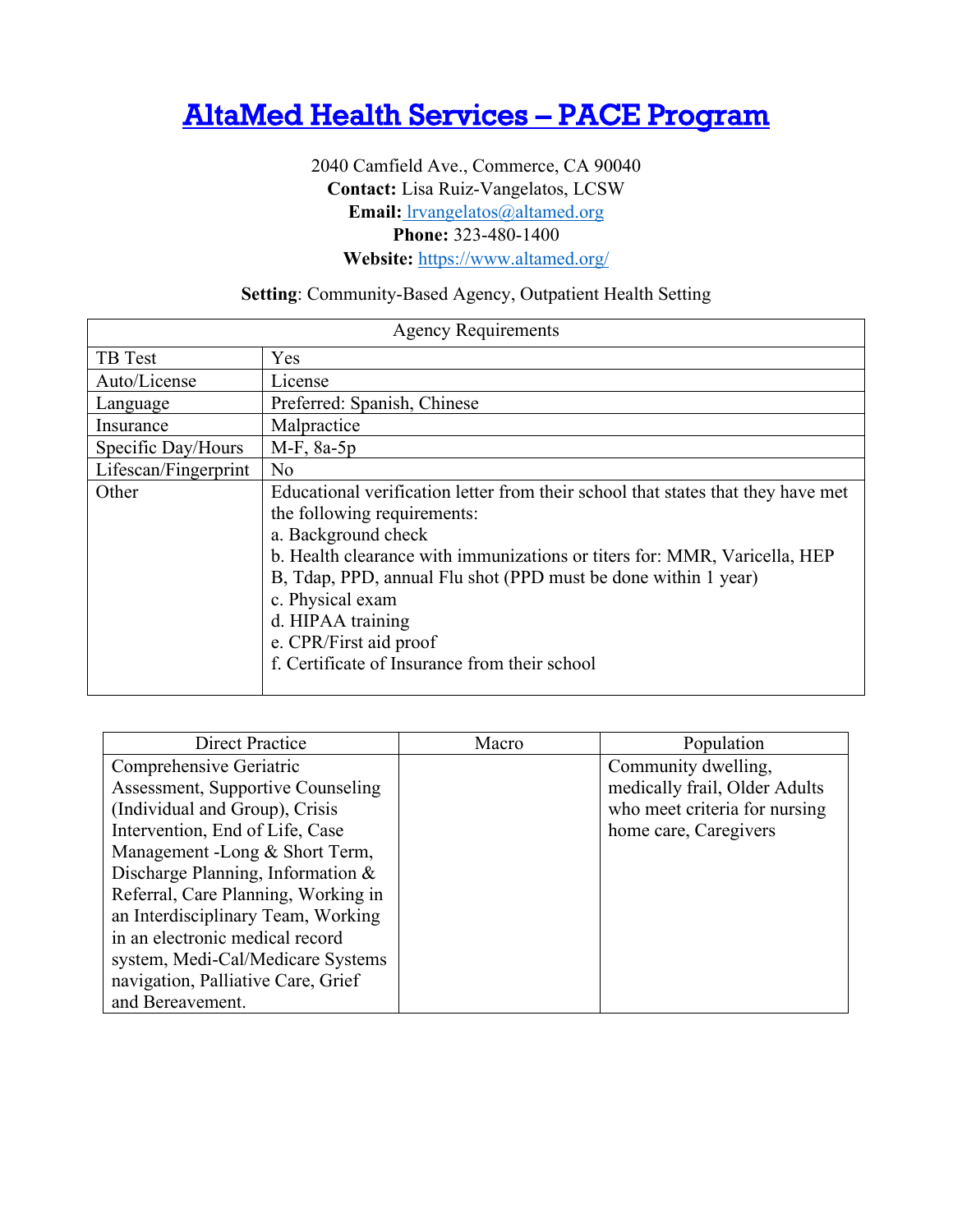AltaMed has delivered quality health care services to the underserved communities of Southern California for more than 40 years. AltaMed serves the entire family with primary medical care, dental clinics and complete senior long-term care services, including primary care clinics, senior case management, and the Program of All Inclusive Care for the Elderly (PACE). AltaMed also delivers disease management programs, health education, youth services, specialty HIV/AIDS care and substance abuse treatment.

This internship will allow students the opportunity to work in one of our nine PACE programs located across Los Angeles County. The programs provide 24/7 care to enrolled participants and are in: Long Beach, South LA (Watts), Huntington Park, Lynwood, Downey, Covina, El Monte, East LA, and the downtown LA/Chinatown area. AltaMed/PACE is recognized as one of the nation's most innovative providers of allinclusive medical and social services. AltaMed offers a distinct type of senior services to enable chronically ill and frail seniors to live safely and with dignity in the comfort of their own home while receiving essential health care services. Placement with the PACE program will allow students to integrate their classroom education into direct practice through bio-psychosocial assessments, care plan development, case management, community-based linkages and referrals, discharge planning, psycho-educational and therapeutic groups, and working as part of an interdisciplinary team. The students will also have the opportunity to work with families and caregivers of the program participants through engagement in the assessment process, discussion about advance life planning, and collaboration around individualized care plans.

#### **Unique Aspects of Placement:**

The PACE program model is centered on the belief that it is better for the well-being of seniors with chronic care needs and their families to be served in the community whenever possible. Enrollees must be 55 or older, live in a geographic area served by the PACE program, and be able to live in the community safely without jeopardizing his or her health. Additionally, while all PACE participants must be certified to meet nursing home care criteria to enroll in PACE, only about 7 percent of PACE participants nationally reside in a nursing home. If a PACE enrollee needs nursing home care, the PACE program pays for it and continues to coordinate the enrollee's care. The services provided to a PACE participant include:

- Adult day care that offers recreational therapy and nutritious meals
- Transportation to medical appointments and the adult day care site
- Physical and occupational therapies
- Dietary/nutritional counseling
- Social services and counseling
- Nursing and acute symptom management
- Primary medical care services
- Home care services and supports
- All necessary prescription drugs (on-site dispensaries)
- Palliative care
- Medical specialties such as audiology, dentistry, optometry, podiatry and speech therapy
- Respite care; and
- Hospital, nursing home, and hospice care when necessary.

The students placed with the AltaMed PACE program will have the unique opportunity to work with frail seniors and their families and be exposed to this vulnerable population's needs. AltaMed PACE is committed to providing professional development through ongoing trainings on quality improvement initiatives, process improvement, resume building and supervision with experienced Social Workers. Referenced:<http://www.npaonline.org/website/article.asp?id=12>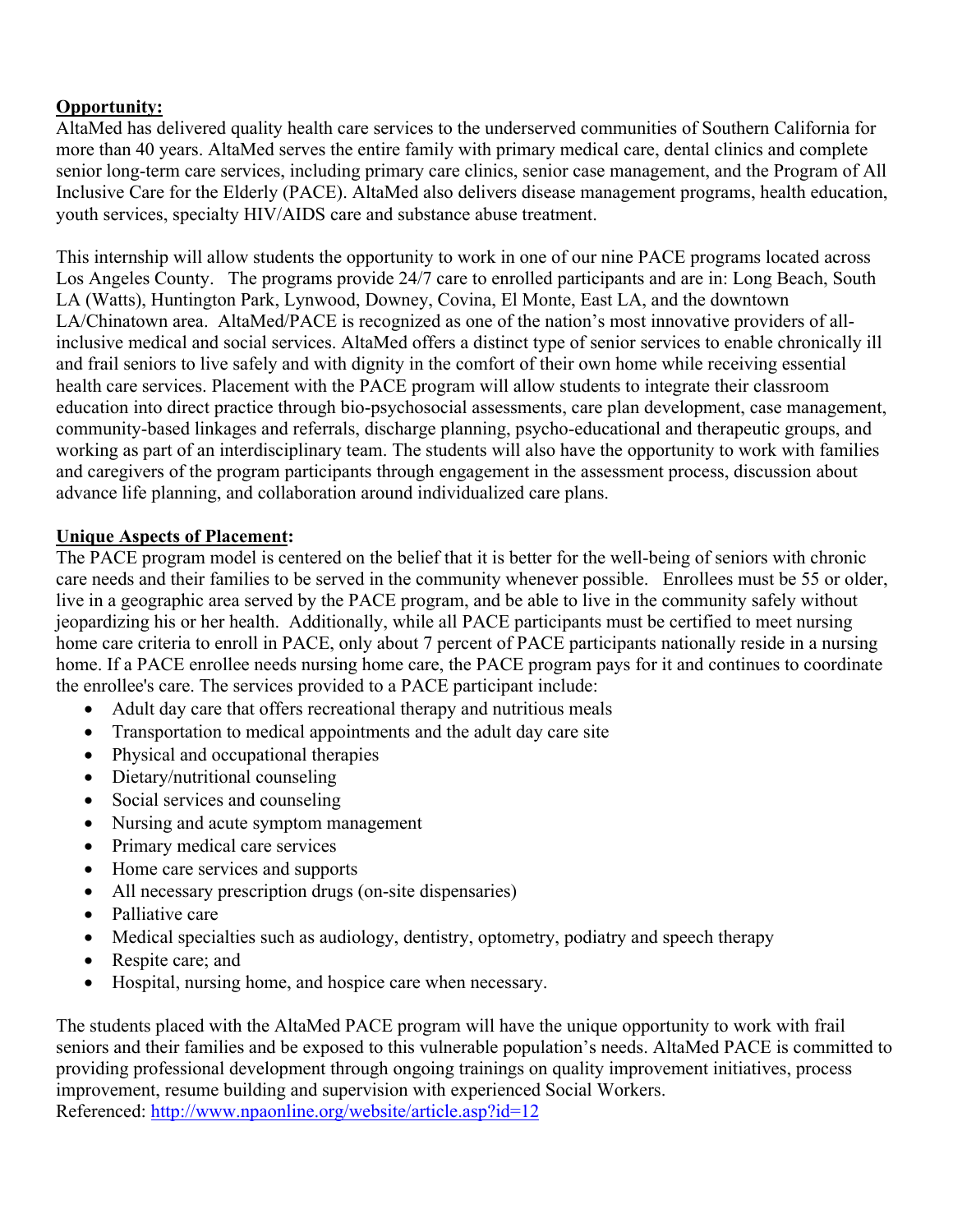<span id="page-7-0"></span>

4221 Wilshire Blvd. Suite 400, LA 90010 **Contact:** Cathy Ladd, MSW **Email:** [cladd@alzla.org](mailto:cladd@alzla.org) **Phone:** 323 930-6213 **Website:** <https://www.alzheimersla.org/>

**Setting**: Community-Based Agency

| <b>Agency Requirements</b> |                                        |  |
|----------------------------|----------------------------------------|--|
| TB Test                    | No                                     |  |
| Auto/License               | License and Auto                       |  |
| Language                   | Spanish preferred; some sites required |  |
| Insurance                  | Malpractice & Auto                     |  |
| Specific Day/Hours         | As Required by the University          |  |
| Lifescan/Fingerprint       | N <sub>o</sub>                         |  |
| Other                      | Background check pd by agency          |  |

| Direct Practice                 | Macro                                    | Population                           |
|---------------------------------|------------------------------------------|--------------------------------------|
| Crisis Intervention, Case       | Administrative/Project Management,       | Staff/Professionals, Ethnic/Special  |
| Management, Short-Term, Case    | Community Outreach/Marketing,            | Groups: All ethnically diverse       |
| Management, Long-Term,          | Policy, Community Organization,          | groups; also, people in early stages |
| Information and Referral, Group | <b>Educational Prsentations, Program</b> | of Alzheimer's disease               |
|                                 | Evaluations, Event Planning              |                                      |

#### **Opportunity:**

Depending on the project/area that the student selects, he/she will have the opportunity to observe and learn about people experiencing the early stages of Alzheimer's disease and how they and their loved ones cope with the diagnosis. The student might lead one of our early-stage groups or carry a caseload of clients who are caregivers caring for someone in the middle or late stage of the disease, when behaviors are challenging, and extra support is needed. Or he/she might go into the community to deliver an educational talk about Alzheimer's disease or some other aspect of dementia. If the student is interested in working with diverse communities, we offer opportunities to network with, and deliver services to, the African American community, the Asian-Pacific Islander community and the Latino Community. If someone is more interested in public policy, visits to legislators to advocate for people affected by Alzheimer's disease might be part of the day. I f the student is interested in more macro projects, he/she might work on program evaluation and outcomes, data collection or service mapping in order to determine how resources should be spent.

#### **Unique Aspects of Placement:**

Whether someone is interested in direct practice or macro work, the best part about being at Alzheimer's Greater Los Angeles, is the variety of opportunities available to students. In addition to training students to become dementia care experts, we are able to match students' interests to the services we provide, and they actually have a voice in how their placement will unfold. The staff are experienced supervisors who are invested in students and their learning, and we take the time to make the entire experience enjoyable and meaningful. We offer individualized support and guidance, while giving students abundant opportunities for exploration and growth.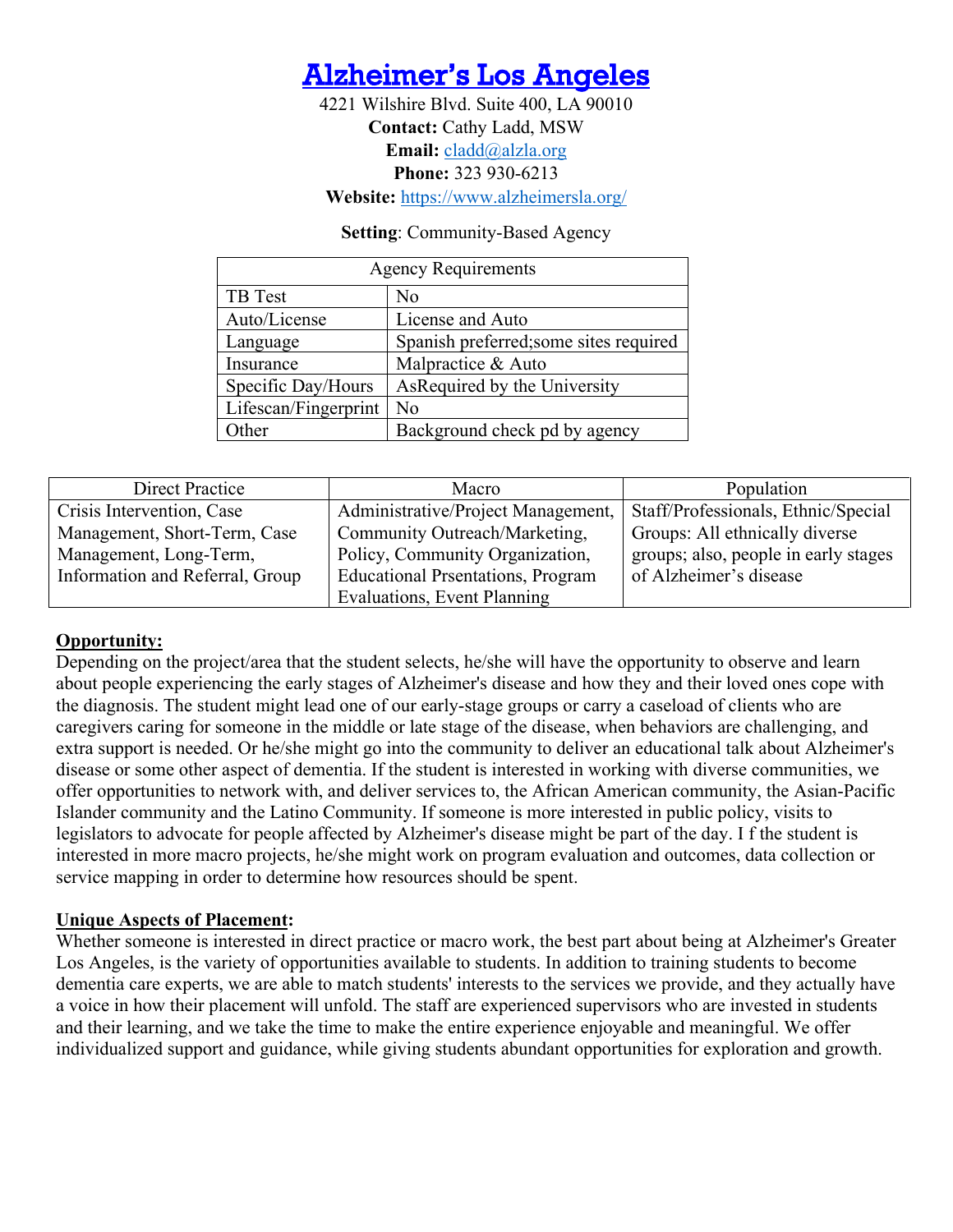

2515 McCabe Suite 200 Irvine, CA 92614 **Contact:** Toni Shapiro, LCSW Email: [toni.shapiro@alzoc.org](mailto:toni.shapiro@alzoc.org) **Phone:** 949 757-3753 **Website:** <https://www.alzoc.org/>

<span id="page-8-0"></span>**Setting**: Community, Community-based Agency, Congregate Living, Outpatient Health Setting, Adult Day Health Care

| <b>Agency Requirements</b>       |                                      |  |
|----------------------------------|--------------------------------------|--|
| TB Test                          | Yes                                  |  |
| Auto/License<br>License and Auto |                                      |  |
| Language                         | Bi-lingual-ongoing need for Spanish, |  |
|                                  | Vietnamese, Korean and Farsi         |  |
| Insurance                        | Auto                                 |  |
| Specific Day/Hours               | 16 hours unless 20 hours is required |  |
|                                  | by school                            |  |
| Lifescan/Fingerprint             | Yes                                  |  |
| <b>I</b> ther                    |                                      |  |

| <b>Direct Practice</b>      | Macro                             | Population                     |
|-----------------------------|-----------------------------------|--------------------------------|
| Comprehensive Geriatric     | Program Development,              | Community Dwelling Older       |
| Assessment, Counseling,     | Administrative/Project            | Adults, Caregivers,            |
| Crisis Intervention, End of | Management, Community             | Ethnic/Special Groups:         |
| Life, Case Mgmt (short $&$  | Outreach/Marketing,               | Latinx, Vietnamese, Korean,    |
| long term), Information $&$ | Community Organization,           | Farsi-speaking individuals and |
| Referral, Group, Cognitive  | Grant Writing, Educational        | families                       |
| Screens, Outpatient health  | Presentations, Program            |                                |
| care, DSM Diagnosis         | <b>Evaluation, Event Planning</b> |                                |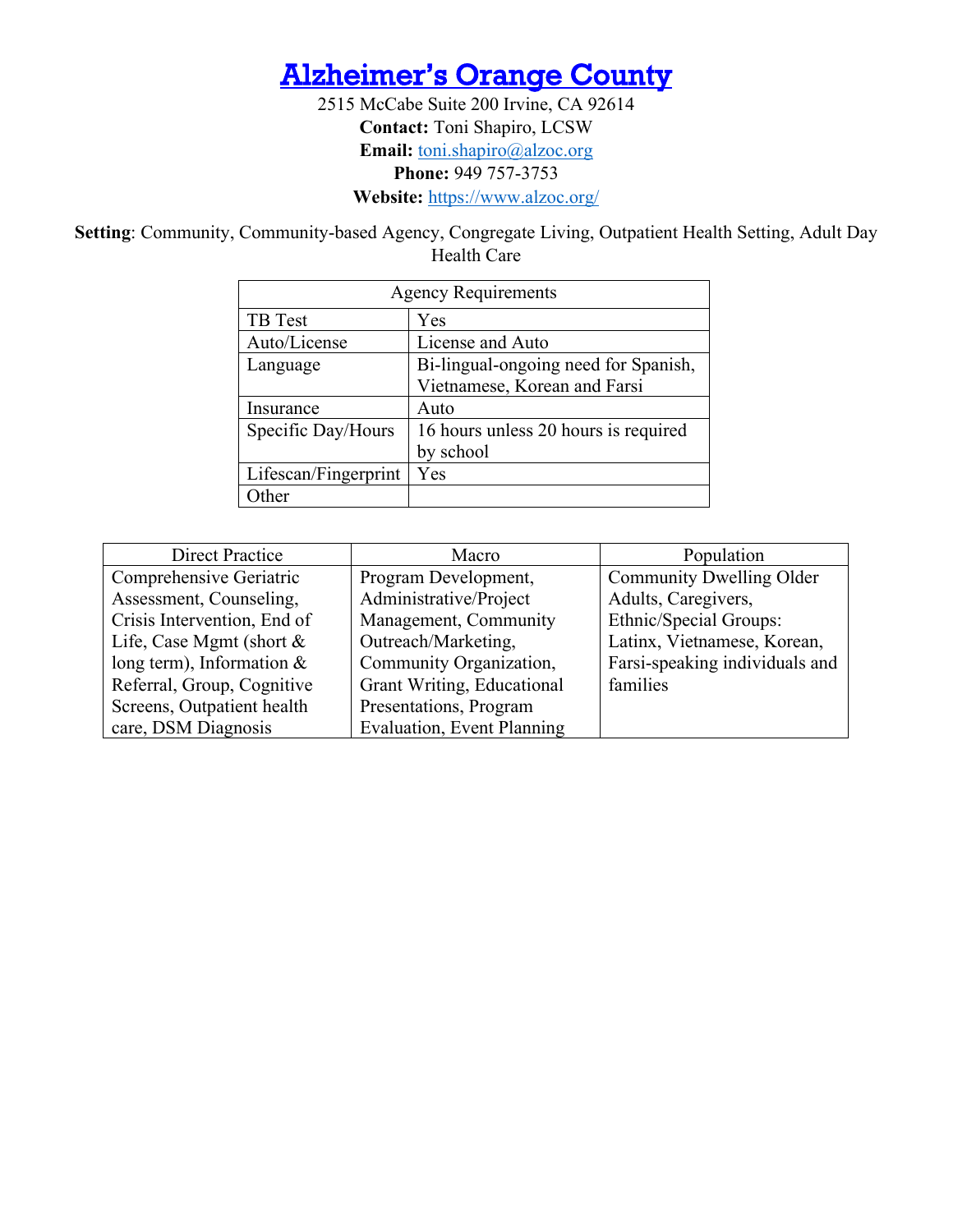At Alzheimer's Orange County (AlzOC), GSWEC students will begin their internship with robust training to become

dementia care specialists. GSWEC students will then have opportunities to conduct assessments, provide supportive counseling, link to services, and in some cases report progress to partnered entities such as healthcare providers and social service organizations. Services may be delivered through office visits, home visits, or telehealth. AlzOC is committed to providing quality learning experience while also committing to the safety and welfare of our constituents, staff and interns. *Dependent upon COVID-19 developments for the 2021-2022 academic year, field placement adjustments may also be made accordingly, and may entail inperson, remote or hybrid learning. AlzOC has had success in providing virtual/remote field placement in the* 

#### *2020-2021 academic year.*

GSWEC students may also participate in the following additional opportunities, all of which have also proven to be successful via telehealth.

- Telephonic and in-person support in the form of providing information, referrals, and care consultations for individuals and families impacted by memory loss
- Administration of Cognitive Screenings and associated education and linkage
- Facilitate groups for individuals and families impacted by memory loss, such as support groups, psychoeducational classes, and other activities
- Participate in Multidisciplinary Cognitive Disorders Study Group
- Support multicultural community outreach education initiatives
- Macro placement/projects in conjunction with various partner agencies and initiatives
- Supporting constituents and initiatives connected to AlzOC's two Adult Day Health Care sites

#### **Unique Aspects of Placement:**

<span id="page-9-0"></span>AlzOC is an expanding and increasingly diverse senior focused community-based service organization. Founded in 1982 by family caregivers to serve dementia caregivers in Orange County, AlzOC became an independent chapter of the national Alzheimer's Association in 1985. In 2015, AlzOC disaffiliated from the national organization and has had an expanding scope of services since. In 2019, AlzOC reached 34,526 people in Orange County through a variety of services and programs. A significant part of this success is due to unique partnerships with local health care providers as well as with ethnic and cultural community-based organizations in Orange County. AlzOC now includes two adult day health centers (in Garden Grove and Laguna Woods) as well as Irvine Cottages, 12 memory care homes throughout Irvine and South Orange County. Brain health initiatives have expanded to include cognitive screenings and a variety of dementia education workshops and classes. Additionally, AlzOC has significant leadership roles in the Orange County Aging Services Collaborative, Orange County Strategic Plan for Aging, and the Orange County Advance Care Planning Partners, thus impacting the community of senior service providers. Educating the community, health care providers, and senior service providers about Alzheimer's Disease and related dementias remains one of the key goals of AlzOC. This mission includes assisting in the development of the next generation of geriatric focused professional social workers by providing practical learning opportunities as well as quality supervision (5 Licensed Clinical Social Workers on staff in Programs & Education) and mentorship tailored to the needs and goals of the individual student.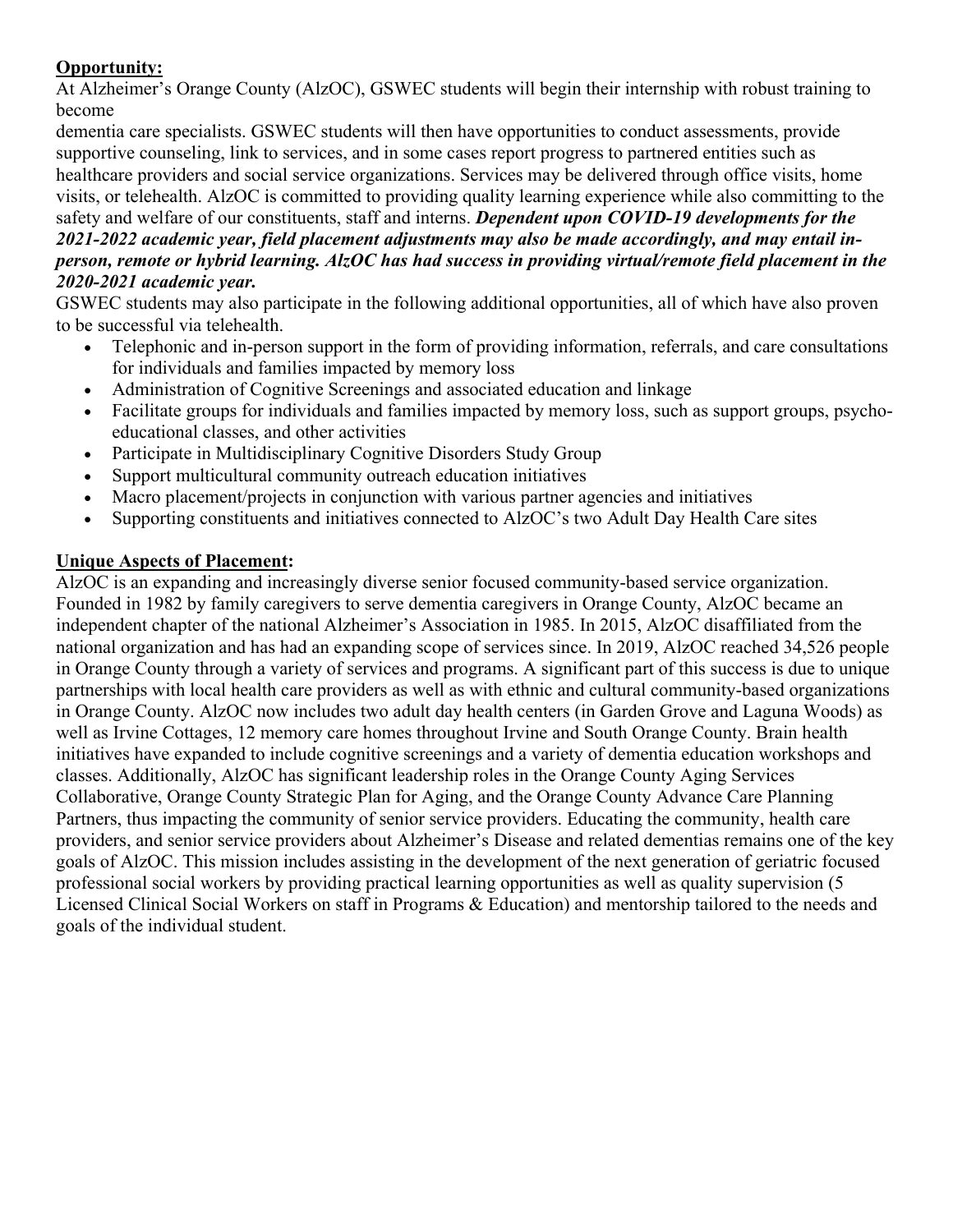### [Arosa \(Formerly LivHome\)](#page-4-0)

- 1. 65 N. Madison Ave, Suite 106, Pasadena, CA 91101
- 2. 10020 National Blvd, Suite 1, Los Angeles, CA 90034
- 3. 220 East Figueroa St, Santa Barbara, CA 93101
- 4. 73261 Highway 111, Suite 205, Palm Desert, CA 92260
	- 5. 220 East Figueroa St, Santa Barbara, CA 93101
	- 6. 1650 Iowa Ave, Suite 120, Riverside, CA 92507
- 7. 3200 Park Center Drive, Suite 1400, Costa Mesa, CA 92626
- 8. 2650 Camino Del Rio North, Suite 203, San Diego, CA 92108

### **Contact:** Jennifer Axelson, LCSW, CCM, CLCP **Email:** [jennifer.axelson@arosacare.com](mailto:jennifer.axelson@arosacare.com) **Phone:** (630) 953-2154

**Website:** arosacare.com/san-gabriel-valley

| <b>Agency Requirements</b> |                                       |  |
|----------------------------|---------------------------------------|--|
| TB Test                    | No                                    |  |
| Auto/License               | License and Auto                      |  |
| Language                   | English                               |  |
| Insurance                  | Auto                                  |  |
| Specific Day/Hours         | M-F flexibility - Tue & Thu           |  |
|                            | mornings are interdisciplinary rounds |  |
| Lifescan/Fingerprint       | Yes                                   |  |
| Other                      | Background check pd by agency         |  |

#### **Setting**: Community-based agency

| <b>Direct Practice</b>        | Macro                             | Population                     |
|-------------------------------|-----------------------------------|--------------------------------|
| Comprehensive Geriatric       | Program Development,              | Community Dwelling Older       |
| Assessment, Counseling,       | Administrative/Project            | Adults, Hospitalized Patients, |
| Crisis Intervention, End of   | Management, Community             | Residents in Congregate        |
| Life, Case Mgmt (short $&$    | Outreach/Marketing,               | Living, Caregivers,            |
| long term), Information $&$   | Community Organization,           | Staff/Professionals,           |
| Referral, Group, Engagement   | <b>Educational Presentations,</b> | Chronically Mentally Ill,      |
| with referral sources,        | Program Evaluation, Event         | Ethnic/Special Groups: Adults  |
| assessments, and developing   | Planning                          | with disabilities (referrals   |
| plans of care for adults with |                                   | from Regional Centers and the  |
| disabilities and the aging    |                                   | MS Society)                    |
| population                    |                                   |                                |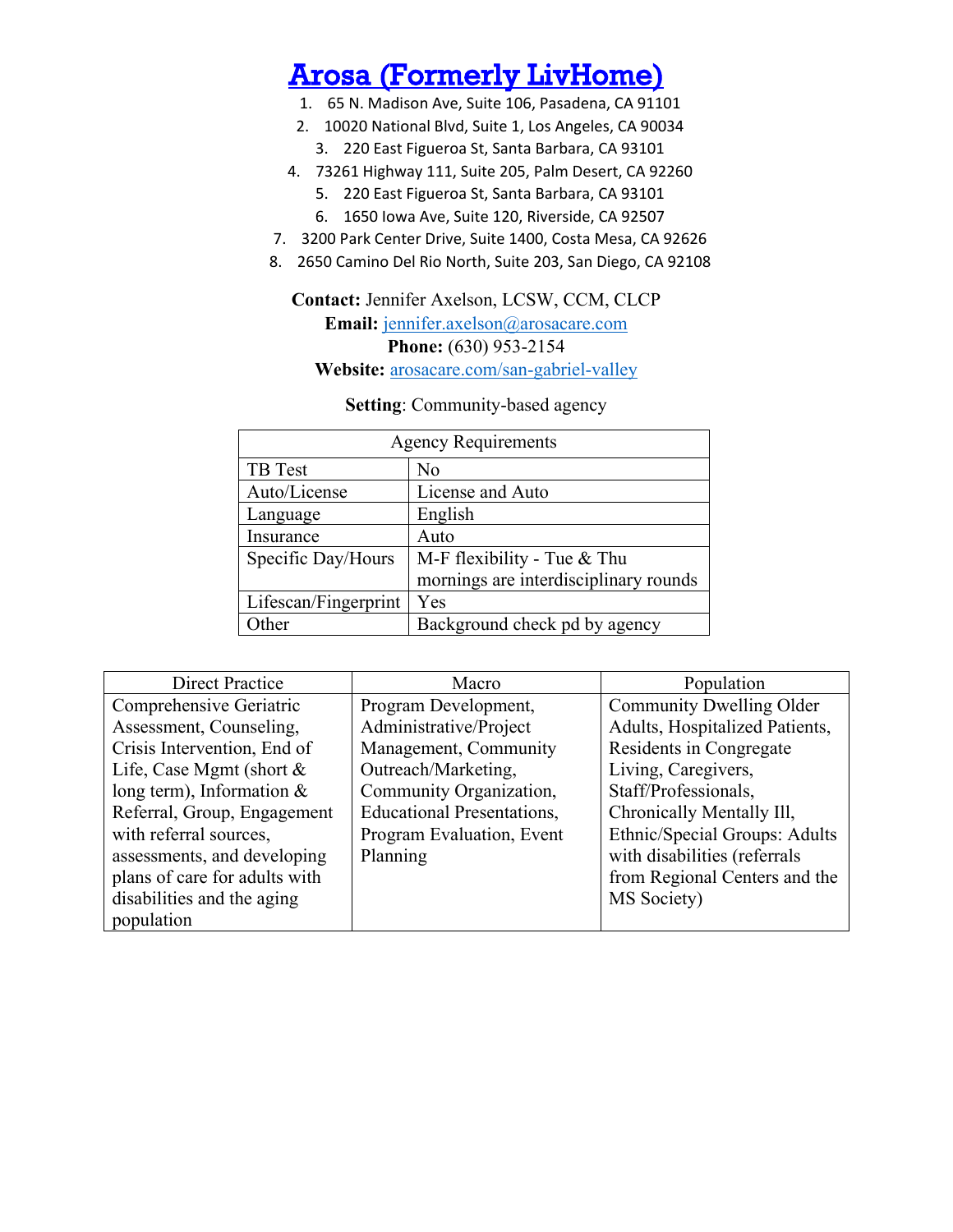At Arosa, we know that our client's independence is of utmost importance and will work with them to ensure they remain an active participant in your aging journey.

Our care professionals are professionally trained, thoroughly vetted, and empowered by us to provide compassionate care so clients and their families can feel confident they are in excellent hands. Unlike most home care companies, we create customized care plans that meet the level of support that clients want and need—with the flexibility to adapt to new needs or wishes at any time.

We know that the very best care requires an understanding not only of our client's needs, but just as importantly, their personality, preferences, priorities, and values. What do they enjoy most? How can we honor their values and priorities while tending to their physical and social well-being, thus enhancing our client's and families peace of mind and quality of life? These are the questions we actively seek the answers to every day. Our team-based approach of care managers and caregivers allows us to focus on our clients' physical and mental wellness. Our full-picture approach includes:

-Utilizing a team approach with family, trusted advisors, and other care professionals -Setting clear goals -Helping individuals stay fully engaged in the aging journey

-Promoting exercise, good balance, and home safety

-Focusing on resilience, healing, and the best possibilities in every situation

An internship placement with Arosa will allow students to gain exposure to a variety of aspects of social work. Students will have the opportunities to complete intakes, assessments, support clients with Care Management, implementation of caregiving services, and execution of caregiver oversight, supervision, and coordination. Additional opportunities will include engagement with referral sources, working with community health partners, an introduction to sales/marketing strategies, healthcare, policy, gerontology, and public health.

#### **Unique Aspects of Placement:**

This placement will provide students with exposure to traditional social works skills both on the micro and macro levels. Arosa is a for-profit company providing Integrated Life Care Management and caregiving services). Clients are primarily private pay with a approx. 25 percent reimbursed through Long Term Care Insurance. In addition, interns will interact both with our local Los Angeles office/Care Management team, as well as interact with our other national branch locations.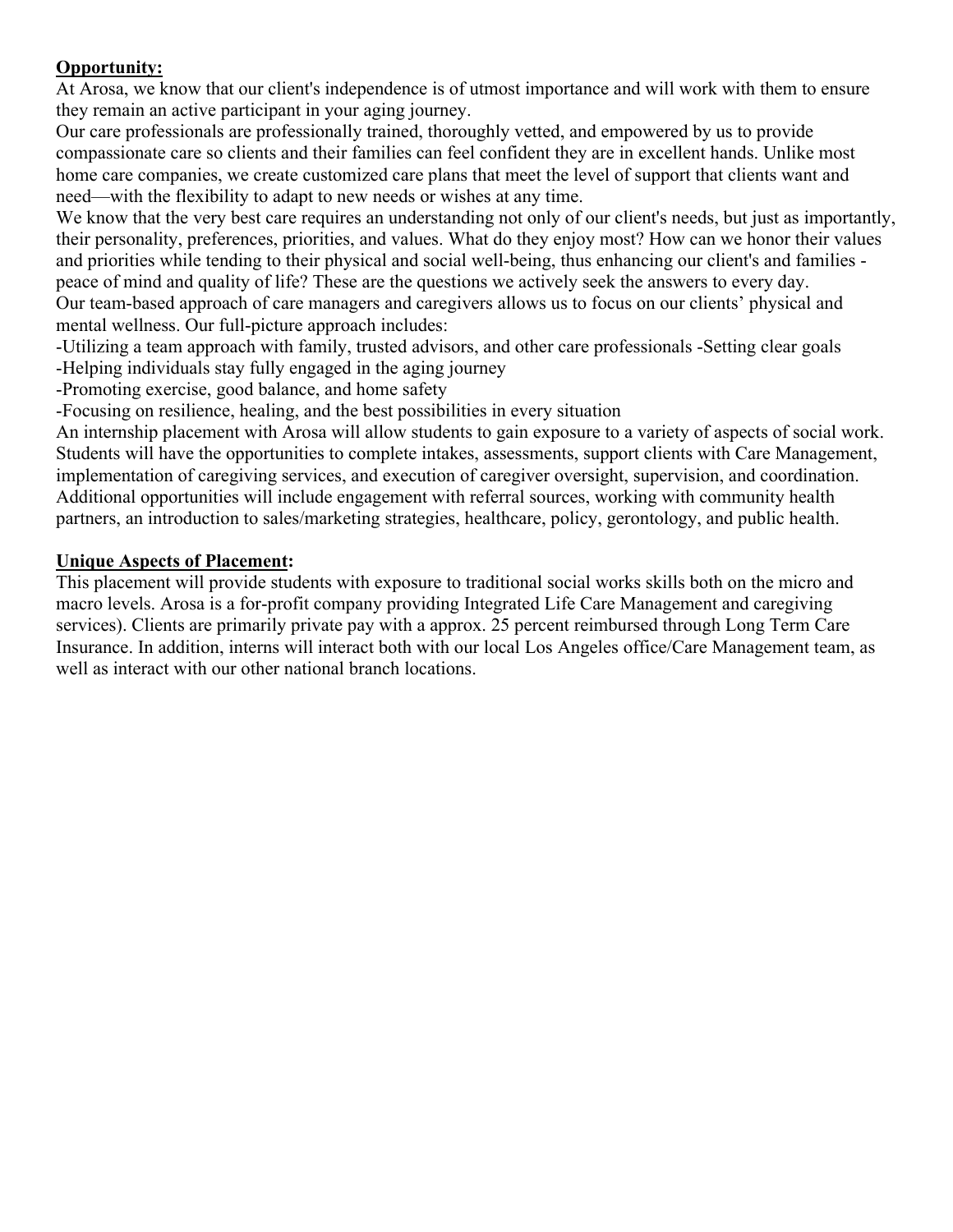## [Beach Cities Health District](#page-4-0)

<span id="page-12-0"></span>514 N Prospect Ave Redondo Beach, CA 90277 **Contact:** Emily Brosius and Melissa Andrizzi-Sobel **Email:** [emily.brosius@bchd.org;](mailto:emily.brosius@bchd.org) [melissa.andrizzi-sobel@bchd.org](mailto:melissa.andrizzi-sobel@bchd.org) **Phone:** 310-374-3426 **Website:** [www.bchd.org/](https://www.bchd.org/)

**Setting**: Community, Community-based Agency

| <b>Agency Requirements</b> |                           |  |
|----------------------------|---------------------------|--|
| TB Test                    | Yes                       |  |
| Auto/License               | License and Auto          |  |
| Language                   | None                      |  |
| Insurance                  | Auto                      |  |
| Specific Day/Hours         | <b>Wednesday Required</b> |  |
| Lifescan/Fingerprint       | Yes                       |  |
| Other                      |                           |  |

| Direct Practice            | Macro                            | Population               |
|----------------------------|----------------------------------|--------------------------|
| Comprehensive Geriatric    | Program Development,             | Community Dwelling Older |
| Assessment, Counseling,    | Administrative/Project           | Adults, Caregivers       |
| Family, Case Mgmt (short & | Management, Community            |                          |
| long term) Informaion and  | Outreach/Marketing,              |                          |
| referral, Group            | Community Organization,          |                          |
|                            | <b>Educational Presenations,</b> |                          |
|                            | Program Evaluation               |                          |

#### **Opportunity:**

Conduct screenings (GDS, SLUMS), learn computer-based charting, work with volunteers, participate in strategic planning and board meetings, implement evidence-based practice modalities, participate in team treatment planning meetings, ability to do both micro and macro work.

#### **Unique Aspects of Placement:**

All work takes place in client homes, conduct home visits, participate in the community in outreach to senior centers, senior health fairs and other community partnerships for joint programming. Learn about the unique entity that is a "Health District". Work with seniors and the disabled.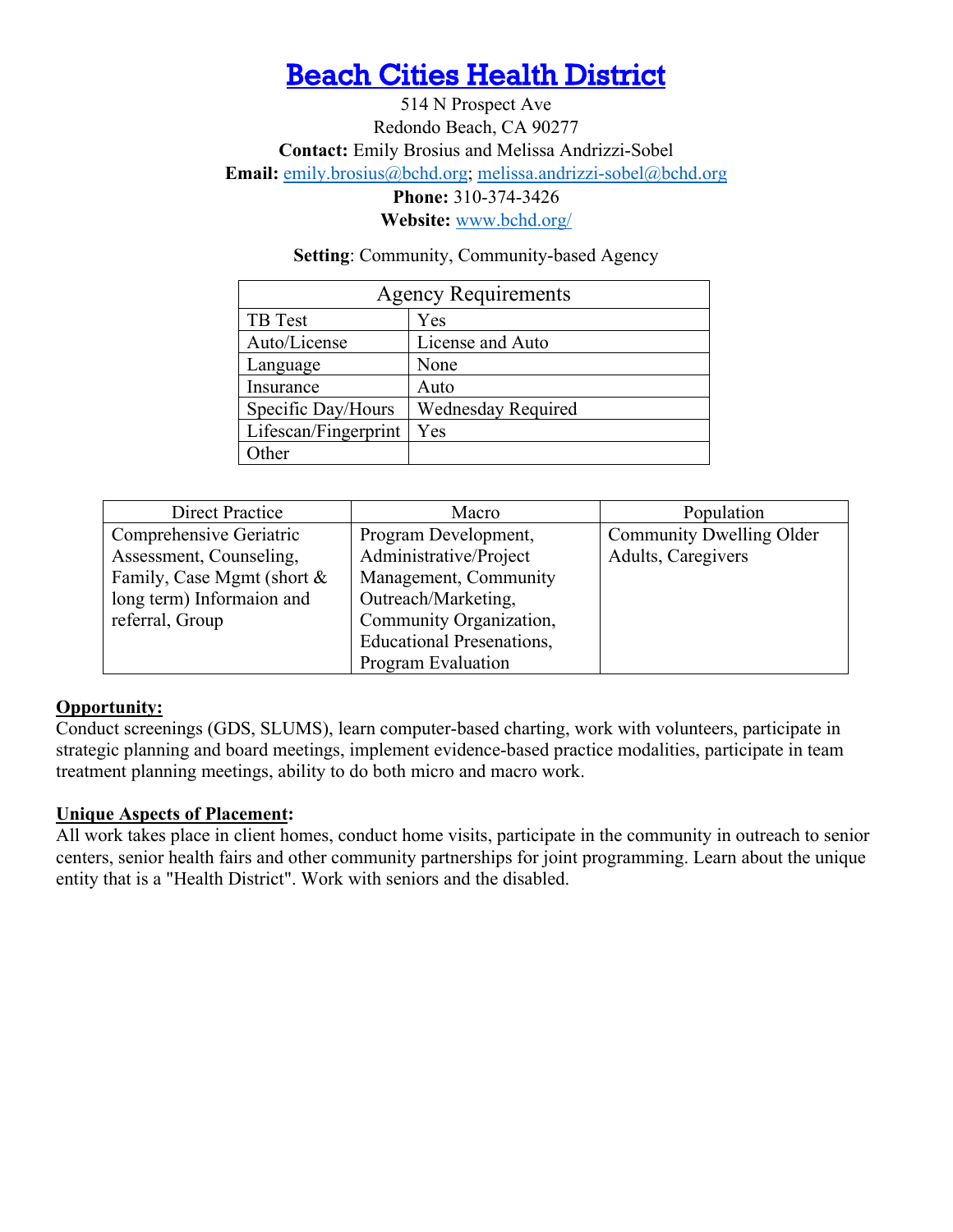### <span id="page-13-0"></span>**Huntington Hospital Senior Care Network**

100 W. California Blvd Pasadena CA 91105 **Contact:** Kristen Tachiki, LCSW 626-397-8145 **Email:** [kristen.tachiki@huntingtonhospital.com](mailto:kristen.tachiki@huntingtonhospital.com) **Phone:** 626-397-8145 **Website:** [www.huntingtonhospital.org/](https://www.huntingtonhospital.org/)

**Setting**: Hospital, Community, Congregate Living, Community-based Agency, Outpatient Health Setting

| <b>Agency Requirements</b> |                     |  |
|----------------------------|---------------------|--|
| TB Test                    | Yes                 |  |
| Auto/License               | License and Auto    |  |
| Language                   | None                |  |
| Insurance                  | Auto                |  |
| Specific Day/Hours         | M-F 8:3-5           |  |
| Lifescan/Fingerprint       | Yes                 |  |
| <b>Other</b>               | Stipend paid in Feb |  |

| <b>Direct Practice</b>     | Macro                             | Population                     |
|----------------------------|-----------------------------------|--------------------------------|
| Comprehensive Geriatric    | Program Development,              | Community Dwelling Older       |
| Assessment, Counseling,    | Administrative/Project            | Adults, Hospitalized Patients, |
| Family, Case Mgmt (short & | Management, Community             | Residents in Congregate        |
| long term)(MSSP/ALW only)  | Outreach/Marketing, Grant         | Living, Caregivers, Veterans,  |
| Information and referral,  | Writing, Educational              | Staff/Professionals,           |
| Group                      | Presenations, Program             | Chronically Mentally Ill,      |
|                            | <b>Evaluation, Event Planning</b> | Homeless, Ethnic/Special       |
|                            |                                   | Groups                         |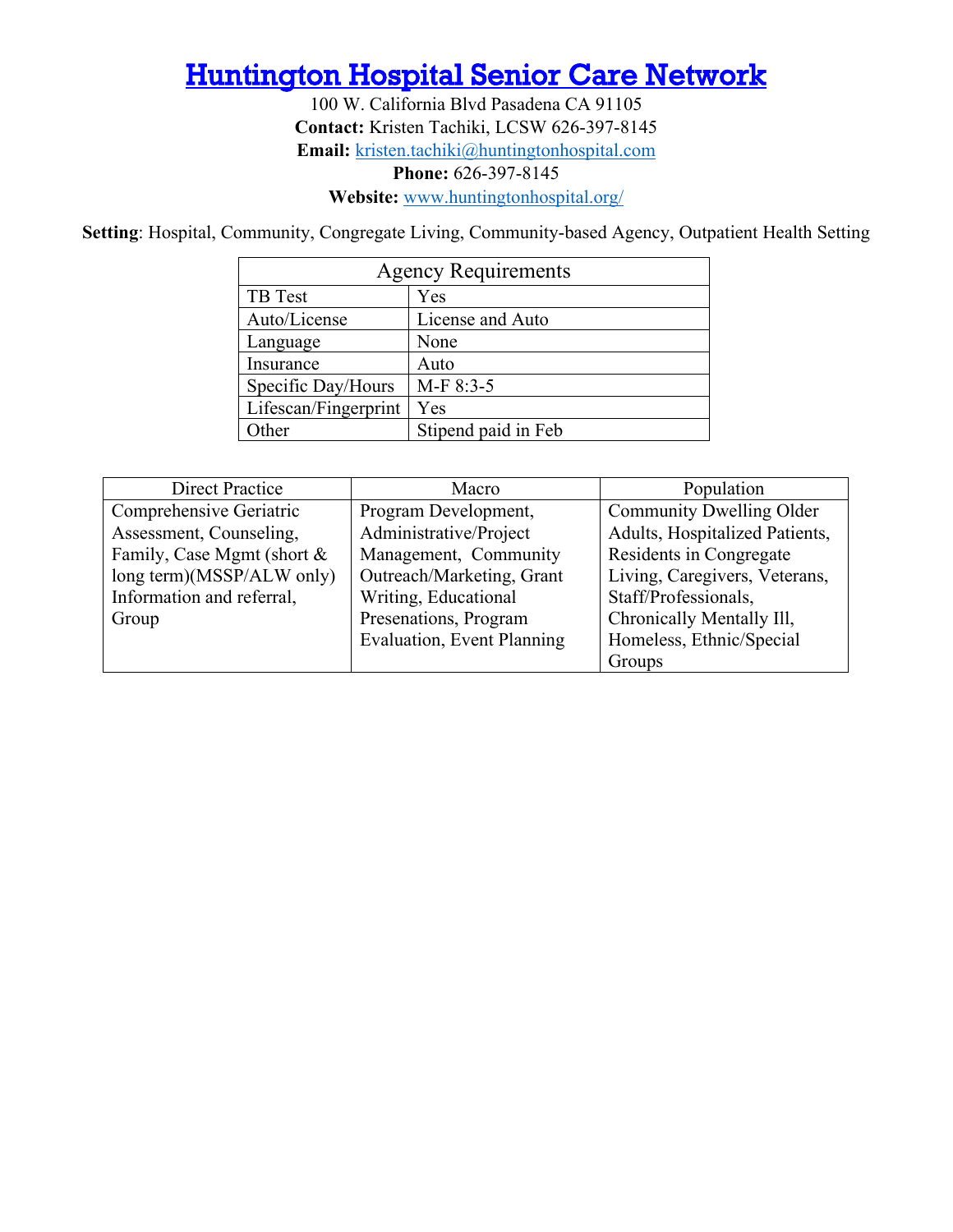Our GSWEC interns can work in several different care management programs, support groups, and community engagement. Our community programs include the following:

- Resource Center A free service to the community where social workers conduct brief needs assessments, provide referrals/resources, and complete intakes for care management programs. This is an opportunity to learn in-depth about community resources and public benefits, talk with community members in need both face-to-face and by phone, connect them with resources, and provide short-term care management follow-up as needed.
- Long Term Care Management We have two long-term care management programs for Medi-Cal recipients. The Assisted Living Waiver Program (ALW) works with individuals 21 and older residing in Assisted Living Facilities and the Multipurpose Senior Services Program (MSSP) works with individuals 65 and older who live at home and are at risk for placement in a Skilled Nursing Facility. These programs offer the opportunity to meet face-to-face with clients where they live, monitor their care plan, assess and provide social work interventions as needs arise.
- SCN Navigation Short Term Care Management for individuals identified at the hospital as needing follow-up once they discharge home. This is an opportunity to provide follow-up post-hospital care transition services, link individuals with community resources, health plan and public benefits, and provide short term care management services as needed.
- Support Groups HSCN offers the Memory Club, 8-week support/educational group for people with memory impairment and their care partners. Interns can co-facilitate this group.
- Macro Opportunity Within the Resource Center, we have the opportunity for an intern to engage in process improvement to develop best practices for documentation. This involves understanding clinical practice with community callers and recently discharge patients and helping staff to accurately and efficiently document their work.

#### **Unique Aspects of Placement:**

Intern Learning Opportunities:

- Students will have the opportunity to learn the following skills:
	- o Biopsychosocial Assessment
	- o Cognition Assessment and Intervention
	- o Depression Assessment and Intervention
	- o Care Plan Development and Interdisciplinary collaboration
	- o Group Facilitation
	- o Referrals and Resources provision
	- o Grant writing opportunities
	- o Caregiver Burnout Assessment and Intervention
	- o Fall Risk Assessment and Intervention
	- o Overall Safety Assessment
	- o Socialization/Isolation Prevention and Intervention
	- o Inpatient hospital rotation
	- o Cultural competencies and working with clients and families whose native language is not English, use of interpretation services
	- o Performance Improvement methodologies and processes

Additional Trainings:

• Monthly educational trainings, hospital didactics and health plan trainings

Employment Opportunities:

• Currently HSCN has 9 GSWEC Alumni employees. HSCN is committed to hiring strong former GSWEC students after graduation when possible.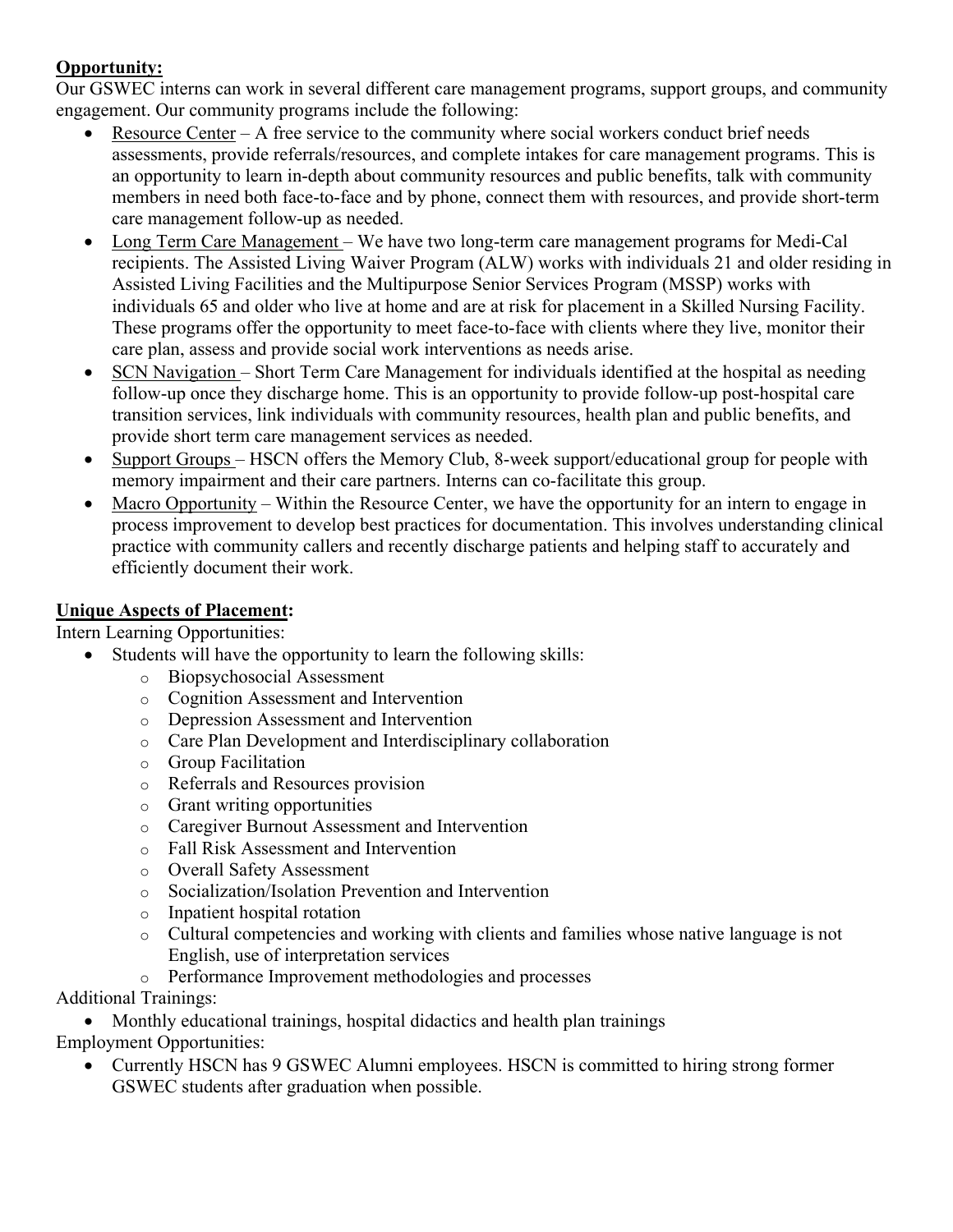### [Jewish Family Service Care](#page-4-0)

330 N. Fairfax Ave., Los Angeles, CA 90036 Contact: Steven Barlam, MSW, LCSW, CMC Email: [sbarlam@jfscare.org](mailto:sbarlam@jfscare.org) Phone: 310-498-4146

<span id="page-15-0"></span>**Setting**: Community, Community-Based Agency, Outpatient Health Setting, Non-profit business; Care Management Centric Organization; Non-Medical Home Care

| <b>Agency Requirements</b> |                                |  |
|----------------------------|--------------------------------|--|
| TB Test                    | Yes                            |  |
| Auto/License               | License and Auto               |  |
| Language                   | English                        |  |
| Insurance                  | Auto                           |  |
| Specific Day/Hours         | Flexible, open M-F $8:30-5:30$ |  |
| Lifescan/Fingerprint       | Yes                            |  |
| )ther                      | Sense of humor                 |  |

| Direct Practice                        | Macro                                    | Population                                |
|----------------------------------------|------------------------------------------|-------------------------------------------|
| Comprehensive Geriatric Assessment,    | Program Development,                     | Community Dwelling Older Adults,          |
| Counseling, Crisis Intervention,       | Administrative/Project Management,       | Hospitalized Patients (some post          |
| Family, End of Life, Case Mgmt (short) | Community Outreach/Marketing,            | hospitalization), Residents in Congregate |
| & long term), Information $\&$         | <b>Educational Presenations, Program</b> | Living (some), Caregivers, Veterans       |
| Referral, Discharge Planning, Social   | Evaluation, Event Planning (limited),    | (some), Holocaust Survivors (50% of       |
| Engagement                             | Board of Directors work                  | client base); Hoarding clientele          |

#### **Opportunity:**

We are looking for a select group of motivated, hardworking 2nd year MSW Macro Students to work closely with the CEO of JFS Care to help us grow, enabling us to touch more clients' lives, and make a significant difference in their lives.

#### **Unique Aspects of Placement:**

WHY WE DO WHAT WE DO: At JFS Care we know more and more families are caring for their older relatives. We believe that families want to do the right thing for their aging family members, but just aren't sure what that is—we are committed to helping families make great decisions, and to help them feel supported. We believe that eldercare need not be so stressful for and with expert advice and support, families can care for their senior members well with grace and compassion.

FOR OUR STUDENTS: We believe that a fulfilling placement experience is tied to great learning opportunities (check), meaningful relationships with staff and clients (check) – and a healthy balanced sense of reciprocity (check). We at JFS CARE are looking for that unique candidate – a hybrid – a social work candidate who has an entrepreneurial spirit and interested in a learning experience that combines traditional social work placement experiences along with innovative business development.

<span id="page-15-1"></span>Field placement opportunity at JFS Care provides MSW 2nd year candidates with unique training, skills and experience to provide and position the student to be best prepared to enter the ELDERCARE market upon graduation. JFS Care provides non-medical home care solutions for older adults and adults with specialized needs. We employ a whole person, whole family professional approach to care that includes initial home assessments, development of a plan; and on- management and oversight to provide better care experiences for our clients and their families. As a small to mid-sized agency, JFS Care is closely associated with Jewish Family Service of Los Angeles (JFSLA) affording students with a small and intimate working environment (JFS Care), while having access to resources and support due to our association with JFSLA.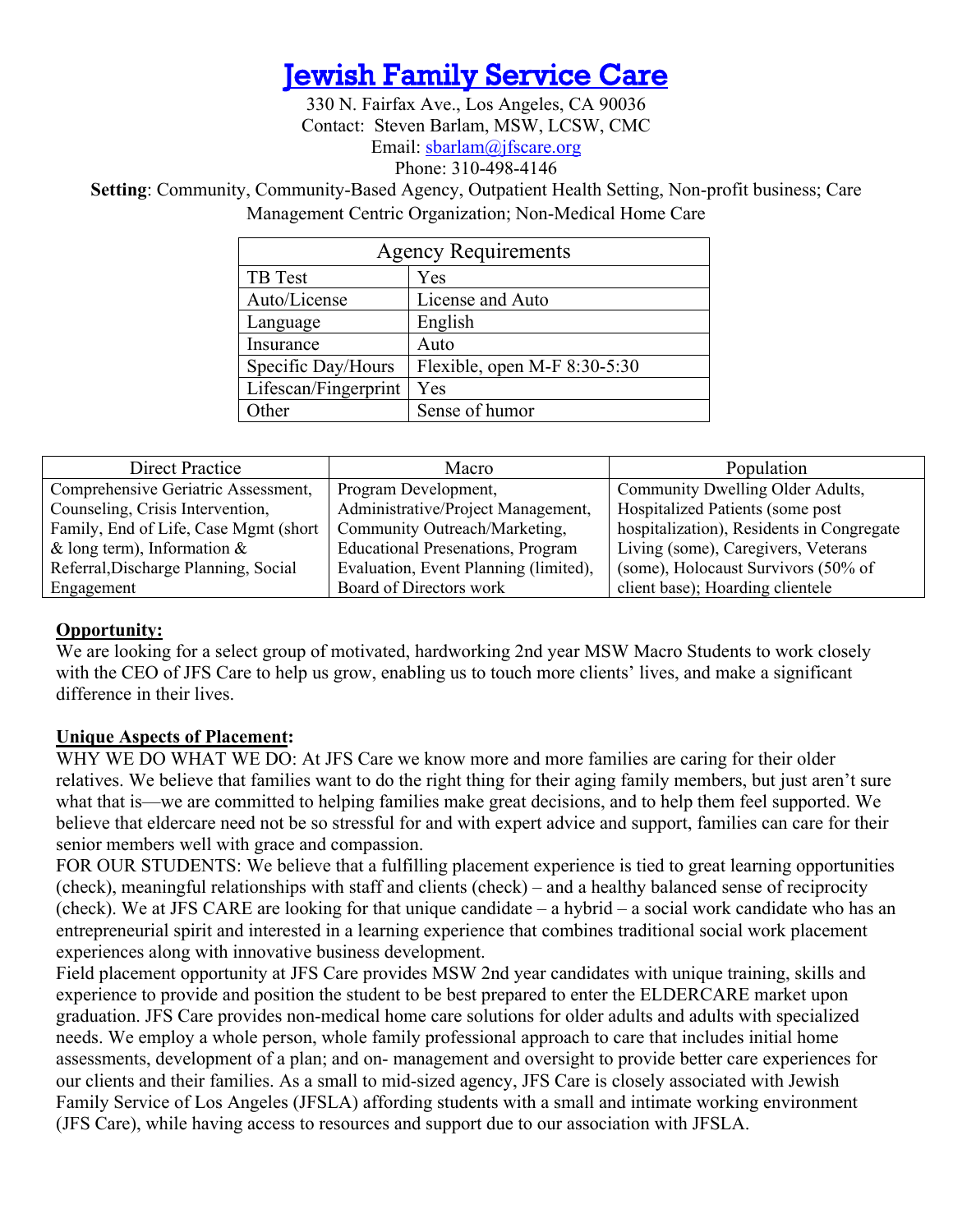## [Jewish Family Service of Los Angeles – Felicia Mahood](#page-4-0)  [Multipurpose Senior Center](#page-4-0)

11338 Santa Monica Blvd Los Angeles, CA 90025 **Contact:** Susan Belgrade, Senior Director **Email:** Sbelgrade@jfsla.org **Phone:** 323-574-3941 **Website:** <https://www.jfsla.org/>

**Setting**: Community, Congregate Living, Community-based Agency, Outpatient Health Setting

| <b>Agency Requirements</b> |                         |  |
|----------------------------|-------------------------|--|
| TB Test                    | Yes                     |  |
| Auto/License               | License and Auto        |  |
| Language                   | Spanish or Farsi a plus |  |
| Insurance                  | Auto                    |  |
| Specific Day/Hours         | MW, 1/2 day Friday      |  |
| Lifescan/Fingerprint       | Yes                     |  |
| ther                       |                         |  |

| <b>Direct Practice</b>                                                                                                                                                                                                                                 | Macro                                                | Population                                                                                                                                             |
|--------------------------------------------------------------------------------------------------------------------------------------------------------------------------------------------------------------------------------------------------------|------------------------------------------------------|--------------------------------------------------------------------------------------------------------------------------------------------------------|
| Comprehensive Geriatric Assessment,<br>Supportive counseling for family members<br>dealing with loveones experiencing<br>dementia, Crisis Intervention, Family, End<br>of Life, Case Mgmt (short & long term),<br>Information & Referral, Working with | Community Outreach/marketing,<br><b>Health Fairs</b> | Community Dwelling Older<br>Adults, Caregivers,<br>Ethnic/Special Groups: Holocaust<br>survivors and their families,<br>cultually diverse communities. |
| individuals/families in connecting to<br>community benefits as well as advocacy,<br>working with Holocaust Survivors and<br>their family members.                                                                                                      |                                                      |                                                                                                                                                        |

#### **Opportunity:**

An intern at JFS LA/Felicia Mahood Multipurpose Center will have the opportunity to be supervised and mentored by professionals in the field who work on a daily basis with older adults and who serve the local community of seniors and their families. Pre-Covid, the work setting was in the office or in the field as home visits are required to assess our clients on a regular basis. At this time, we assess and provide services virtually in order to maintain the safety of our students as well as our seniors/families. Community outreach, program development and engagement might also be available as part of the intern's learning opportunity. Interns will also have the opportunity to work with Seniors 60+ who might be Holocaust survivors and their families and/or with caregivers of those with memory impairment and chronic health issues.

#### **Unique Aspects of Placement:**

<span id="page-16-0"></span>This site hosts some services in Spanish and Farsi. Students who are bilingual and interested in serving these communities are welcome. Also, specific training provided on how to work with clients/family members who present with Dementia.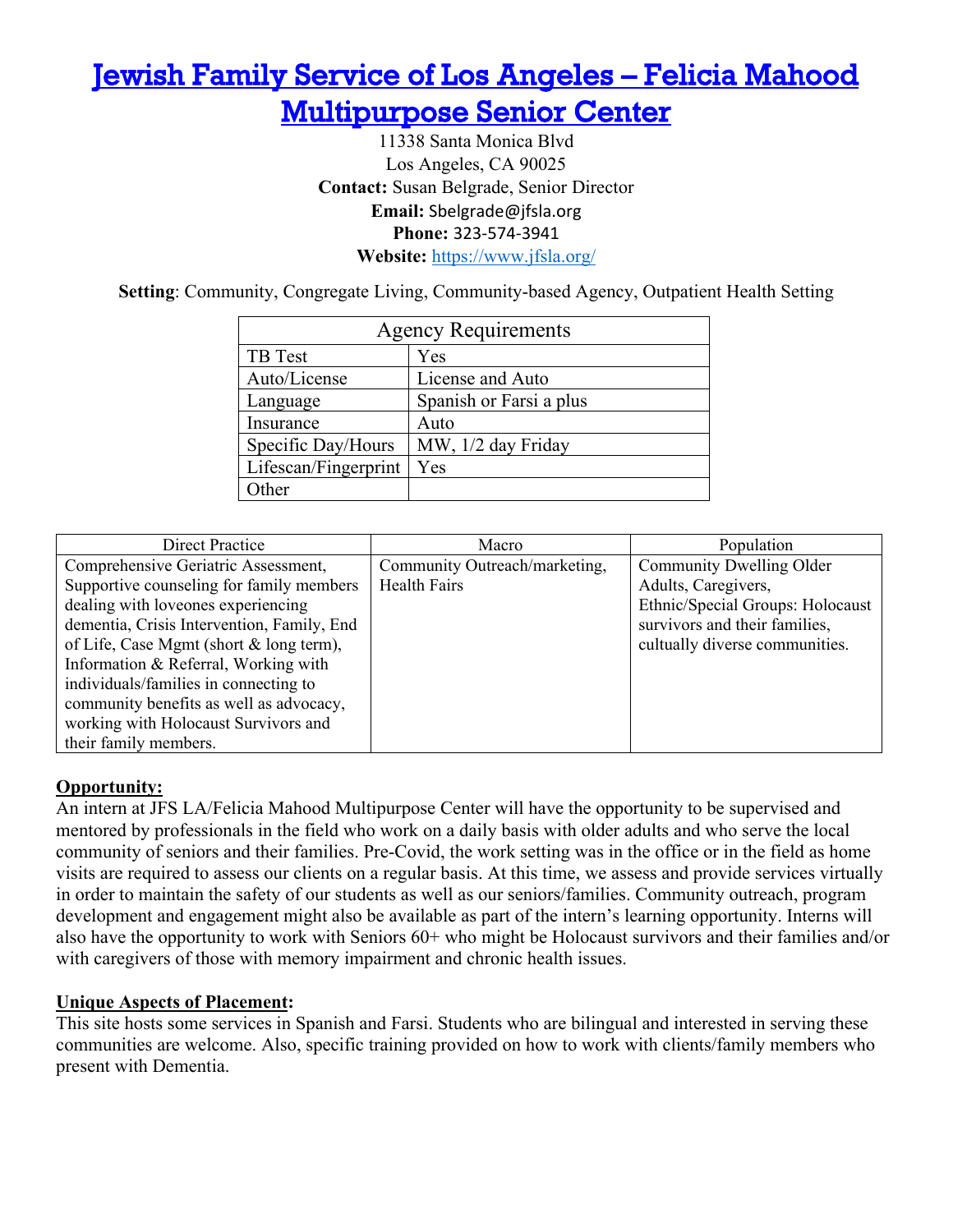### <span id="page-17-0"></span>[Motion Picture and Television Fund – Elder Connection](#page-4-0)

[Program](#page-4-0) 

3601 W. Olive Ave Suite #625 Burbank, CA 91505 **Contact:** Jennifer Jorge, LCSW **Email:** [Jennifer.Jorge@mptf.com](mailto:Jennifer.Jorge@mptf.com) **Phone:** 818-861-3911 **Website:** <https://mptf.com/>

**Setting**: Community, Congregate Living, Outpatient Health Setting

| <b>Agency Requirements</b> |                  |  |
|----------------------------|------------------|--|
| TB Test                    | Yes              |  |
| Auto/License               | License and Auto |  |
| Language                   | English          |  |
| Insurance                  | Auto             |  |
| Specific Day/Hours         | MWF 8-4:40       |  |
| Lifescan/Fingerprint       | Yes              |  |
| Other                      | Drug Screen      |  |

| <b>Direct Practice</b>              | Macro | Population                    |
|-------------------------------------|-------|-------------------------------|
| Comprehensive Geriatric Assessment, |       | Community Dwelling Older      |
| Counseling, Crisis Intervention,    |       | Adults, Hospitalization       |
| Family, End of Life, DSM Diagnosis, |       | Patients, Residents in        |
| Case Mgmt (short $&$ long term),    |       | Conregate Living, Caregivers, |
| Discharge Planning (termination     |       | Homeless, Ethnic/Special      |
| planning)Information & Referral,    |       | Groups: Individuals who have  |
| Group: possible                     |       | worked in the entertainment   |
|                                     |       | industry (film and TV)        |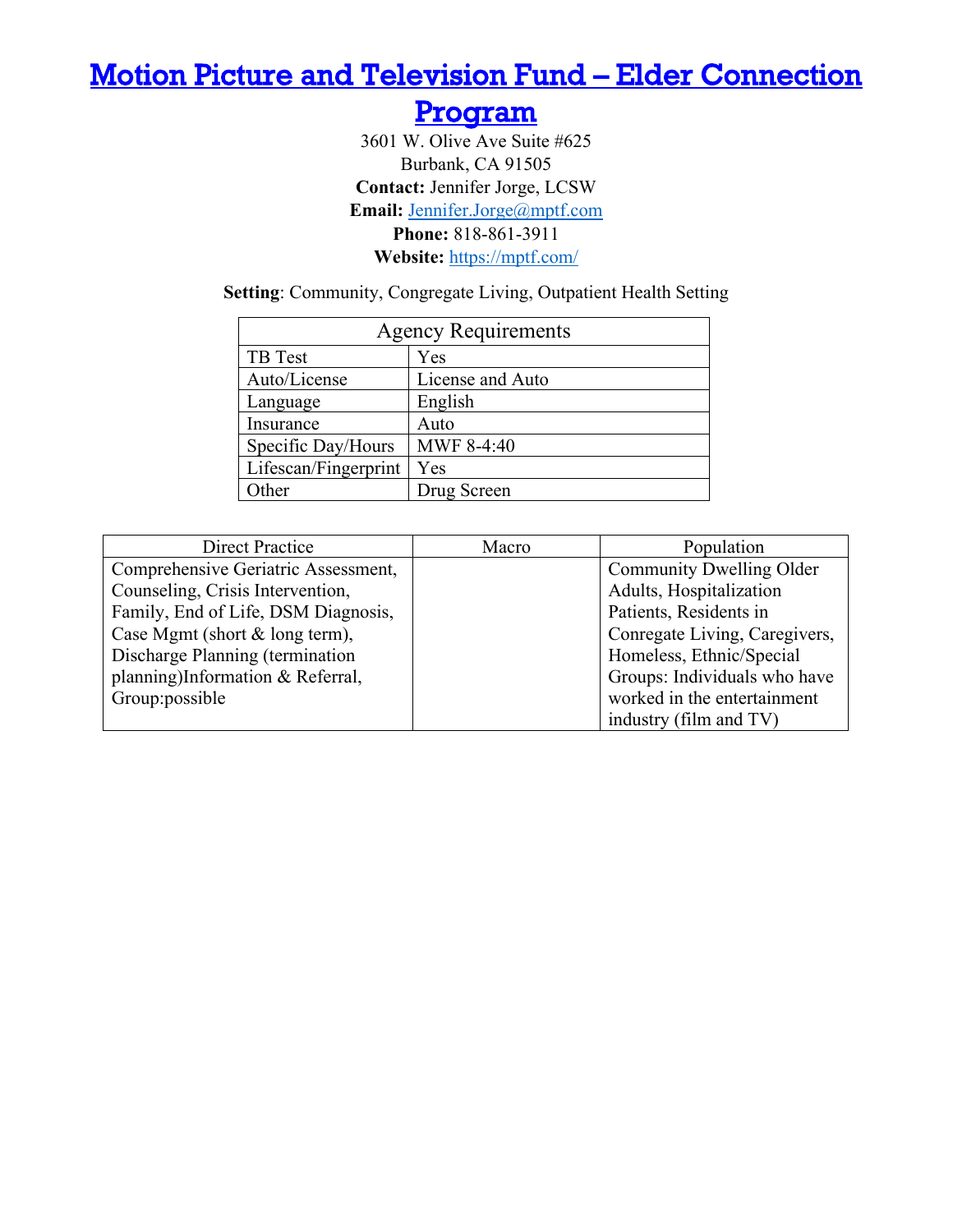The student would have the opportunity to intern with MPTF's Elder Connection Program, which provides services to entertainment industry professionals 65-years of age and older in the community. The program can assist the "industry member", their families and/or caregivers as they face a myriad of issues related to aging. He or she would have the opportunity to experience the unique complexities of the entertainment industry, while developing their own practice skills with an aging population. Many of our clients receive comprehensive case management, including care coordination, linkages to appropriate resources and referrals, and the provision of supportive counseling. The intern will learn how to conduct biopsychosocial assessments, clinical geriatric assessments (e.g., Geriatric Depression scale, Mini Mental Status Exam, etc.) and develop/implement case plans with clients, families, caregivers and other professionals. The Elder Connection Program works with various modalities, including individuals, couples and families. Services provided may include comprehensive case management, crisis intervention, supportive counseling, financial assistance and educating clients around both the aging process and end of life issues. The Intern will experience working with clients in home settings, assisted

living facilities, hospitals and rehabilitation facilities. Interns would also have the possibility of co-facilitating various groups that MPTF offers, including grief/bereavement groups and other 4fts. evidenced based groups. Although the primary focus of practice is micro, the intern will have the opportunity to gain a greater understanding of the micro/mezzo/macro interplay in the field of aging, particularly as this relates to the clients MPTF serves.

For students who are interested in experiencing social work with a medical model emphasis, there is the possibility of integrating a one day a week rotation at our Wasserman campus location, located in Woodland Hills. Students who choose this internship option would have the additional opportunity to have a portion of their internship on the retirement campus with a dynamic team of social workers. This additional internship option provides students with learning experiences through collaboration within a multidisciplinary team (i.e., physician, nursing staff, activities, and chaplaincy). The intern would have the opportunity to work in various modalities including individuals, couples and families. The internship would include a rotation through the various levels of care (i.e., RCFE, Long-Term Care, Secured Dementia Unit, etc.) allowing the student to gather a deeper understanding of options and issues that arise in community care facilities.

#### **Unique Aspects of Placement:**

MPTF's Elder Connection program is a trusted resource for entertainment industry members and their parents who face challenges living on their own or may have had a sudden life event that requires an urgent intervention. MPTF's retirement community has, for generations, been at the center of MPTF's legacy to countless people in the entertainment industry who seek a warm, inviting, supportive place to spend their retirement years. MPTF is non-profit organization that provides a full continuum of services for older adults on its 44-acre community located in the west San Fernando Valley. Services include a Residential Care Facility for the elderly (RCFE), which focuses on independent and assisted living; a 40-bed Long Term Care community for residents who need 24 hour care and 30-bed unit for residents with Alzheimer's and other forms of dementia.

The mission of the Elder Connection Program is to provide exemplary psychosocial interventions to entertainment industry individuals, families and our communities; to prevent and alleviate suffering and to maximize quality of life. Our social work practice is guided by core values of holistic care, justice, selfdetermination and advocacy for industry members, their parents and caregivers through continuously evolving programs and services designed to meet their health and human service needs.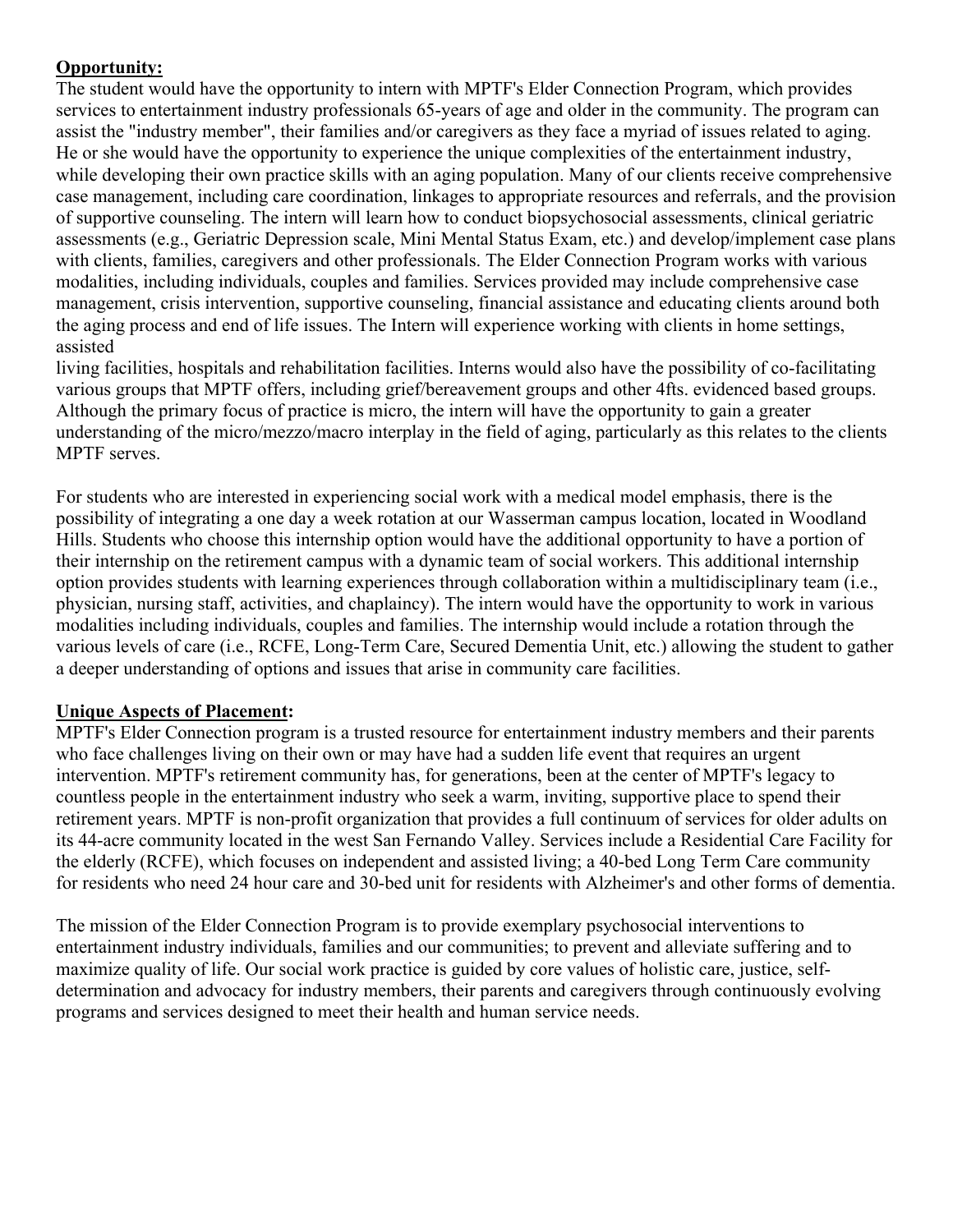### <span id="page-19-0"></span>[Motion Picture and Television Fund – Skilled Nursing](#page-4-0)

### [Program](#page-4-0)

23388 Mulholland Drive Woodland Hills CA91364 **Contact:** Jennifer Jorge, LCSW **Email:** [Jennifer.Jorge@mptf.com](mailto:Jennifer.Jorge@mptf.com) **Phone:** 818-861-3911 **Website:** <https://mptf.com/>

**Setting**: Skilled Nursing Facility

| <b>Agency Requirements</b> |                  |  |
|----------------------------|------------------|--|
| TB Test                    | Yes              |  |
| Auto/License               | License and Auto |  |
| Language                   | English          |  |
| Insurance                  | Auto             |  |
| Specific Day/Hours         | MWF 8-4:30       |  |
| Lifescan/Fingerprint       | Yes              |  |
| Other                      | Drug Screen      |  |

| Direct Practice                    | Macro | Population                               |
|------------------------------------|-------|------------------------------------------|
| Comprehensive Geriatric            |       | Community Dwelling Older Adults,         |
| Assessment, Counseling, Crisis     |       | Hospitalization Patients, Residents in   |
| Intervention, Family, End of Life, |       | Conregate Living, Caregivers, Homeless,  |
| DSM Diagnosis, Case Mgmt (short)   |       | Groups: Individuals who have worked in   |
| & long term), Information &        |       | the entertainment industry (film and TV) |
| Referral, Group: possible          |       |                                          |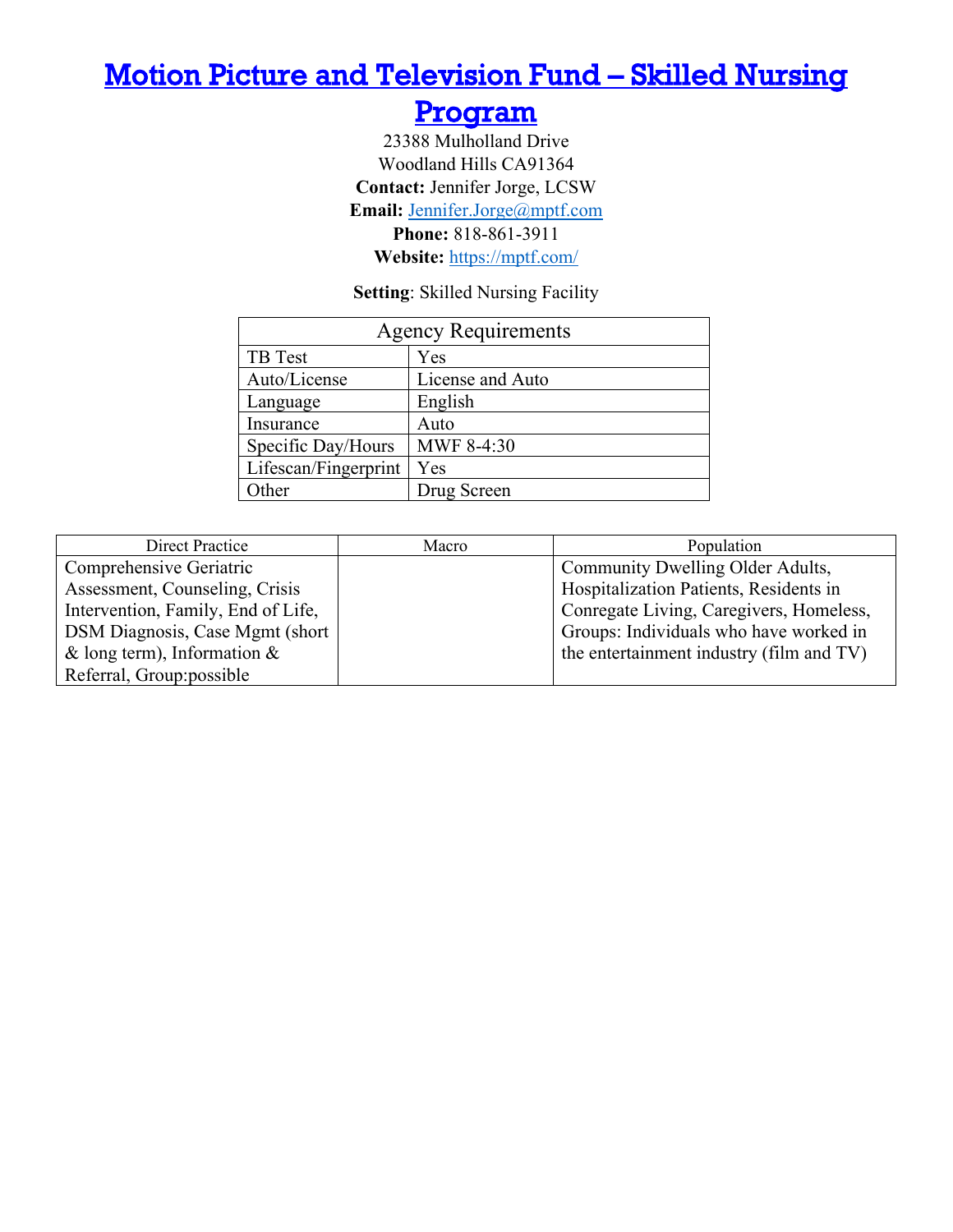The student would have the opportunity to intern within MPTF's Skilled Nursing Facility which provides services to entertainment industry professionals. MPTF's skilled nursing facility currently houses 70 residents between our Long-Term Care and Secure Dementia Unit. The intern would have the opportunity to experience the unique complexities of the entertainment industry, while developing their own practice skills with residents who live in a long-term care setting. The intern will learn how to conduct biopsychosocial assessments, clinical geriatric assessments (e.g., Geriatric Depression scale, Mini Mental Status Exam, etc.) and develop/implement case plans with clients, families, medical staff and other professionals involved in the care of the resident. The long-term care social workers and intern work with various modalities, including individuals, couples and families. Services provided may include comprehensive case management, crisis intervention, supportive counseling, and educating and providing therapy to the resident around both the aging process and end of life issues. The Intern will experience working with clients in their home settings, Interns may have the possibility of co-facilitating various groups that MPTF offers including grief/bereavement groups and other evidenced based groups. Although the primary focus of practice is micro, the intern will have the opportunity to gain a greater understanding of the micro/mezzo/macro interplay in the field of aging, particularly as this relates to the clients MPTF serves.

#### **Unique Aspects of Placement:**

MPTF's retirement community has, for generations, been at the center of MPTF's legacy to countless people in the entertainment industry who seek a warm, inviting, supportive place to spend their retirement years. MPTF is non-profit organization that provides a full continuum of services for older adults on its 44-acre community located in the west San Fernando Valley. Services include a Residential Care Facility for the elderly (RCFE), which focuses on independent and assisted living; a 40-bed Long Term Care community for residents who need 24 hour care and 30-bed unit for residents with Alzheimer's and other forms of dementia.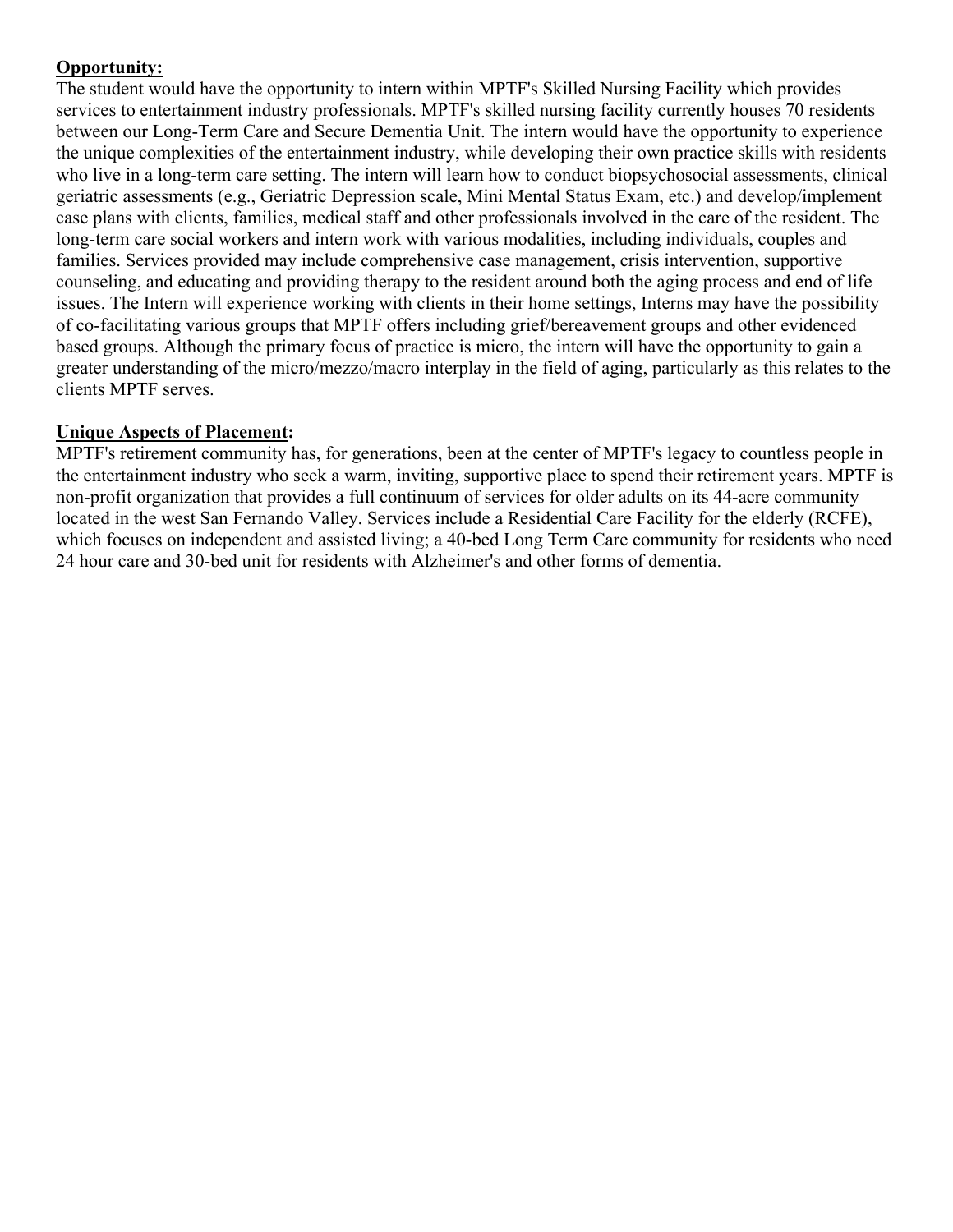### <span id="page-21-0"></span>[Motion Picture and Television Fund – Palliative Care](#page-4-0)

### [Program](#page-4-0)

23388 Mulholland Drive Woodland Hills, CA 91364 **Contact:** Jennifer Jorge, LCSW **Email:** [Jennifer.Jorge@mptf.com](mailto:Jennifer.Jorge@mptf.com) **Phone:** 818-862-3911 **Website:** <https://mptf.com/>

**Setting**: Community-Based Agency, Outpatient Health Setting, Residential Care Facility

| <b>Agency Requirements</b> |                  |  |
|----------------------------|------------------|--|
| TB Test                    |                  |  |
| Auto/License               | License and Auto |  |
| Language                   | English          |  |
| Insurance                  | Auto             |  |
| Specific Day/Hours         | MWF 8-4:30       |  |
| Lifescan/Fingerprint       | Yes              |  |
| <b>Other</b>               | Drug Screen      |  |

| <b>Direct Practice</b>         | Macro                             | Population                      |
|--------------------------------|-----------------------------------|---------------------------------|
| Comprehensive Geriatric        | <b>Educational Presentations,</b> | <b>Community Dwelling Older</b> |
| Assessment, Counseling,        | Program Evaluation, Event         | Adults, Hospitalization         |
| Crisis Intervention, Family,   | Planning                          | Patients, Residents in          |
| End of Life, Case Mgmt (short) |                                   | Conregate Living, Caregivers,   |
| & long term), Information $\&$ |                                   | Homeless, Groups:               |
| Referral, Group:possible       |                                   | Individuals who have worked     |
|                                |                                   | in the entertainment industry   |
|                                |                                   | (film and $TV$ )                |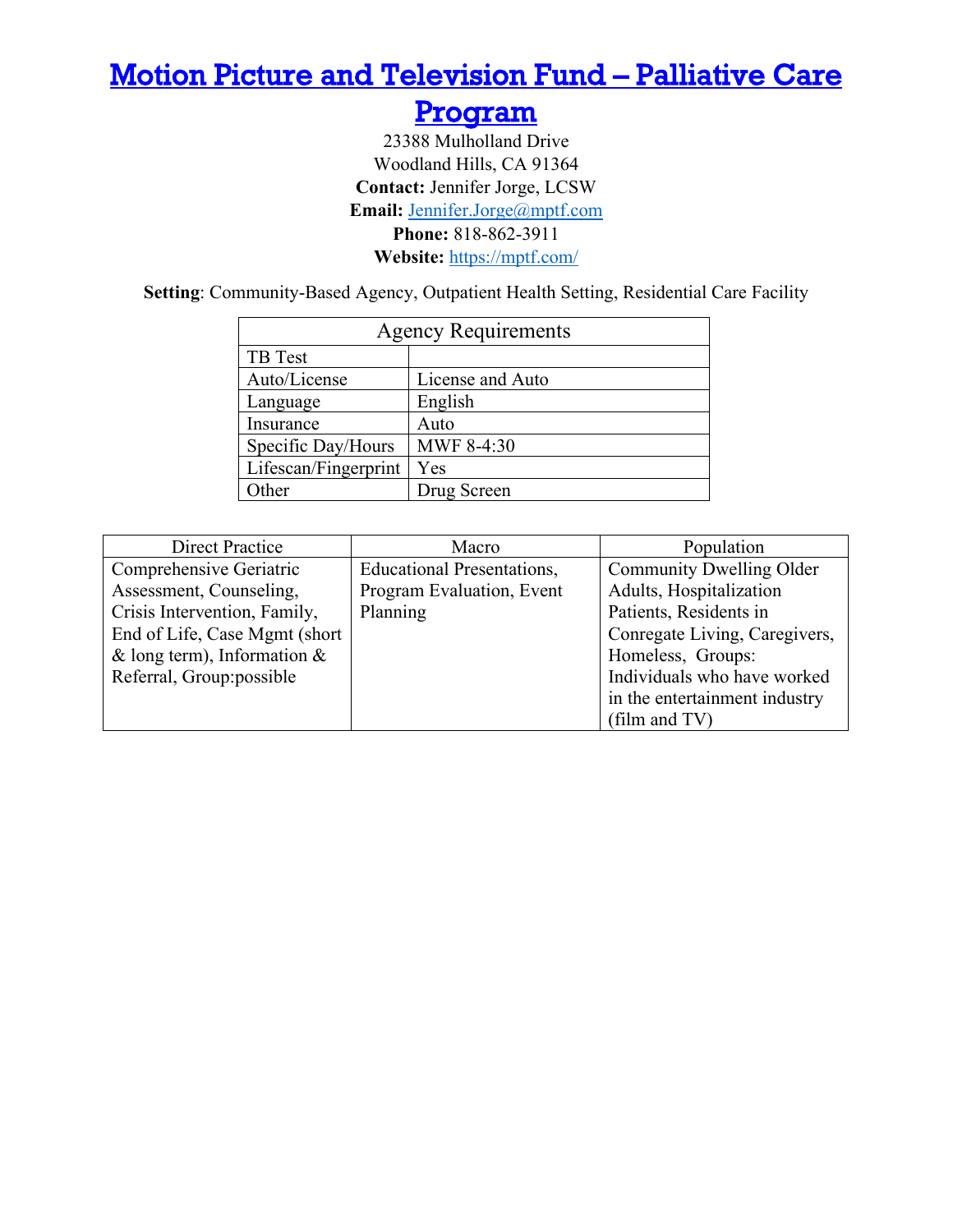The student would have the opportunity to intern with MPTF's Palliative Care Program which provides wrap around palliative care services to entertainment industry professionals and their families. MPTF's Palliative Care Program currently partners with UCLA medical care to provide outpatient palliative care to industry members and/or their families that have been diagnosed with a life altering illness. Unlike hospice where an individual needs to be given a life ending diagnosis, palliative care is designed to work concurrently with other medical treatments that the individual may be pursuing. The Palliative Care team is made up of a medical doctor, a social worker, a nurse practitioner and a chaplain. This team is designed to take care of the medical, social and spiritual needs of the individual and their family as they tackle their diagnosis.

The intern would have the opportunity to experience the unique complexities of the entertainment industry, while developing their own practice skills with clients who have been diagnosed with a life altering illness. The intern will learn how to conduct biopsychosocial assessments, clinical geriatric assessments (e.g., Geriatric Depression scale, Mini Mental Status Exam, etc.) and develop/implement case plans with clients, families, medical staff and other professionals involved in the care of the client. The palliative care social worker and intern work with various modalities, including individuals, couples and families. Services provided may include comprehensive case management, crisis intervention, supportive counseling, and educating and providing therapy to the client and their family. The intern will experience working with clients in both a community based medical setting as well as individual home settings. Interns may have the possibility of co-facilitating various groups that MPTF offers including grief/bereavement groups. Although the primary focus of practice is micro, the intern will have the opportunity to gain a greater understanding of the micro/mezzo/macro interplay in the field of palliative care, particularly as this relates to the clients MPTF serves

#### **Unique Aspects of Placement:**

MPTF's retirement community has, for generations, been at the center of MPTF's legacy to countless people in the entertainment industry who seek a warm, inviting, supportive place to spend their retirement years. MPTF is non-profit organization that provides a full continuum of services for older adults on its 44-acre community located in the west San Fernando Valley. Services include a Residential Care Facility for the elderly (RCFE), which focuses on independent and assisted living; a 40-bed Long Term Care community for residents who need 24-hour care and 30-bed unit for residents with Alzheimer's and other forms of dementia.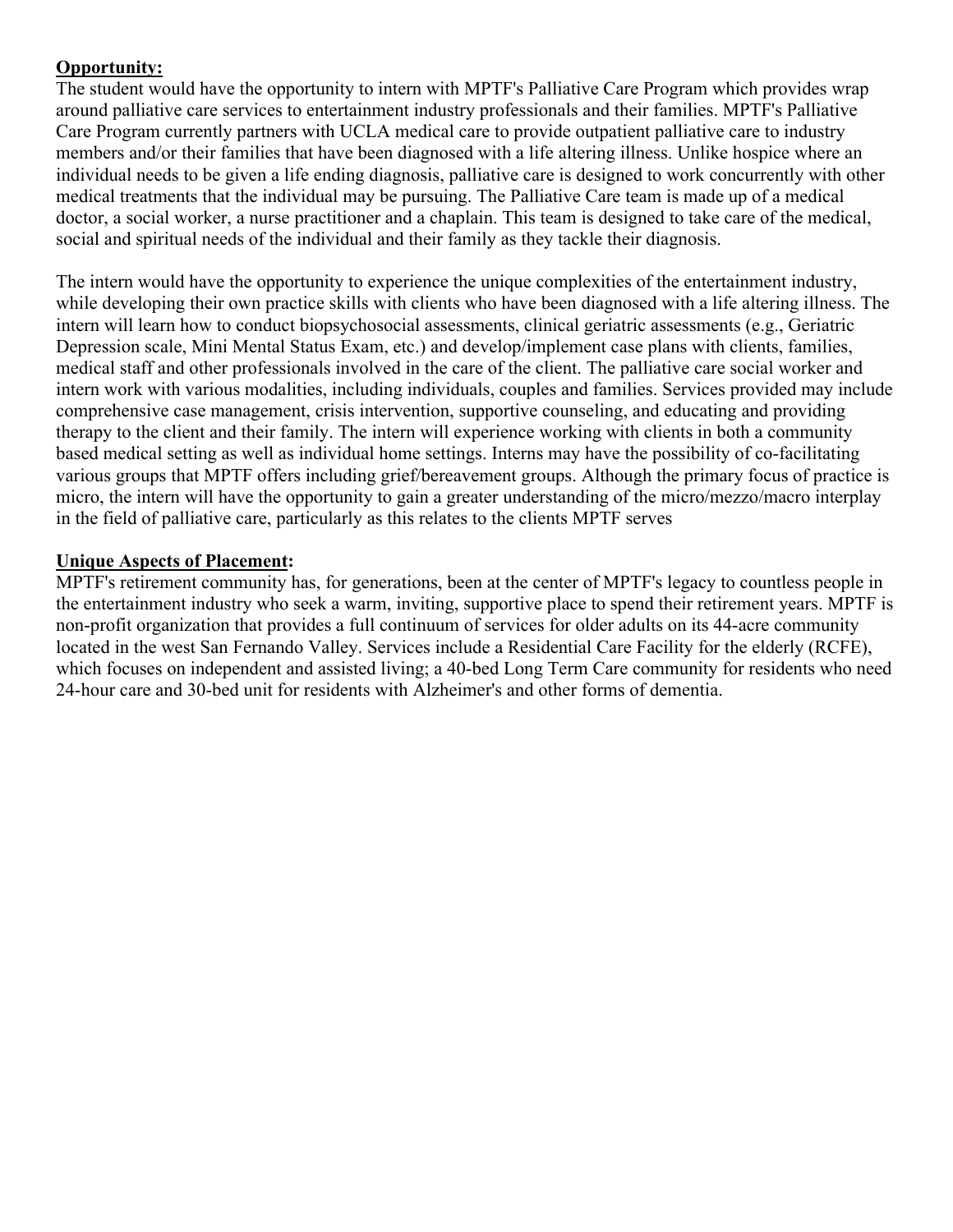## <span id="page-23-0"></span>[Pacific Clinics – Asian Pacific Family Center Older Adult](#page-4-0)

[Program](#page-4-0) 

9353 Valley Blvd. Rosemead, CA **Contact:** FI, Anne Wong, LCSW; Contact Person is Dianne Golden, LCSW **Email:** [dgolden@pacificclinics.org](mailto:dgolden@pacificclinics.org) **Phone:** 626-463-1021, ext. 1405 **Website:** [www.pacificclinics.org/](https://www.pacificclinics.org/)

**Setting**: Community -Based Agency, Mental Health

| <b>Agency Requirements</b> |                                   |  |
|----------------------------|-----------------------------------|--|
| TB Test                    | Yes                               |  |
| Auto/License               | License and Auto                  |  |
| Language                   | Cantonese, Mandarin or Vietnamese |  |
| Insurance                  | Malpractice & Auto                |  |
| Specific Day/Hours         | MWF or MWTh Flexible              |  |
| Lifescan/Fingerprint       | Yes                               |  |
| Other                      |                                   |  |

| Direct Practice                       | Macro                    | Population                        |
|---------------------------------------|--------------------------|-----------------------------------|
| Comprehensive Geriatric Assessment,   | Macro project completion | Community Dwelling Older          |
| Counseling, Crisis Intervention,      |                          | Adults, Chronically Mentally Ill, |
| Family, DSM Diagnosis, Case Mgmt      |                          | Homeless, Ethnic/Special          |
| (short & long term), Information $\&$ |                          | Groups: Chinese and Vietnamese    |
| Referral, Discharge Planning,         |                          |                                   |
| Group: possible                       |                          |                                   |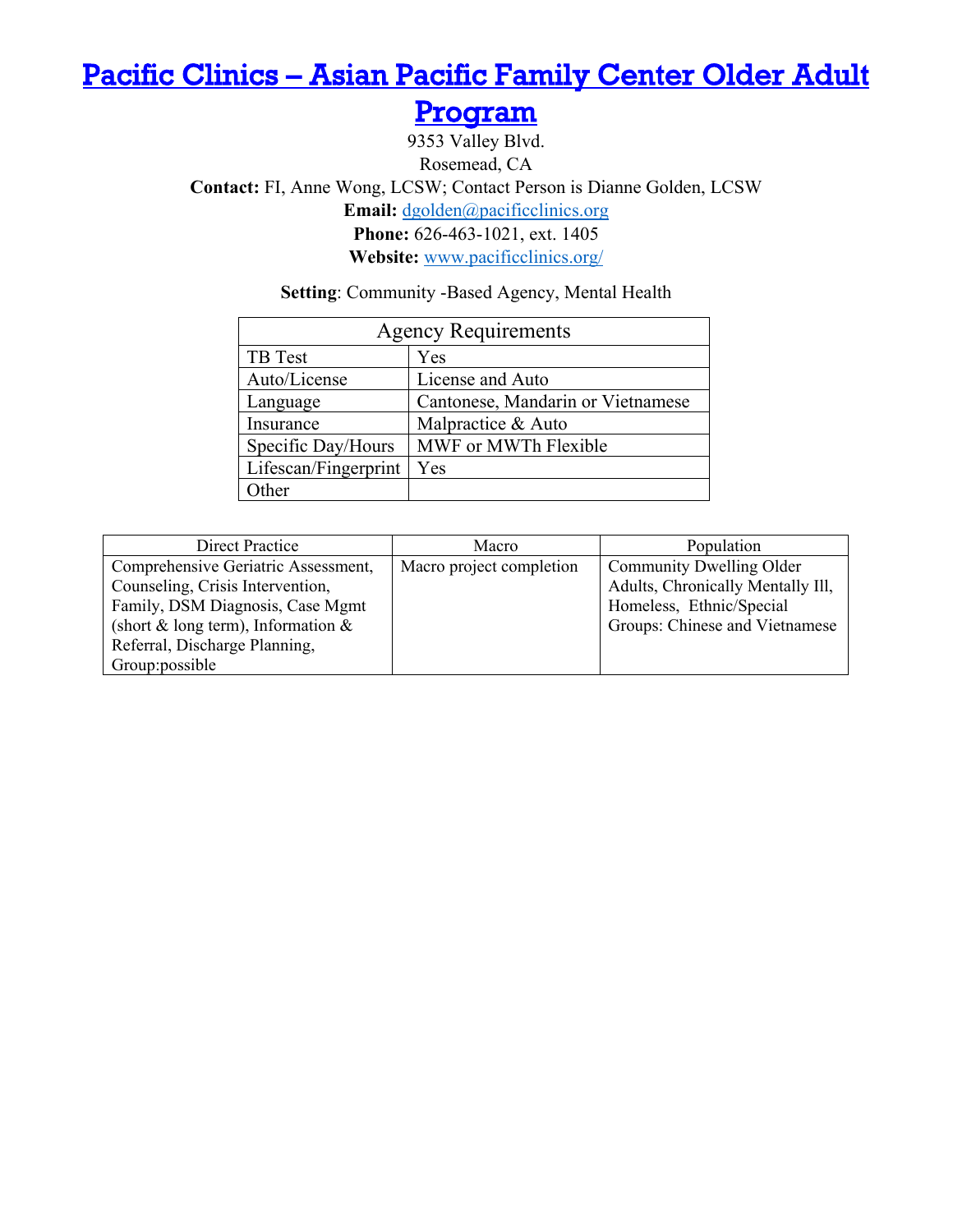Opportunity to work as part of a multidisciplinary team in a cutting-edge PEI/FSP/FCCS program. Individual, family and group therapy, case management, individual and community outreach. Learn the DMH documentation requirements and standards. Students also have an opportunity to do a macro project. Some projects which former students have done were: compiling resources for the Asian older adults, community resource fair for the older adults, educational workshop at a local community center, organizing an activity event for the older adults. Students will also have the opportunity to facilitate an activity group with clients. Students will also participate in intern trainings and group supervision with Pacific Clinics Institute on a variety of topics specific for mental health settings.

#### **Unique Aspects of Placement:**

NOW (Nurturing Older Adult Wellness) uses a multidisciplinary team approach (doctor, nurse, case manager, therapist, and service extenders) to serve the older adults; a field-based program which works with the older adults and their family members/caregivers, with an emphasis on treatment, prevention and early intervention. It is an integrated approach on health, mental health and substance abuse. We emphasize the provision of culturally and linguistically competent mental health services to the Asian older adults, their family members and/or caregivers.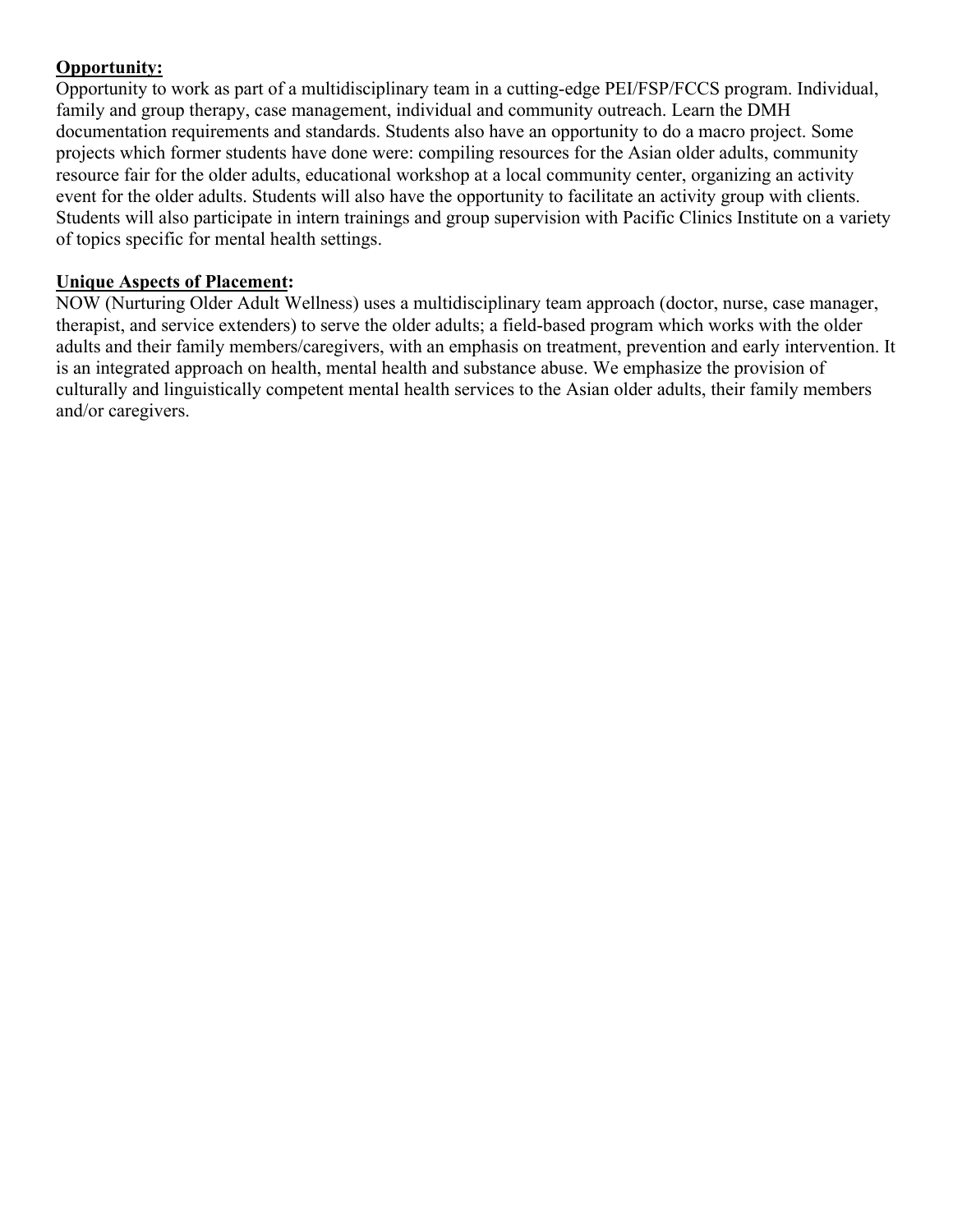### <span id="page-25-0"></span>[Pacific Clinics – Older Adult Services](#page-4-0)

66 Hurlbut Pasadena, CA **Contact:** FI, TBD; Contact Person is Dianne Golden, LCSW **Email:** [dgolden@pacificclinics.org](mailto:dgolden@pacificclinics.org) **Phone:** 626-463-1021, ext. 1405 **Website:** [www.pacificclinics.org/](https://www.pacificclinics.org/)

**Setting**: Congregate Living, Community-based Agency, Mental Heath, Outpatient Health Setting, Opportunities to visit hospitals, shelters, assisted living facilities

| <b>Agency Requirements</b> |                              |  |
|----------------------------|------------------------------|--|
| TB Test                    | Yes                          |  |
| Auto/License               | License and Auto             |  |
| Language                   | Spanish or Armenian required |  |
| Insurance                  | Malpractice & Auto           |  |
| Specific Day/Hours         | <b>MWF</b>                   |  |
| Lifescan/Fingerprint       | Yes                          |  |
| ther                       |                              |  |

| <b>Direct Practice</b>           | Macro                      | Population                    |
|----------------------------------|----------------------------|-------------------------------|
| Comprehensive Geriatric          | <b>Community Outreach</b>  | Ethnic/Special Groups: Latino |
| Assessment, Counseling, Crisis   | Marketing, Educational     |                               |
| Intervention, Family, DSM        | Presentations, Program     |                               |
| Diagnosis, Case Mgmt (short $\&$ | Evaluation, Event Planning |                               |
| long term), Information $&$      |                            |                               |
| Referral, Discharge Planning,    |                            |                               |
| Information and Referral, Group, |                            |                               |
| Outreach, Field-Based Services   |                            |                               |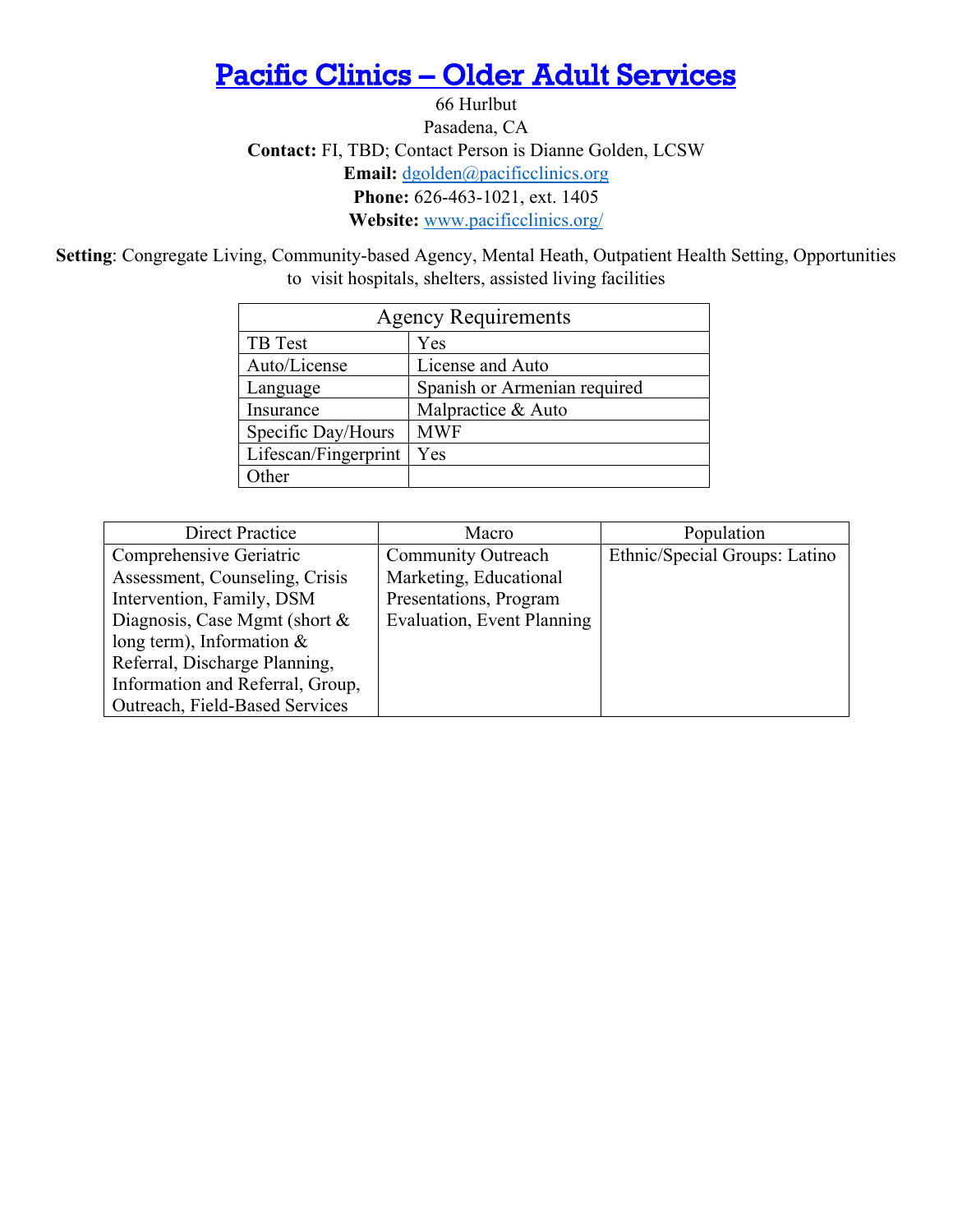Opportunity to work as part of a multidisciplinary team in a cutting-edge PEI program (clinical experiences vary by site). Opportunity to see clients in clinic setting and also to do field-based work, visiting with clients in the office and in client homes. Opportunity to work with chronically mentally ill clients with a multitude of stressors and to provide individual family, group, case management services. In this setting you will have an opportunity to diagnose and treat clients, develop treatment plans, and do initial assessments including a mental status. You will administer a number of assessments, including MMSE, Geriatric Depression Screenings and others. You will also complete Outcome studies with clients. It is also likely that you will have the experience of doing educational presentations geared towards community outreach.

#### **Unique Aspects of Placement:**

Prevention and Early Intervention program NOW (Nurturing Older Adult Wellness) uses a multidisciplinary team approach (doctor, nurse, case manager, therapist, and service extenders) to serve the older adults. These programs save lives! We work intensively with our clients, assisting them with therapy, case management, medication. In addition, we can assist with housing, food, clothing, etc. These are cutting edge programs that work with severe clients, with a multitude of problems in addition to mental health issues, Interns will have their own caseload but work as part of a team. Interns attend staff meetings. Pacific Clinics has a Training Institute and interns attend a series of trainings to enhance their clinical skills.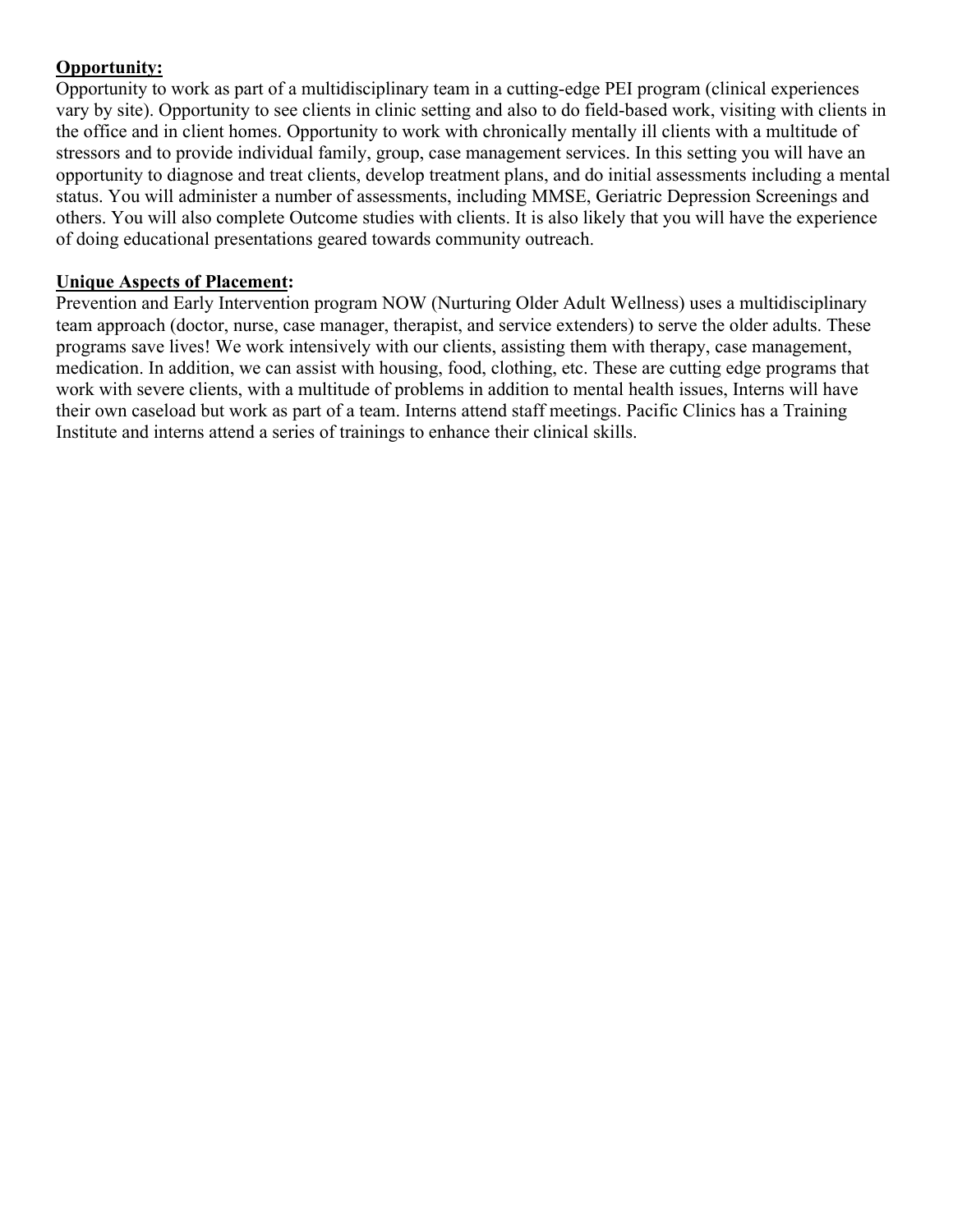### <span id="page-27-0"></span>Pacific Clinics –Older Adult, PEI/FSP/MHSA

11741 Telegraph Road, Bldg ABCD Santa Fe Springs, CA **Contact:** Contact Person is Dianne Golden, LCSW **Email:** [dgolden@pacificclinics.org](mailto:dgolden@pacificclinics.org) **Phone:** 626-463-1021, ext. 1405 **Website:** [www.pacificclinics.org/](https://www.pacificclinics.org/)

**Setting**: Community -Based Agency, Mental Health, Other: Opportunity to visit hospitals, shelters, assisted living facilities, client homes

| <b>Agency Requirements</b>    |                    |  |
|-------------------------------|--------------------|--|
| TB Test                       | Yes                |  |
| Auto/License                  | License and Auto   |  |
| Spanish Preferred<br>Language |                    |  |
| Insurance                     | Malpractice & Auto |  |
| Specific Day/Hours            | <b>MWF</b>         |  |
| Lifescan/Fingerprint          | Yes                |  |
| ther                          |                    |  |

| <b>Direct Practice</b>          | Macro                          | Population                |
|---------------------------------|--------------------------------|---------------------------|
| Comprehensive Geriatric         | <b>Community Outreach</b>      | Community Dwelling Older  |
| Assessment, Counseling,         | Marketing, Educational         | Adults, Caregivers,       |
| Family, DSM Diagnosis, End      | Presentations, Event Planning, | Chronically Mentally Ill, |
| of Life, Case Mgmt (short &     |                                | Homeless, Ethnic/Special  |
| long term), Discharge           |                                | Groups: Latino            |
| Planning, Information $&$       |                                |                           |
| Referral, Discharge Planning,   |                                |                           |
| Information and Referral,       |                                |                           |
| Group, Outreach, Field-Based    |                                |                           |
| Services, DMH paperwork,        |                                |                           |
| initial assessments, and annual |                                |                           |
| updates                         |                                |                           |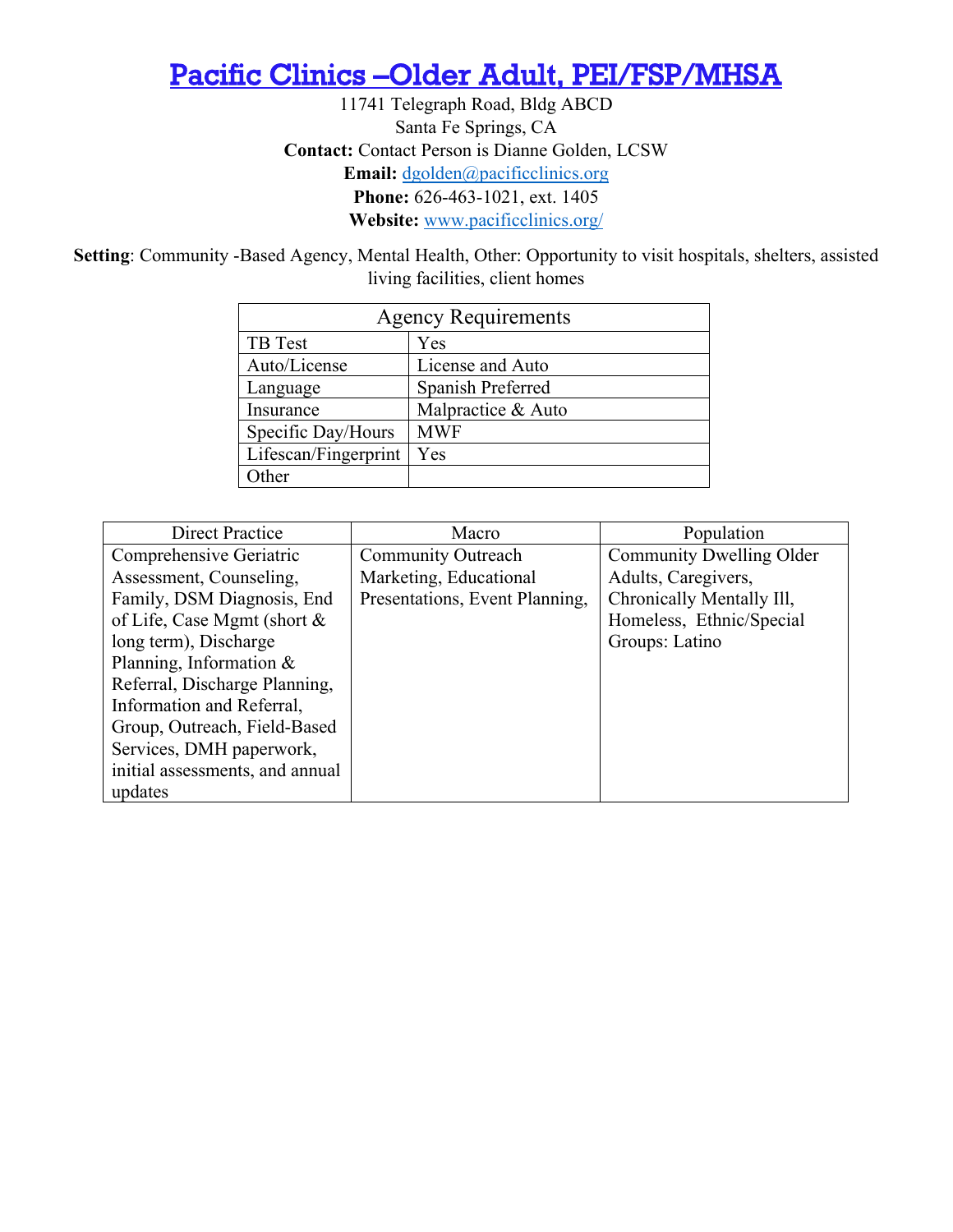Opportunity to work as part of a multidisciplinary team in a cutting-edge PEI/FSP/FCCS program. Opportunity to see clients in clinic setting and also to do field-based work, visiting with clients in a multitude of settings, including hospitals, client homes, parks, etc. Opportunity to work with chronically mentally ill clients with a multitude of stressors and to provide individual, group, case management services. In this setting you will have an opportunity to diagnose and treat clients, develop treatment plans, do initial assessments including a mental status. You will administer several assessments, including MMSE, Geriatric Depression Screenings and others. You will also complete outcome studies with clients. It is also likely that you will have the experience of doing educational presentations geared towards community outreach.

#### **Unique Aspects of Placement:**

All our programs use a multidisciplinary team approach (doctor, nurse, case manager, therapist, and service extenders) to serve the older adults. These programs save lives! We work intensively with our clients, assisting them with therapy, case management, medication. In addition, we can assist with housing, food, clothing, etc. These are cutting edge programs that work with severe clients, with a multitude of problems in addition to mental health issues. Furthermore, we have integrated health measures and substance abuse measures to ensure clients can meet their health and substance abuse recovery needs. Interns will have their own caseload but work as part of a team. Interns attend staff meetings. Pacific Clinics has a Training Institute and interns attend a series of trainings to enhance their clinical skills.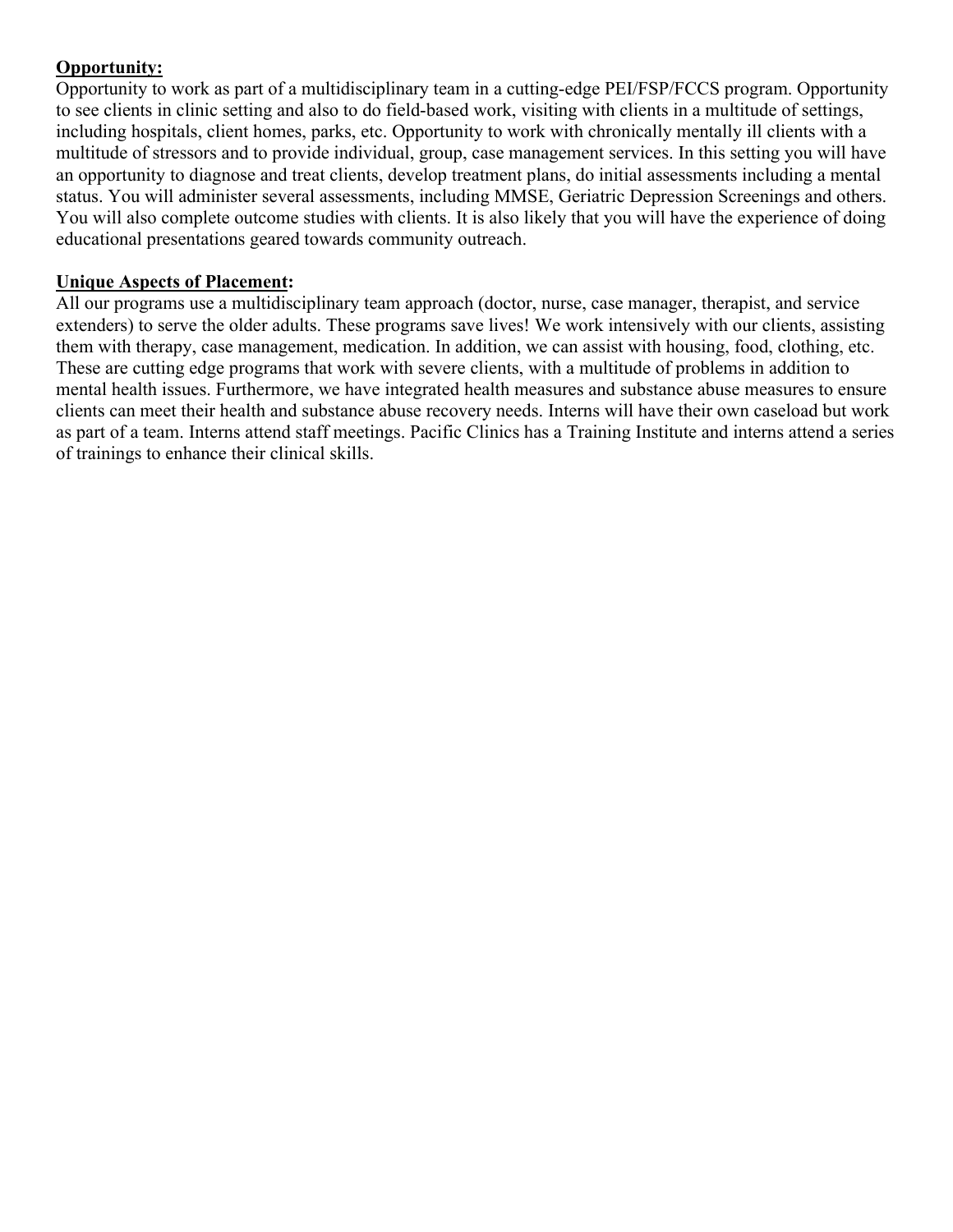### <span id="page-29-0"></span>[Partners in Care Foundation – Community Wellness](#page-4-0)

### **Department**

732 Mott St., Suite 150 San Fernando, CA 91340 **Contact:** Christy Lau **Email:** [clau@picf.org](mailto:clau@picf.org) **Phone:** 818-837-3775 **Website:** [www.picf.org/](https://www.picf.org/)

**Setting**: Community, Congregate Living, Community-based Agency

| <b>Agency Requirements</b> |                                  |  |
|----------------------------|----------------------------------|--|
| TB Test                    | No                               |  |
| Auto/License               | License and Auto                 |  |
| Language                   | No                               |  |
| Insurance                  | Auto                             |  |
| Specific Day/Hours         | $8:30-5$                         |  |
| Lifescan/Fingerprint       | N <sub>o</sub>                   |  |
| Other                      | May include limited weekends for |  |
|                            | health fairs or community events |  |

| <b>Direct Practice</b>    | Macro                             | Population                    |
|---------------------------|-----------------------------------|-------------------------------|
| Information and referral, | Program Development,              | Community Dwelling Older      |
| Group, Other: Self-       | Administrative/Project            | Adults, Residents in          |
| management workshop       | Management, Community             | Congregate Living, Veterans,  |
| implementation            | Outreach/Marketing, Grant         | Staff Professionals,          |
|                           | Writing, Educational              | Ethnic/Special Groups: Multi- |
|                           | Presenations, Program             | ethnic                        |
|                           | <b>Evaluation, Event Planning</b> |                               |

#### **Opportunity:**

The GSWEC student will be involved in the implementation of the City and County of Los Angeles III-D Evidence-Based Programs for Disease Prevention and Health Promotion. The GSWEC student will be trained as a workshop leader for a maximum of two evidence-based programs, which may include: the Chronic Disease Self-Management program, A Matter of Balance, Arthritis Foundation Exercise Program, or Arthritis Foundation Walk with Ease. The student will co-lead these workshops, provide community outreach/marketing and assist with program development.

#### **Unique Aspects of Placement:**

This internship provides the opportunity to provide services in many diverse locations throughout the City and County of Los Angeles and to work with many ethnic populations. As a workshop co-leader, you will work with many staff throughout your internship, each providing you with mentorship and sharing their own professional style with you.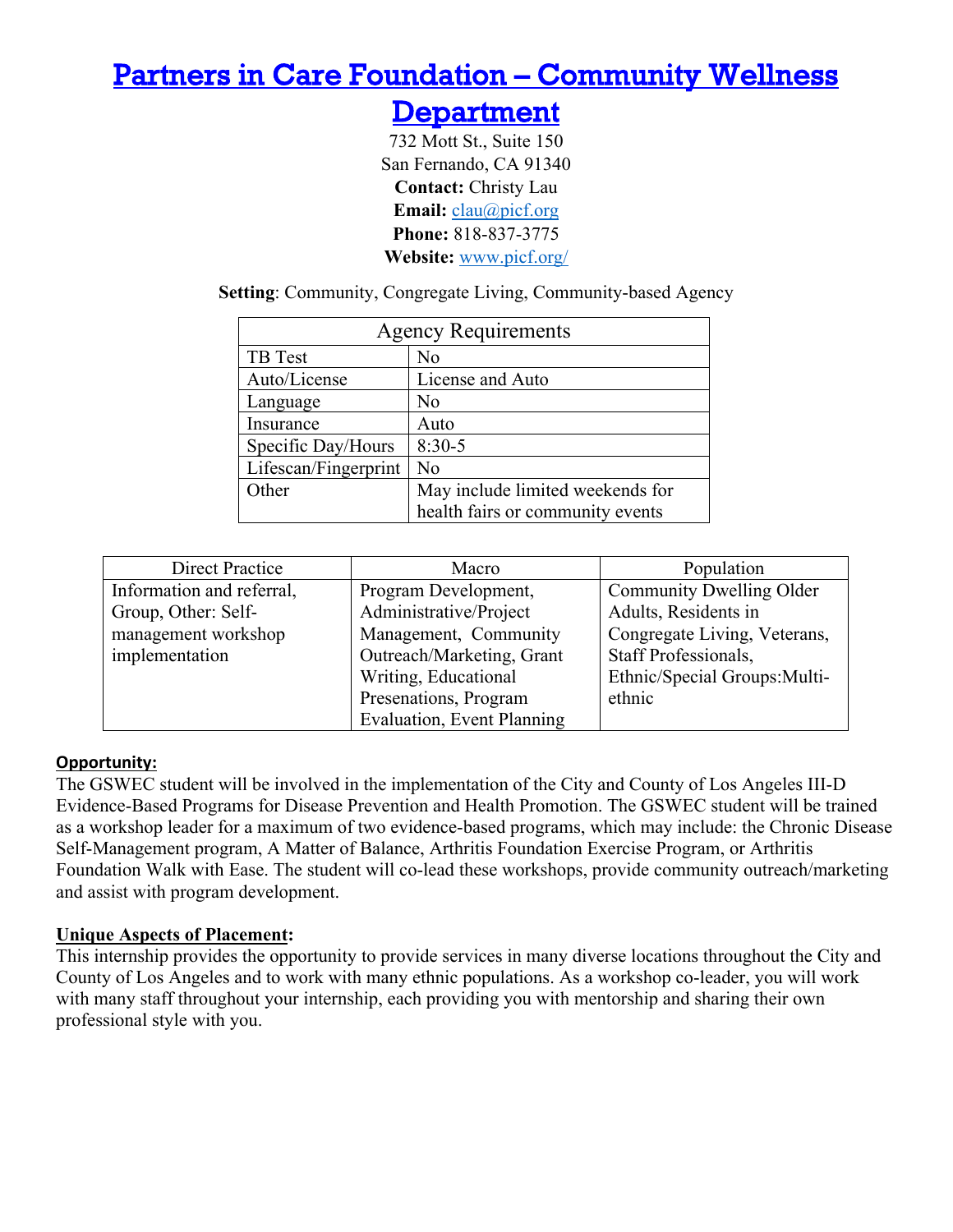### <span id="page-30-0"></span>[Partners in Care Foundation – Assisted Living Waiver](#page-4-0)

**Contact:** Natalie Monden **Email:** [nmonden@picf.org](mailto:nmonden@picf.org) **Phone:** 818-837-3775 **Website:** [www.picf.org/](https://www.picf.org/)

**Setting**: Hospital, Community, Congregate Living, Community-based Agency

| <b>Agency Requirements</b> |                   |  |
|----------------------------|-------------------|--|
| TB Test                    | ves               |  |
| Auto/License               | License and Auto  |  |
| Language                   | Spanish, Armenian |  |
| Insurance                  | Auto              |  |
| Specific Day/Hours         | $8:30-5$          |  |
| Lifescan/Fingerprint       | No                |  |
| Other                      |                   |  |

| Direct Practice                 | Macro                             | Population                          |
|---------------------------------|-----------------------------------|-------------------------------------|
| Couseling, Crisis Intervention, | Program Development,              | Hospitalized Patients, Residents in |
| Family, DSM Diagnosis, Cse      | Community Outreach/Marketing,     | Congregate Living, Caregivers,      |
| Management, Longterm,           | Policy, Educational Presentations | Veterans, Staff Professionals,      |
| Discharge Planning, Inforation  |                                   | Chronically Mentally Ill, Homeless, |
| and Referral                    |                                   | Ethnic/Special Groups: Spanish,     |
|                                 |                                   | Russian, Aremnian, Korean,          |
|                                 |                                   | Cambodian, English                  |
|                                 |                                   |                                     |
|                                 |                                   |                                     |

#### **Opportunity:**

Assisted Living Waiver (ALW) goal is to facilitate a safe and timely transition of Medi-Cal eligible seniors and persons with disabilities from a nursing facility to a community home-like setting in a Residential Care Facility (RCF), an Adult Residential Care Facility (ARF), or public subsidized housing; and offer eligible seniors and persons with disabilities, who reside in the community, but are at risk of being institutionalized, the option of utilizing ALW services. The services that Partners in Care provides are enrolling clients, conducting assessments and reassessments using the ALW Assessment Tool, determining each client's level of care, developing Individualized Service Plans, arranging for services as determined necessary by the individual assessment, and monthly visits to participants. ALW will provide an opportunity to develop the following competencies: Psychosocial Assessments, Home Safety Evaluations, Crisis Intervention, Care Plan Development, Interdisciplinary team meetings, Referrals and Services, Implementation, field visits, collaboration and partnering with various healthcare providers, marketing, and opportunities for professional development.

#### **Unique Aspects of Placement:**

Case Assignments for student interns may include assignments of up to (10) clients, with responsibilities to include: collaborating with health plans, conducting monthly home visits, completing case notes, case conferencing, referrals, and development of service plans for members.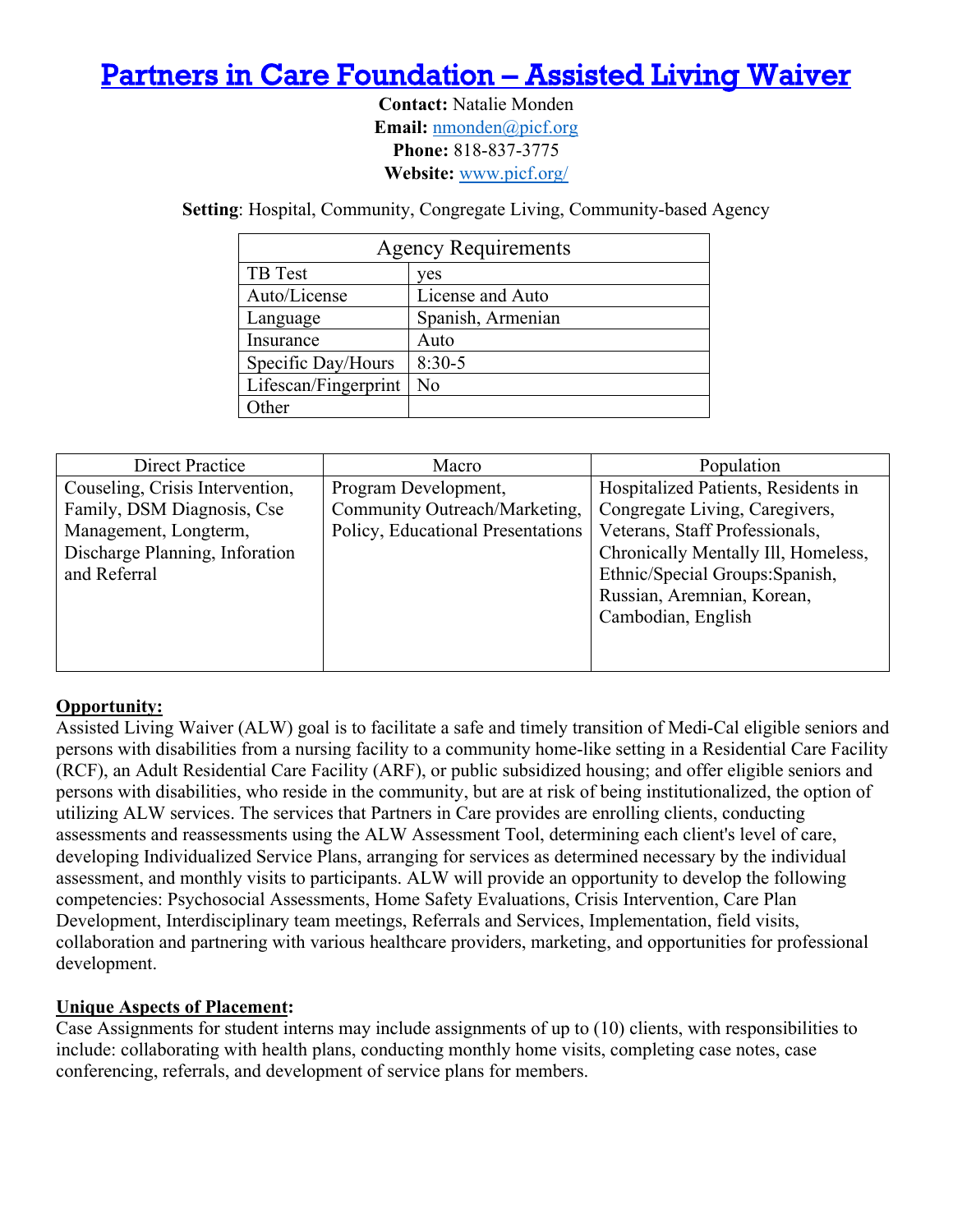### <span id="page-31-0"></span>[Partners in Care Foundation – Home and Community Based](#page-4-0)

### **Alternatives**

**Contact:** Natalie Monden **Email:** [nmonden@picf.org](mailto:nmonden@picf.org) **Phone:** 818-837-3775 **Website:** [www.picf.org/](https://www.picf.org/)

**Setting**: Hospital, Community, Congregate Living, Community-based Agency

| <b>Agency Requirements</b>    |                  |  |
|-------------------------------|------------------|--|
| TB Test<br>Yes                |                  |  |
| Auto/License                  | License and Auto |  |
| Spanish, Armenian<br>Language |                  |  |
| Insurance                     | Auto             |  |
| Specific Day/Hours            | $8:30-5$         |  |
| Lifescan/Fingerprint          | N <sub>o</sub>   |  |
| )ther                         |                  |  |

| Direct Practice                 | Macro                            | Population                               |
|---------------------------------|----------------------------------|------------------------------------------|
| Couseling, Crisis Intervention, | Program Development,             | Hospitalized Patients, Residents in      |
| Family, DSM Diagnosis, Cse      | Community                        | Congregate Living, Caregivers,           |
| Management, Longterm,           | Outreach/Marketing, Policy,      | Veterans, Staff Professionals,           |
| Inforation and Referral         | <b>Educational Presentations</b> | Chronically Mentally III, Homeless,      |
|                                 |                                  | Ethnic/Special Groups: Spanish, Russian, |
|                                 |                                  | Aremnian, Korean, Cambodian, English     |
|                                 |                                  |                                          |

#### **Opportunity:**

Home Community Based Alternatives (HCBA) Waiver services medically fragile participants ranging from infancy to geriatrics. HCBA Waiver allows Medi-Cal beneficiaries with high- level care needs to continue to live at home or in the community by identifying and ensuring they receive services that will sustain their health and safety outside of an institution. HCBA will provide an opportunity to develop the following competencies: Psychosocial Assessments, Home Safety Evaluations, Crisis Intervention, Care Plan Development, Interdisciplinary team meetings, Referrals and Services, Implementation, field visits, collaboration and partnering with various waiver service providers, marketing and opportunities for professional development.

#### **Unique Aspects of Placement:**

Case Assignments for student interns may include assignments of up to (10) clients, with responsibilities to include: conducting monthly phone contacts, case note entries, home visits, case conferencing, referrals, and development of care plans for medically fragile participants.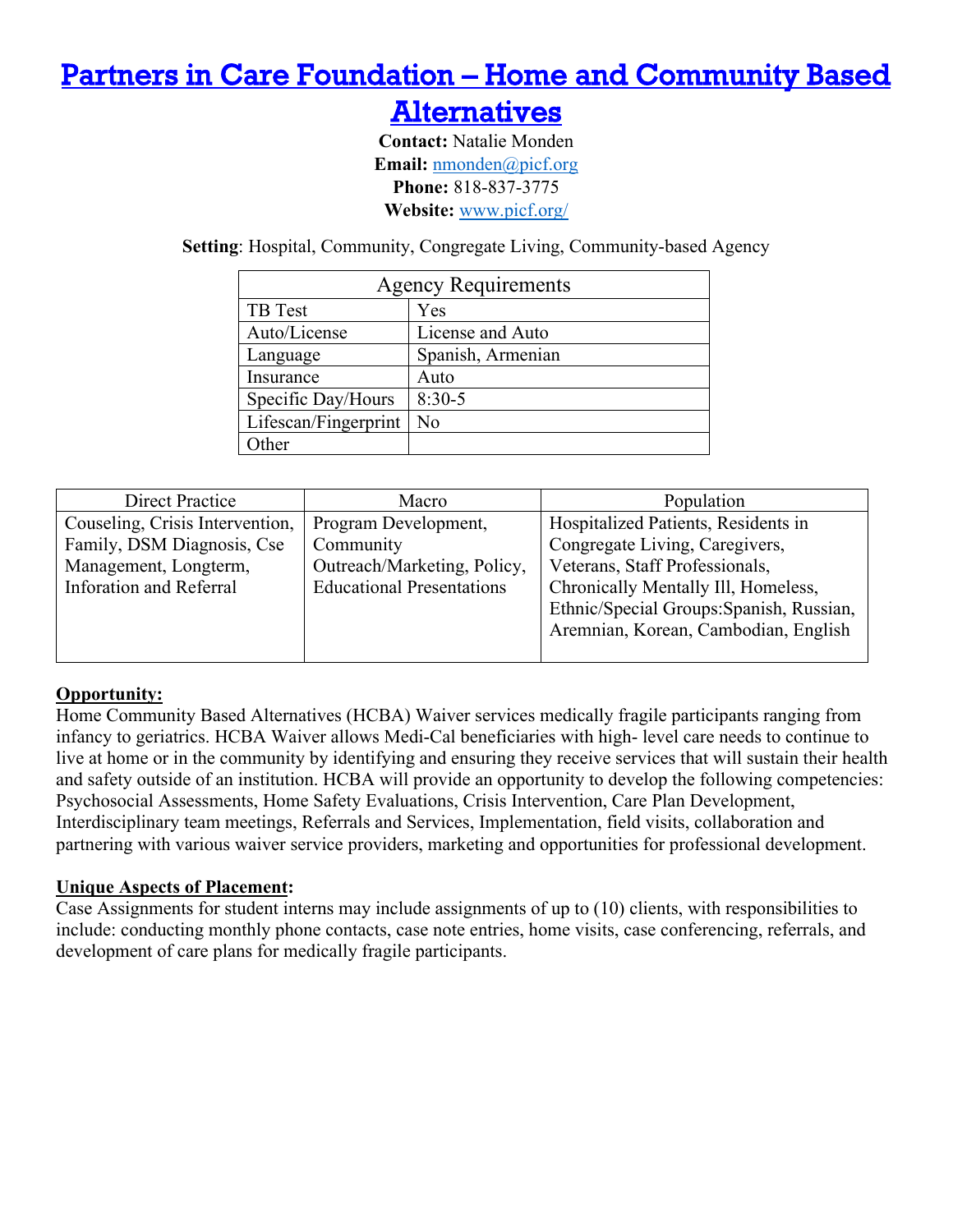### <span id="page-32-0"></span>[Partners in Care Foundation – Multipurpose Senior Services](#page-4-0)

### [Program](#page-4-0)

3621 Martin Luther King Jr. Blvd. Suite 8 Lynwood, CA 90262 Contact: Sal Perez, MSW/Renee Ochoa, MSW Email: [sperez@picf.org/rochoa@picf.org](mailto:sperez@picf.org/rochoa@picf.org) Phone: 213-296-3000 Ext. 305 or 306 **Setting**: Community, Community-Based Agency

| <b>Agency Requirements</b> |                           |  |
|----------------------------|---------------------------|--|
| <b>TB</b> Test             | No                        |  |
| Auto/License               | License and Auto          |  |
| Language                   | Spanish                   |  |
| Insurance                  | Auto                      |  |
| Specific Day/Hours         | Wed is required field day |  |
| Lifescan/Fingerprint       | No                        |  |
| Other                      |                           |  |

| <b>Direct Practice</b>          | Macro                       | Population                           |
|---------------------------------|-----------------------------|--------------------------------------|
| Comprehensive Geriatric         | Program Development,        | Community Dwelling Older Adults,     |
| Assessment, Counseling, Family, | Community                   | Caregivers, Veterans,                |
| Crisis Intervention, Case Mgmt  | Outreach/Marketing, Policy, | Staff/Professionals, Chronically     |
| (short & long term), Family,    | Grant Writing, Educational  | Mentally Ill, Ethnic/Special Groups: |
| Information & Referral, Group,  | Presentations, Event        | Spanish, Russian, Aremnian,          |
| Outreach, Group                 | Planning                    | Korean, Cambodian, English           |

#### **Opportunity:**

The Multipurpose Senior Services Program provides a learning environment with direct experience in developing competency in the following areas: Psychosocial Assessments, Home Safety Evaluations, Criris Intervention, Care Plan Development, Interdisciplinary team meetings, Referrals and Services, Implementation, field visits, collaboration and partners with health management organizations thru Cal Medi-Connect, marketing and opportunities for professional development.

#### **Unique Aspects of Placement:**

Case Assignments for student interns may include assignments of up to (10) clients, with responsibilities to include: care conferencing, progress recordings on monthly phone contacts and home visits, monitor and implement referrals and services to frail seniors over 65 years of age who wish to remain at home.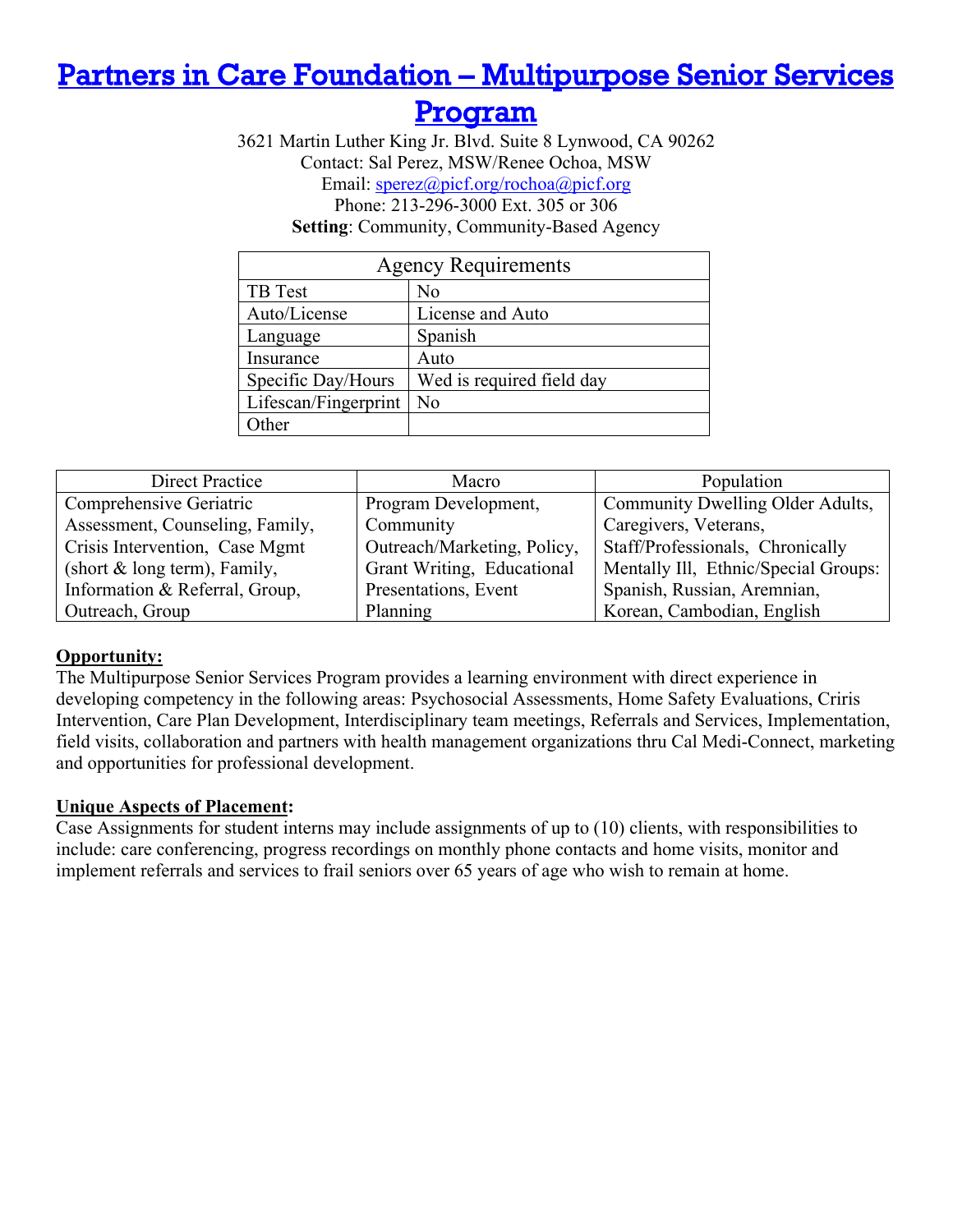## <span id="page-33-0"></span>[Special Services for Groups/Sustaining Independent Lives](#page-4-0)  [with Vital Empowering Resources](#page-4-0)

515 Columbia Ave #100 Los Angeles CA 90017 **Contact:** Yvonne Sun **Email:** [ysun@ssgsilver.org](mailto:ysun@ssgsilver.org) **Phone:** (213) 553-1884 **Website:** [ssg.org](https://www.ssg.org/)

**Setting**: Community, Community-Based Agency, Congregate Living, Mental Health

| <b>Agency Requirements</b> |                                |  |
|----------------------------|--------------------------------|--|
| TB Test                    | No                             |  |
| Auto/License               | License and Auto               |  |
| Language                   | Preferred – Any API or Spanish |  |
| Insurance                  | Malpractice & Auto             |  |
| Specific Day/Hours         | Prefer M&W                     |  |
| Lifescan/Fingerprint       | Yes                            |  |
| ther                       |                                |  |

| Direct Practice                 | Population<br>Macro          |                                     |
|---------------------------------|------------------------------|-------------------------------------|
| Comprehensive Geriatric         | Program Development,         | Community Dwelling Older Adults,    |
| Assessment, Counseling, Family, | Administrative/Project       | Hospitalized Patients, Residents in |
| Crisis Intervention, DSM        | Management, Community        | Congregate Living, Caregivers,      |
| Diagnosis, End of Life, Case    | Outreach/Marketing, Policy,  | Veterans, Chronically Mentally Ill, |
| Mgmt (short & long term),       | Community Organizaton, Grant | Homeless, Ethnic/Special Groups:    |
| Discharge Planning, Information | Writing, Educational         | Specialized projects onsite for     |
| & Referral, Group               | Presentations, Program       | specific API populations            |
|                                 | Evaluation, Event Planning   |                                     |
|                                 |                              |                                     |
|                                 |                              |                                     |

#### **Opportunity:**

Students placed at SSG/SILVER will have an opportunity to see clients flow through different levels of care from brief case management and mental health intervention to intensive case management and comprehensive mental health intervention including medication management. Students will also work with family caregivers and address systems issues within the home environment. While SSG has many divisions, students should be advised that the placement will be with SILVER and rotation with other divisions will not be available.

#### **Unique Aspects of Placement:**

<span id="page-33-1"></span>SSG/SILVER does have funding from DMH to work with clients starting from Prevention and Early intervention to Full Scope intensive mental health treatment (24/7 crisis management). SSG/SILVER also work with several community partners to address the needs of the culturally diverse clientele that we serve. Students will have an opportunity to learn about various culturally specific interventions and be able to incorporate their learning into better assessment and evaluation of clients.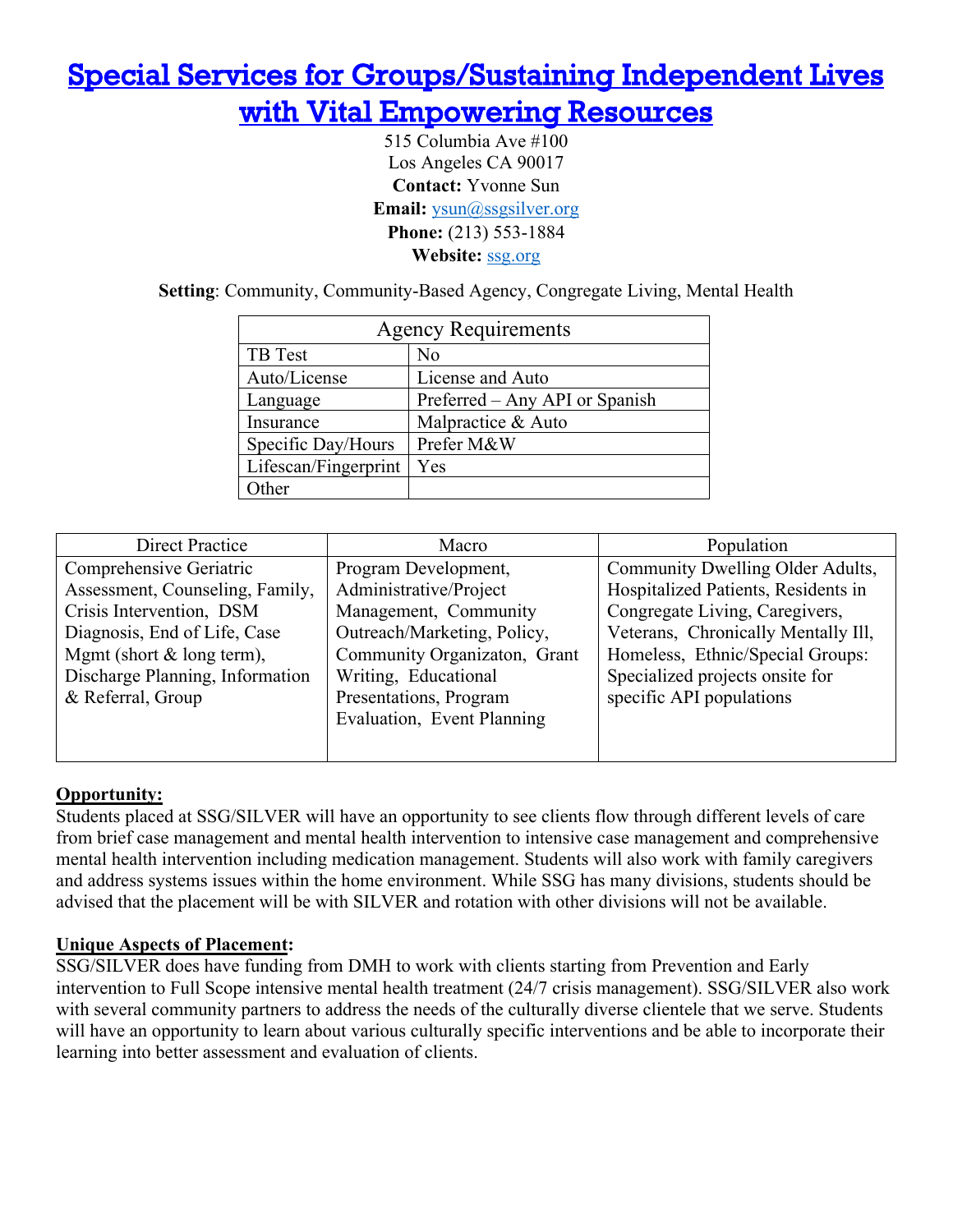### [VA Greater Los Angeles Healthcare System Sepulveda](#page-4-0)  **Ambulatory Care and Community Living Center & West Los** [Angeles Healthcare Center](#page-4-0)

16111 Plummer St Sepulveda, CA 91343 11301 Wilshire Blvd Los Angeles, CA 90073 Contact: Michelle Wildy Email: michelle.wildy@va.go Phone: (626) 558-9627

**Setting**: Hospital, Community, Congregate Living, Community-based Agency, Mental Health, Outpatient Health Settings, Other: Adult Day Healthcare agency or contract; Skilled Nursing Facility agency or contract; Homeless Veterans Transitional Housing; HUD apartments

| <b>Agency Requirements</b> |                              |  |
|----------------------------|------------------------------|--|
| <b>TB</b> Test             | Yes                          |  |
| Auto/License               |                              |  |
| Language                   | No                           |  |
| Insurance                  |                              |  |
| Specific Day/Hours         | Weekdays, 8-4                |  |
| Lifescan/Fingerprint       | Yes                          |  |
| )ther                      | ID required, backgroud check |  |

| Direct Practice                 | Population<br>Macro                                                  |                                 |
|---------------------------------|----------------------------------------------------------------------|---------------------------------|
| Comprehensive Geriatric         | Program Development,                                                 | Community Dwelling Older        |
| Assessment, Counseling, Family, | Administrative/Project Management,<br>Adults, Hospitalized Patients, |                                 |
| Crisis Intervention, DSM        | Community Outreach/Marketing,                                        | Residents in Congregate Living, |
| Diagnosis, End of Life, Case    | <b>Educational Presentations, Program</b>                            | Caregivers, Veterans,           |
| Mgmt (short $&$ long term),     | Evaluation, Event Planning, Other:                                   | Chronically Mentally Ill,       |
| Discharge Planning, Information | Development of Educational, Health                                   | Homeless, Staff/Professionals,  |
| & Referral, Group, Other:       | Coaching, and/or Resource                                            | Ethnic/Special Groups: Diverse  |
| Inerdisciplinary teamwork       | Management of Social Determinants                                    | veteran populations             |
|                                 | of Health                                                            |                                 |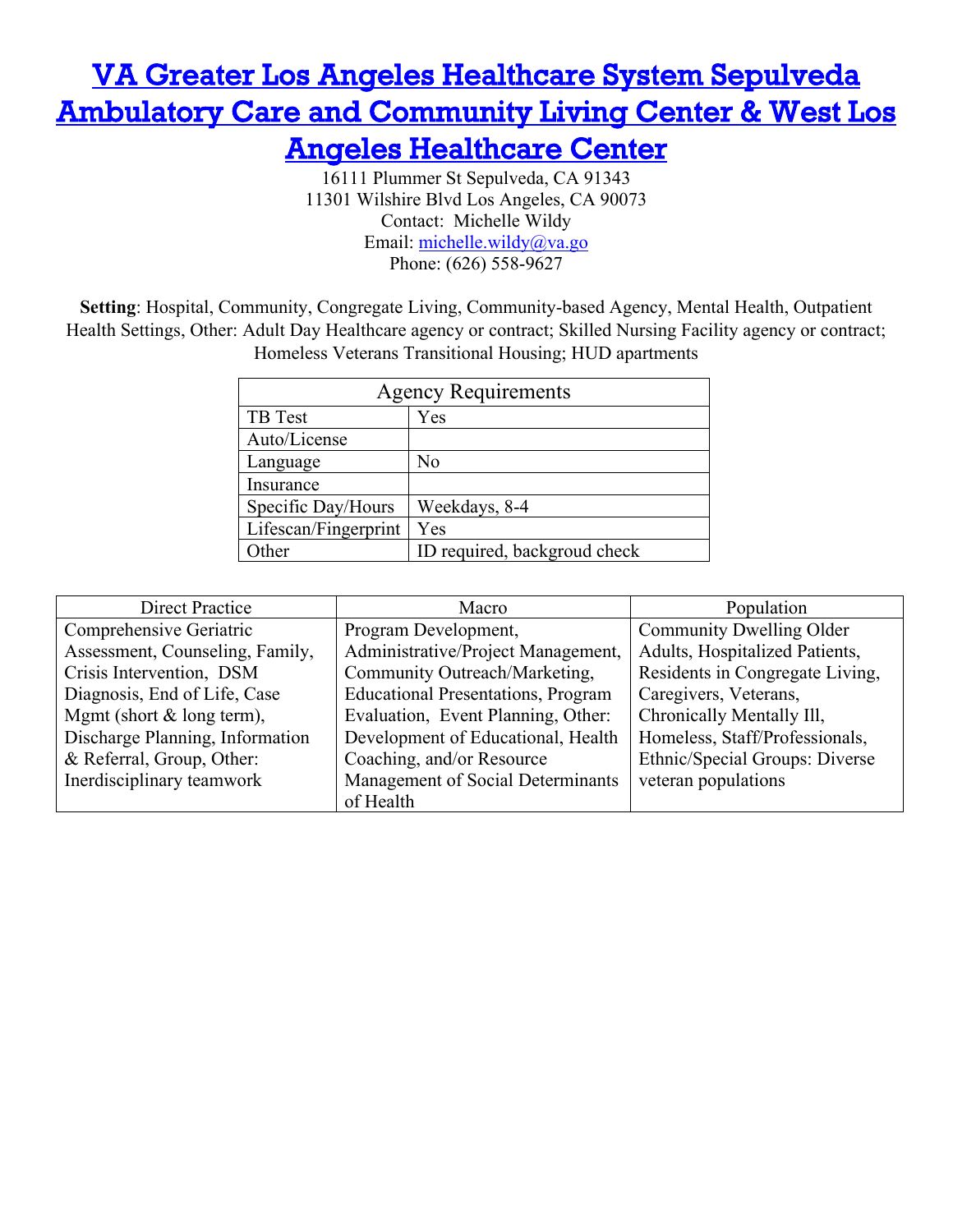We provide primary care in the innovative medical home model, tertiary inpatient and ambulatory care (acute, sub-acute, rehabilitation, extended care, dementia unit), mental health services, mental health integrated care, adult day healthcare, health promotion and disease prevention, home healthcare, homeless services, hospice, palliative care, nursing home, geriatric medicine, geropsychiatry, and substance abuse treatment, all with an interdisciplinary focus.

Unlike other programs, the VA offers interdisciplinary teamwork, which means that each member of the team is of equal value but holds different types of expertise. The patient is part of the team, and the team goal is patient centered care. Multidisciplinary teams rely on a hierarchy with medicine in the leadership role. Interdisciplinary or interprofessional teams share leadership with all team members. It's a hallmark of GSWEC and important to develop a skill set to deal with these teams.

#### ADULT DAY HEALTH CARE PROGRAM SEPULVEDA

The ADHC is a structured day program for the physically and/or cognitively impaired older or disabled adult who can benefit from a supportive environment. The ADHC provides socialization, health monitoring, individual exercise program, cognitive and therapeutic activities and day respite for caregivers. We assist Veterans and caregivers to remain safely in their home environment with support.

- Day Program with strong Mental Health Component including intensive case management
- Individual Counseling and Group Therapy (Reminiscence and Therapeutic 'process' groups)
- Caregiver Support and Education
- Interdisciplinary approach

#### COMMUNITY LIVING CENTER WEST LA

The WLA Community Living Center provides a wide range of social services to 51 Veterans on the 213-2 ward.

- The West LA CLC provides 24-hour skilled nursing care to approximately 150 Veterans across three wards (2 buildings), including one wander guard unit.
- The West LA CLC provides a variety of services to include mental health recovery care, palliative care, short-term rehabilitation (<90 days), short-stay placements (i.e., Veterans that need temporary placement on campus to access specialty clinics/care including radiation and chemotherapy, etc.). CLC also provides long-term care for residents who have skilled needs and meet eligibility criteria.
- CLC social workers are part of the core interdisciplinary team and are responsible for coordinating weekly team meetings, completing assessments, discharge planning, completing minimum data set (MDS) assessments and care plans in addition to various services to support the needs of our Veterans. In addition, CLC social workers often work with the Office of the Public Guardian regarding probate conservatorship referrals.

#### MENTAL HEALTH CLINIC- SEPULVEDA

Provide mental health care in the general Mental Health Clinic in coordination with a behavioral health interprofessional team.

- Services include crisis intervention and management, diagnostic evaluation/assessment, determining a comprehensive treatment plan which may include psychiatric medication, individual and/or group treatment, as well as provide linkages to VA and community-based resources.
- Provide group and individual psychotherapy using evidence-based treatment in an outpatient setting to address a range of disorders including trauma-related, mood and anxiety disorders.
- Learn / implement Cognitive Behavioral and Mindfulness modalities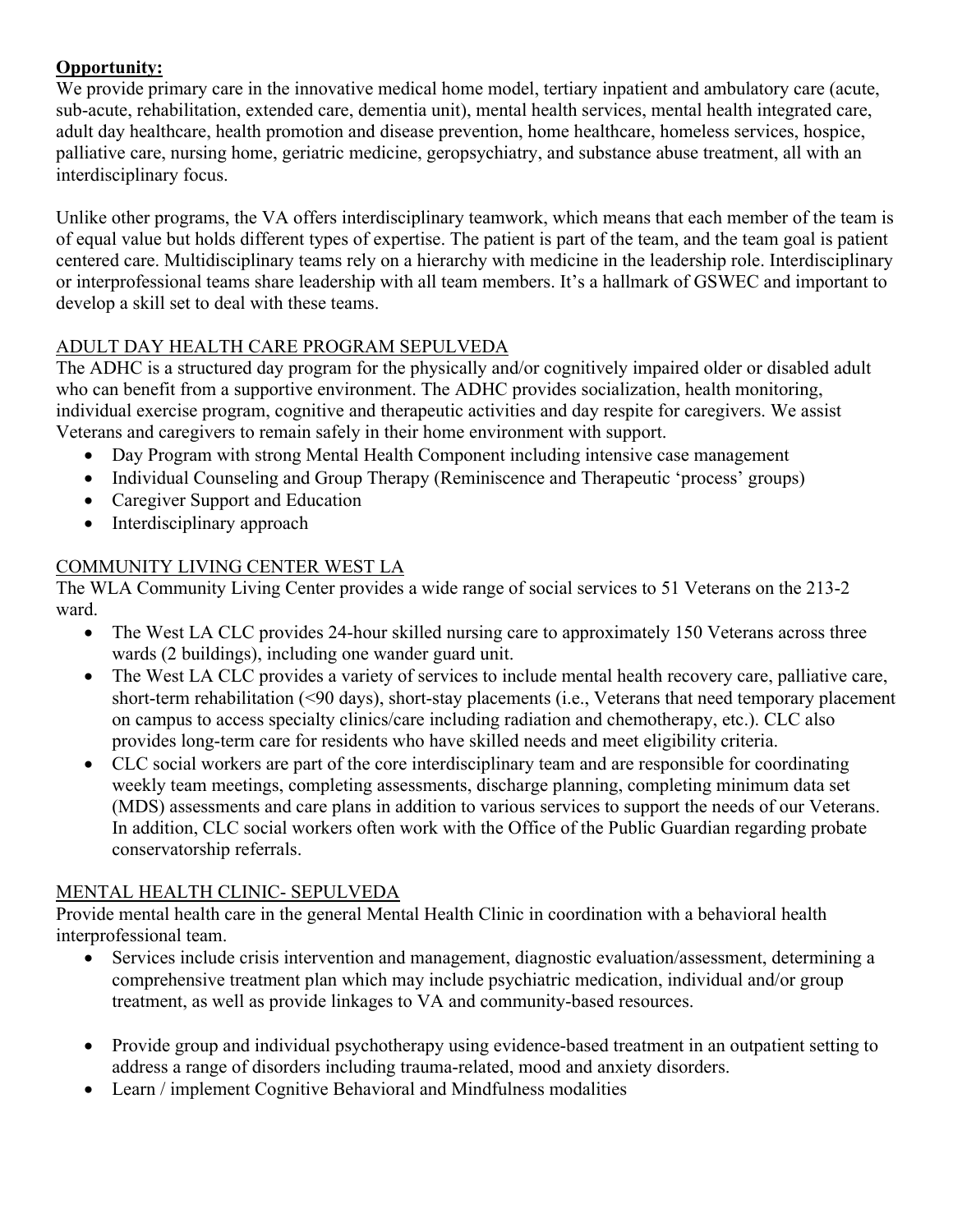#### PATIENT ALIGNED CARE TEAM SEPULVEDA (PACT)

Assess and treat the complicated psychosocial problems of Veterans, families and caregivers.

- Provide assessment of homeless and other psychosocial problems that cause distress, such as adjustment to the current medical condition and/or functional status, untreated or under-treated mental health or substance abuse condition, economic instability, legal problems, and inadequate social supports, housing and transportation.
- Comprehensive care with interdisciplinary team members.
- Provide case management services and interventions to increase adherence to treatment plans and access to care, transportation assistance, Advance Directive education, economic assistance and strategies to increase income, assist in locating housing resources to assist with functional decline.

#### HEALTH PROMOTION DISEASE PREVENTION (HPDP)-(Sepulveda & WLA)

HPDP (Health Promotion Disease Prevention) is a national VA program based at West Los Angeles and Sepulveda that strives to improve the quality of life for Veterans by providing VA clinicians with evidencebased health promotion and disease prevention practices to help them achieve optimal health and well-being. GSWEC students would provide programs, education, resources, coordination, guidance, and oversight for the field to enhance health, well-being, and quality of life for Veterans. Students offer Health Coaching and Motivational Interviewing skills to Veterans both in groups and individually. Evidence-based groups and individual sessions in Healthy Living, Mindfulness, Back to Sleep, Smoking Cessation are the modalities used to treat Veterans in a patient centered health setting for field placement.

#### WOMEN'S HEALTH SEPULVEDA

At the Women's Health Clinic, the Social Worker intern's my primary responsibilities include the following:

- Provide linkage to services/ coordinate services with the team
- Provide individual and group psychotherapy
- Conduct Mental Health Initial Assessments

#### **Unique Aspects of Placement:**

The VA offers a rich experience for students including clinical care, research and education. We provide primary, tertiary inpatient and ambulatory care (acute, sub- acute, rehabilitation, extended care), mental health services, mental health integrated care, adult day healthcare, health coaching, home healthcare, homeless services, hospice, innovative research in geriatrics, palliative care, geriatric medicine, geropsychiatry, neurobehavior, and substance abuse treatment, all with an interdisciplinary focus.

We also partner with the GRECC (Geriatric Research Education Clinical Center) which offers a broad spectrum of macro-opportunities including program development, evaluation, research and educational opportunities.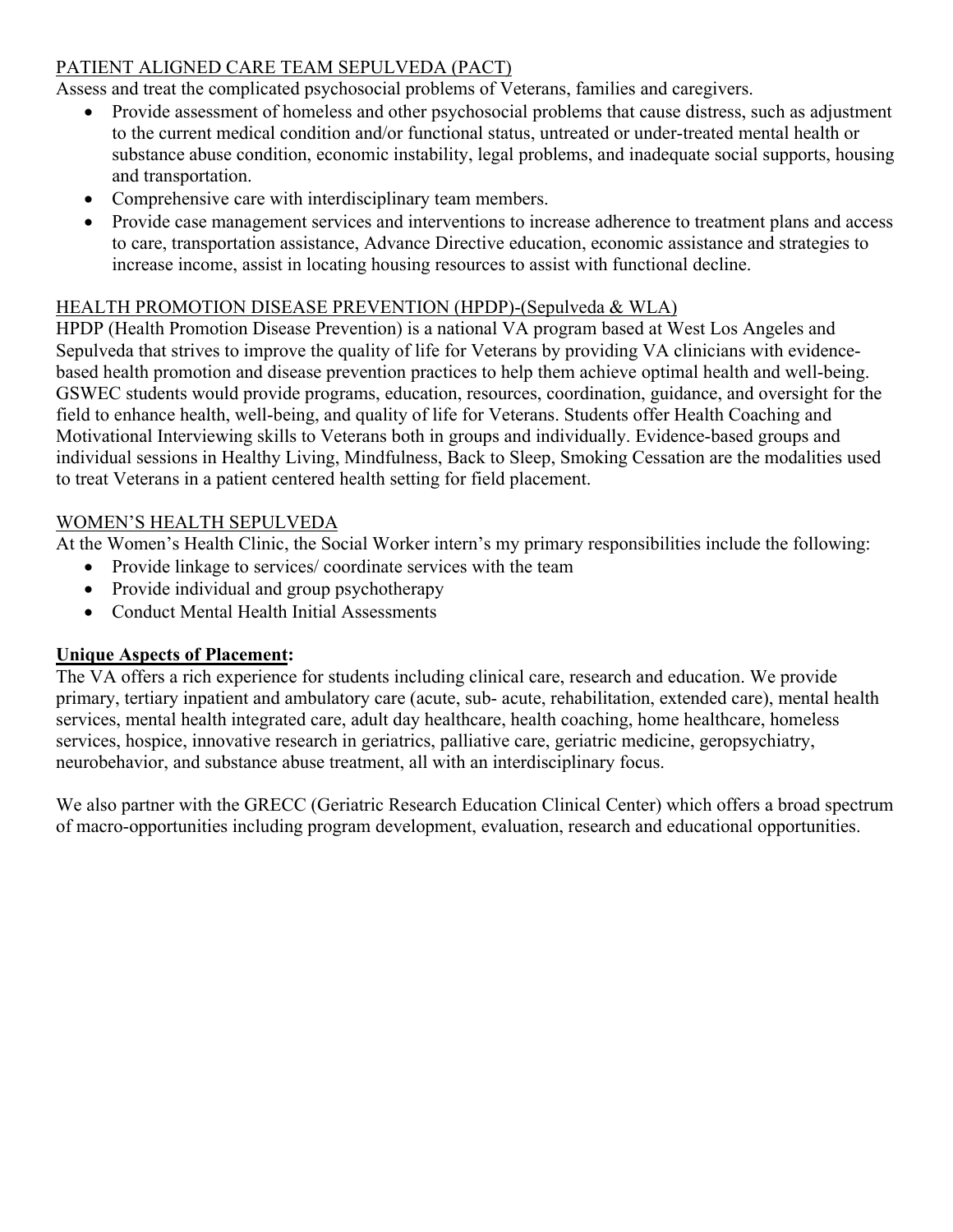### <span id="page-37-0"></span>[WISE and Healthy Aging – Holistic Elder Abuse Response](#page-4-0)

**Team** 

4300 Long Beach Blvd, Suite 440 Long Beach, 90807 **Contact:** Miles McNeeley **Email:** [mmcneeley@wiseandhealthyaging.org](mailto:mmcneeley@wiseandhealthyaging.org) **Phone:** (310) 394-9871, ext. 423 **Website:** [wiseandhealthyaging.org/](https://www.wiseandhealthyaging.org/)

**Setting**: In-home, Hospital, Community, Congregate Living, Community-based Agency, Outpatient Health Setting, Other: Where ever the client is

| <b>Agency Requirements</b> |                                |  |
|----------------------------|--------------------------------|--|
| TB Test                    | No                             |  |
| Auto/License               | License and Auto               |  |
| Language                   | No, Spanish preferred          |  |
| Insurance                  | Auto                           |  |
| Specific Day/Hours         | <b>Wednesday Required</b>      |  |
| Lifescan/Fingerprint       | Yes                            |  |
| Other                      | Must complete background check |  |
|                            | with LBPD                      |  |

| <b>Direct Practice</b>                   | Macro                                  | Population                      |
|------------------------------------------|----------------------------------------|---------------------------------|
| HEART provides case management,          | Administrative/Project                 | Community Dwelling Older        |
| individual and group counseling, legal   | Management, Community                  | Adults, Hospitalized Patients,  |
| system advocacy (attending court,        | Outreach/Marketing, Policy,            | Residents in Congregate Living, |
| helping to write victim impact           | Community Organization,                | Caregivers, Veterans,           |
| statements, getting restraining orders   | <b>Educational Prsentations, Event</b> | Staff/Professionals,            |
| filed) and some emergency funds to       | Planning                               | Ethnic/Special, Homeless        |
| elder and dependent adult abuse          |                                        |                                 |
| survivors. This program incorporates     |                                        |                                 |
| pre- and post-testing for depression,    |                                        |                                 |
| anxiety, and Post-Traumatic Stress       |                                        |                                 |
| Disorder. Services are primarily         |                                        |                                 |
| provided in client's homes or at the     |                                        |                                 |
| Long Beach office. The program is        |                                        |                                 |
| additionally co-located at the Long      |                                        |                                 |
| Beach Police Department. The program     |                                        |                                 |
| conducts weekly tele-support groups      |                                        |                                 |
| for survivors of abuse. GSWEC student    |                                        |                                 |
| would be offered the opportunity to      |                                        |                                 |
| participate in the aforementioned roles  |                                        |                                 |
| alongside HEART staff. Additionally, a   |                                        |                                 |
| GSWEC student will be able to conduct    |                                        |                                 |
| trainings to community groups about      |                                        |                                 |
| how to detect abuse and access available |                                        |                                 |
| resources if one becomes a victim.       |                                        |                                 |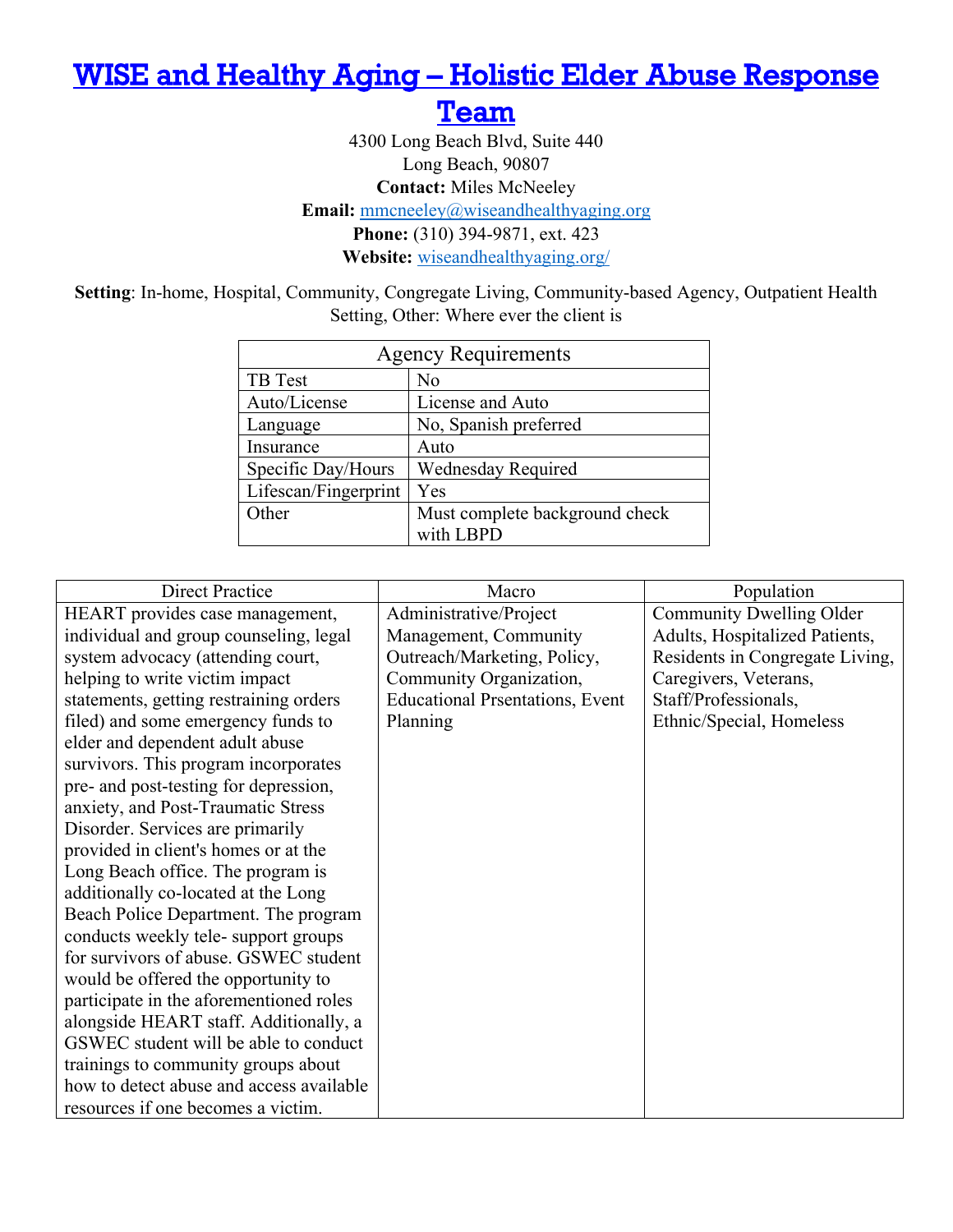Elder abuse prevention and intervention in community settings: This internship opportunity will support elder and dependent adult abuse survivors through the Holistic Elder Abuse Response Team (HEART), a function of the WISE & Healthy Aging Elder Abuse Prevention Program. HEART provides case management, individual and group counseling, legal system advocacy (attending court, helping to write victim impact statements, getting restraining orders filed) and some emergency funds to elder and dependent adult abuse survivors. This program incorporates pre- and post-testing for depression, anxiety, Post-Traumatic Stress Disorder, isolation and loneliness, and a mental status exam. Services are primarily provided in client's homes or at the Long Beach or Santa Monica offices. The program is additionally co-located at the Long Beach Police Department. The program conducts weekly tele- support groups for survivors of romance scams. GSWEC student would be offered the opportunity to participate in the aforementioned roles alongside HEART staff. Additionally, a GSWEC student will be able to conduct trainings to community groups about how to detect abuse and access available resources if one becomes a victim.

Exposure to the elder justice multidisciplinary teams may include all or any of the following: Los Angeles County Elder Abuse Forensic Center: GSWEC students will have the opportunity to attend meetings to observe this multidisciplinary team that meets weekly to review, consult and take action on the most egregious elder abuse cases in the County. The team is comprised of a geriatrician, neuropsychologist, Adult Protective Services, Ombudsman, Public Guardian, District Attorney's Office, City Attorney's Office, Los Angeles Police Department, Sheriffs Department, other local law enforcement jurisdictions, Department of Mental Health, and the Victim Witness Program.

Los Angeles County Elder Death Review Team: Co-chaired by the Los Angeles County District Attorney's and Coroner's Office Chief Medical Examiner; the team reviews suspicious deaths that involve elders or defendant adults. Cases are brought forward by law enforcement and the Ombudsman. GSWEC students will have the opportunity to attend this meeting.

SCAMS LA Workgroup: Co-chaired by representatives of the Federal Bureau of Investigation and the Los Angeles District Attorney's Office. This group brings together professionals from state, federal, and local public and private agencies who investigate or provide services to victims of mass marketing scams that target older adults. These meeting provide opportunity to network with a variety of professionals and conduct training on topics that are relevant to this group.

City of Los Angeles Domestic Violence Task Force meetings and Abuse in Later Life Ad Hoc Committee meeting attendance.

Macro projects policy, advocacy, and outreach: Rotations will be available to support the policy and advocacy efforts of the Ombudsman and Elder Abuse Prevention Programs. A few examples of the types of assignments: Help with the coordination of the City of Los Angeles Domestic Violence Task Force Abuse in Later Life Ad Hoc Committee; co-chaired by the City Attorney's Office and WISE & Healthy Aging.

The committee seeks to conduct training and link service providers in the elder justice and domestic violence intervention networks to support more cohesive responses to abuse in later life.

Legislative education and advocacy: Engage in letter writing to support or oppose legislation, conduct visits in district to educate legislators on the impact of budget packages, legislation, and policy implications.

Additionally, GSWEC students will have the opportunity to engage with statewide advocacy organizations like the California Elder Justice Coalition and the California Long-Term Care Ombudsman Association.

Additional Networking and Training opportunities: GSWEC students will have opportunities to attend select webinars/trainings offered throughout the county.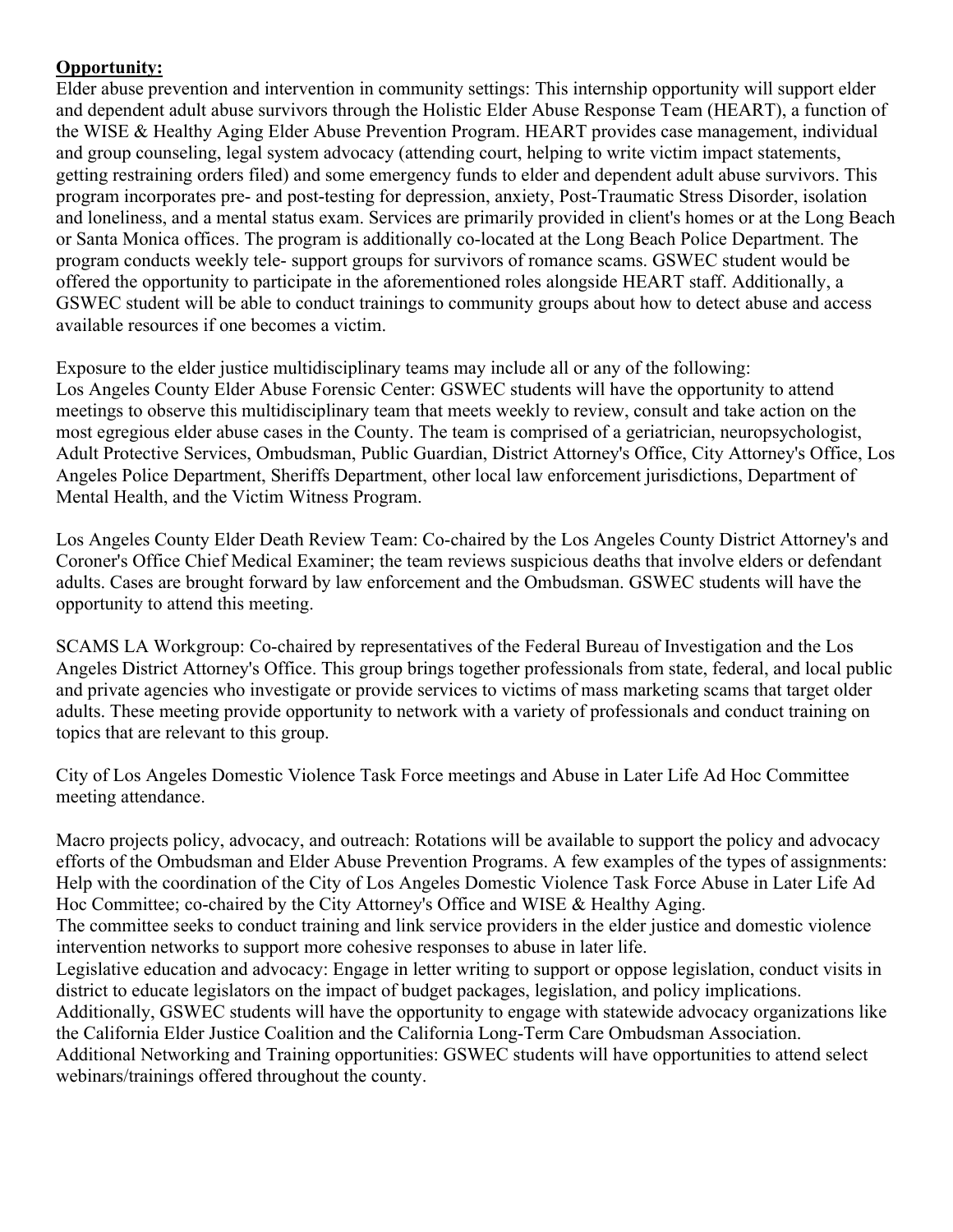#### **Unique Aspects of Placement:**

The HEART program at WISE & Healthy Aging is the only program of its kind in Los Angeles and one of a handful in the nation that is providing comprehensive services to elder abuse survivors. It is one of two programs that is being funded in the state of California to provide comprehensive victim services to elder abuse survivors.

\*Mileage reimbursement will be provided to GSWEC students in accordance with the agency's mileage reimbursement policy that currently reflects the Federal mileage reimbursement rate.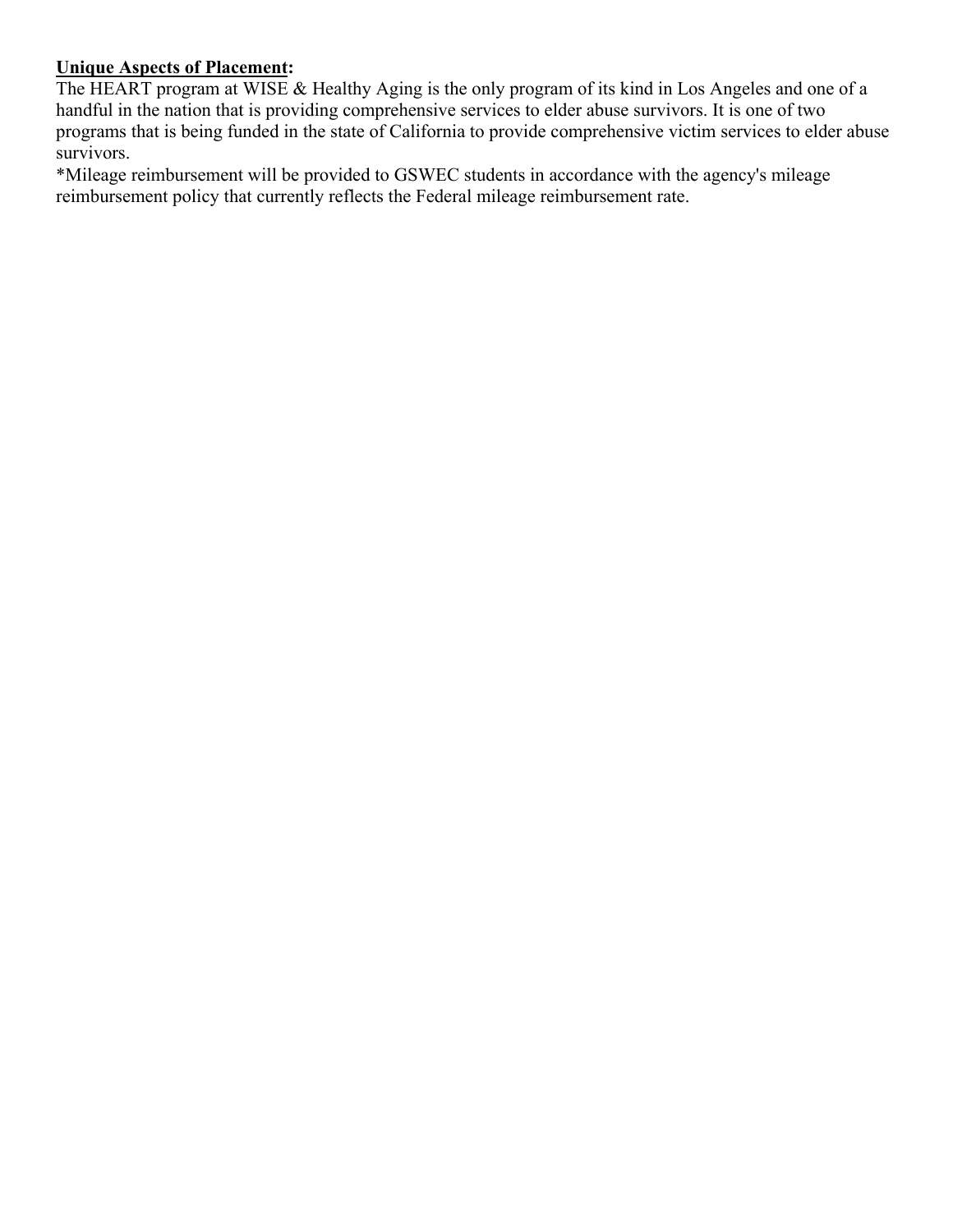## <span id="page-40-0"></span>[WISE and Healthy Aging – In Home Services/Care](#page-4-0)  **Management & Adult Day Service Center**

1527 4th St., 2nd Floor Santa Monica, CA 90401 **Contact:** Miles McNeeley **Email:** [mmcneeley@wiseandhealthyaging.org](mailto:mmcneeley@wiseandhealthyaging.org) **Phone:** (310) 394-9871, ext. 423 **Website:** <https://www.wiseandhealthyaging.org/>

**Setting**: Community, Community-Based Agency

| <b>Agency Requirements</b> |                           |  |
|----------------------------|---------------------------|--|
| <b>TB</b> Test             | No                        |  |
| Auto/License               | License and Auto          |  |
| Language                   | No, Spanish preferred     |  |
| Insurance                  | Auto                      |  |
| Specific Day/Hours         | <b>Wednesday Required</b> |  |
| Lifescan/Fingerprint       | Yes                       |  |
| )ther                      |                           |  |

| <b>Direct Practice</b>                                                                                                                                                                                                                                                                                                                                                                                                                                                                                                                                                                                                                                                                                                                                                                                                                                                                                                                                                                                                                                                                                                                                                                                                                                                                                                                                                                                                                                                                                                                                                                                                                                                           | Macro                                                                                                                                                                            | Population                                                  |
|----------------------------------------------------------------------------------------------------------------------------------------------------------------------------------------------------------------------------------------------------------------------------------------------------------------------------------------------------------------------------------------------------------------------------------------------------------------------------------------------------------------------------------------------------------------------------------------------------------------------------------------------------------------------------------------------------------------------------------------------------------------------------------------------------------------------------------------------------------------------------------------------------------------------------------------------------------------------------------------------------------------------------------------------------------------------------------------------------------------------------------------------------------------------------------------------------------------------------------------------------------------------------------------------------------------------------------------------------------------------------------------------------------------------------------------------------------------------------------------------------------------------------------------------------------------------------------------------------------------------------------------------------------------------------------|----------------------------------------------------------------------------------------------------------------------------------------------------------------------------------|-------------------------------------------------------------|
| Advocacy, Crisis Intervention, Case Management, Short-<br>Term, Family, End of Life, Information and Referral,<br>Group. While working in Care Management, our ultimate<br>goal with clients is to reduce isolation while connecting<br>clients to needed resources. Each intern will be trained to<br>provide comprehensive care management services which<br>include completion of a very thorough biopsychosocial<br>assessment for clients, development of a written Care<br>Plan with measurable outcomes, arrangement and<br>coordination of services, and client follow-up to monitor<br>the effectiveness of the services. Interns will assist with<br>monthly monitoring through telephone calls and home<br>visits. They will also learn how to determine eligibility<br>for clients and apply for needed benefits such as Medi-<br>Cal, Cal Fresh (food stamps), LIHEAP (for utilities) as<br>well as many other programs and services for older and<br>disabled adults. Interns also have to the opportunity to<br>provide care management to family caregivers within the<br>Family Caregiver Support Program, a program that aims<br>to provide caregivers with the tools, resources, and<br>support to care for their loved ones in the home.<br>When working in Information and Referral, interns will<br>be required to answer phone calls and greet visitors<br>seeking resources while evaluating needs to determine<br>what services are required. Interns will refer callers and<br>visitors to the most appropriate internal agency programs<br>or local and community-based programs, including<br>referral services statewide and nationally, as needed. | Program Development,<br>community<br>Outreach/Martkeing,<br><b>Educational Presentations</b><br>Administrative/Project<br>Management, Policy,<br><b>Educational Prsentations</b> | Community Dwelling older<br>Adults, Caregivers,<br>Veterans |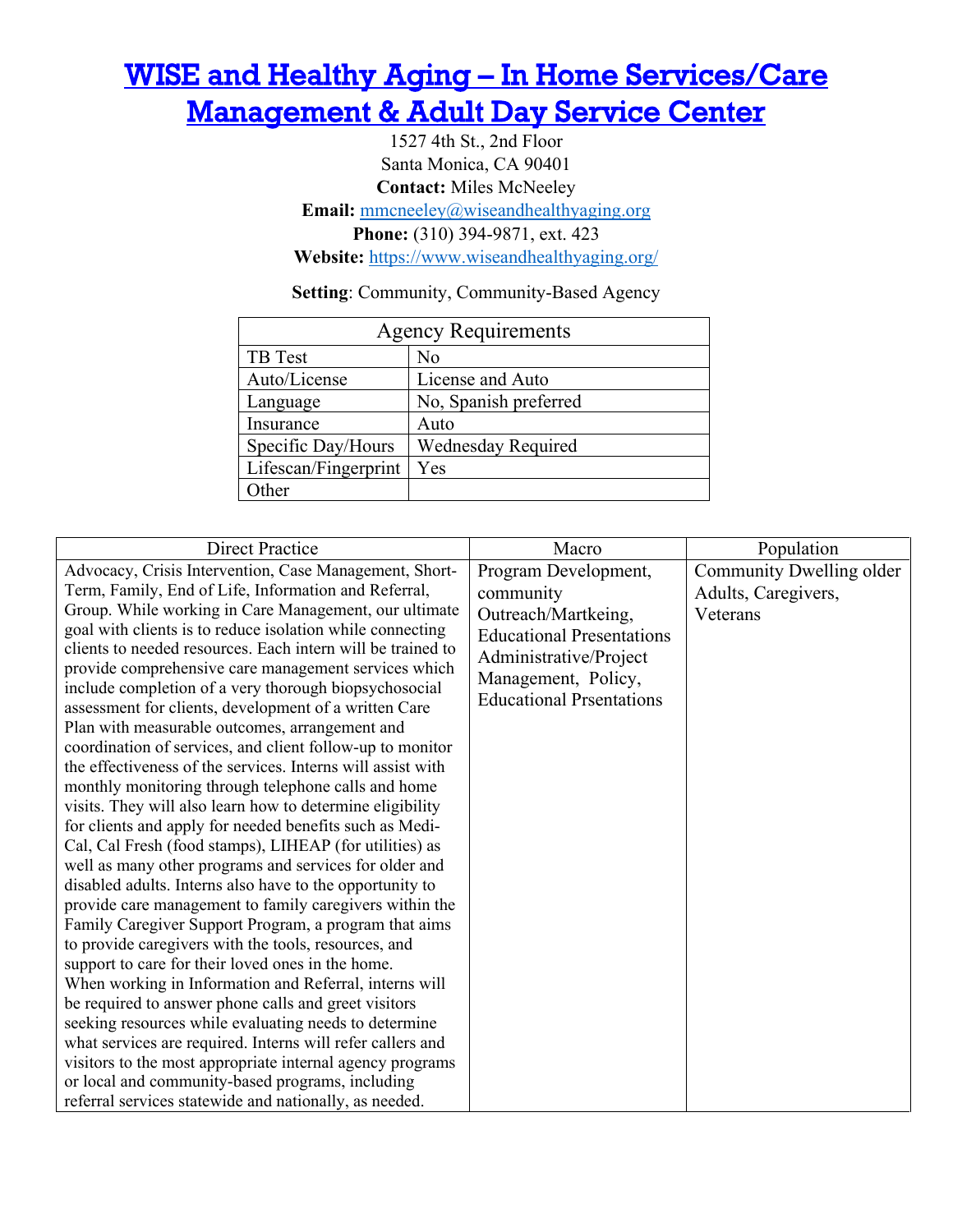While working in Care Management, our ultimate goal with clients is to reduce isolation while connecting clients to needed resources. Each intern will be trained to provide comprehensive care management services which include completion of a very thorough biopsychosocial assessment for clients, development of a written Care Plan with measurable outcomes, arrangement and coordination of services, and client follow-up to monitor the effectiveness of the services. Interns will assist with monthly monitoring through telephone calls and home visits. They will also learn how to determine eligibility for clients and apply for needed benefits such as Medi-Cal, Cal Fresh (food stamps), LIHEAP (for utilities) as well as many other programs and services for older and disabled adults. Interns also have to the opportunity to provide care management to family caregivers within the Family Caregiver Support Program, a program that aims to provide caregivers with the tools, resources, and support to care for their loved ones in the home.

When working in Information and Referral, interns will be required to answer phone calls and greet visitors seeking resources while evaluating needs to determine what services are required. Interns will refer callers and visitors to the most appropriate internal agency programs or local and community-based programs, including referral services statewide and nationally, as needed.

While working at our Adult Day Service Center (ADSC), interns will be encouraged to sharpen their assessment skills by providing biopsychosocial assessments for older adults who are frail, have impaired cognition, or other psychological diagnoses. In collaboration with ADSC staff, interns will create 6-month care plans suggesting specific interventions to facilitate the goals of social service model adult day services such as decreased social isolation, increased exercise and cognitive stimulation. Interns will be assigned a small caseload of ADSC participants to follow for the duration of their rotation and will intervene as necessary to promote greater integration and participation within the program. Interns will have the option of conducting a small "pull-out" group for specific ADSC participants. The group may focus on reminiscence, cognitive stimulation, or other therapeutic activities.

Somos Amigos, Our Spanish Language Program is designed to offer the same level of engagement, mental stimulation, exercise-strength training and recreation that our English program offers. Somos Amigos ("we *are friends"*) is a diverse group, embracing the cultures and celebrating the traditions of Mexico, Central and South America. We offer two days a week of Spanish language activities. All the internship activities mentioned above are offered through Somos Amigos.

Within the ADSC, we offer a 2 day/week program for individuals with early memory loss called WISEMinds. This research-informed program is comprised of a group of 8—12 individuals who take a proactive approach to memory loss. Interns may rotate through this program, contributing to each client's assessment (in conjunction with our mental health services) and offering one or two program activities each month commensurate with the cognitive capabilities and interests of our group. Curriculum development for these activities will be supervised by our Director of Community Aging Resources and Education.

#### **Unique Aspects of Placement:**

Both programs involve biopsychosocial assessments with a "micro" focus on client behaviors and needs, however, there are plenty of "mezzo" and "macro" experiences interwoven into each program which further the independence and support of client's lives.

\*Mileage reimbursement will be provided to GSWEC students in accordance with the agency's mileage reimbursement policy that currently reflects the Federal mileage reimbursement rate.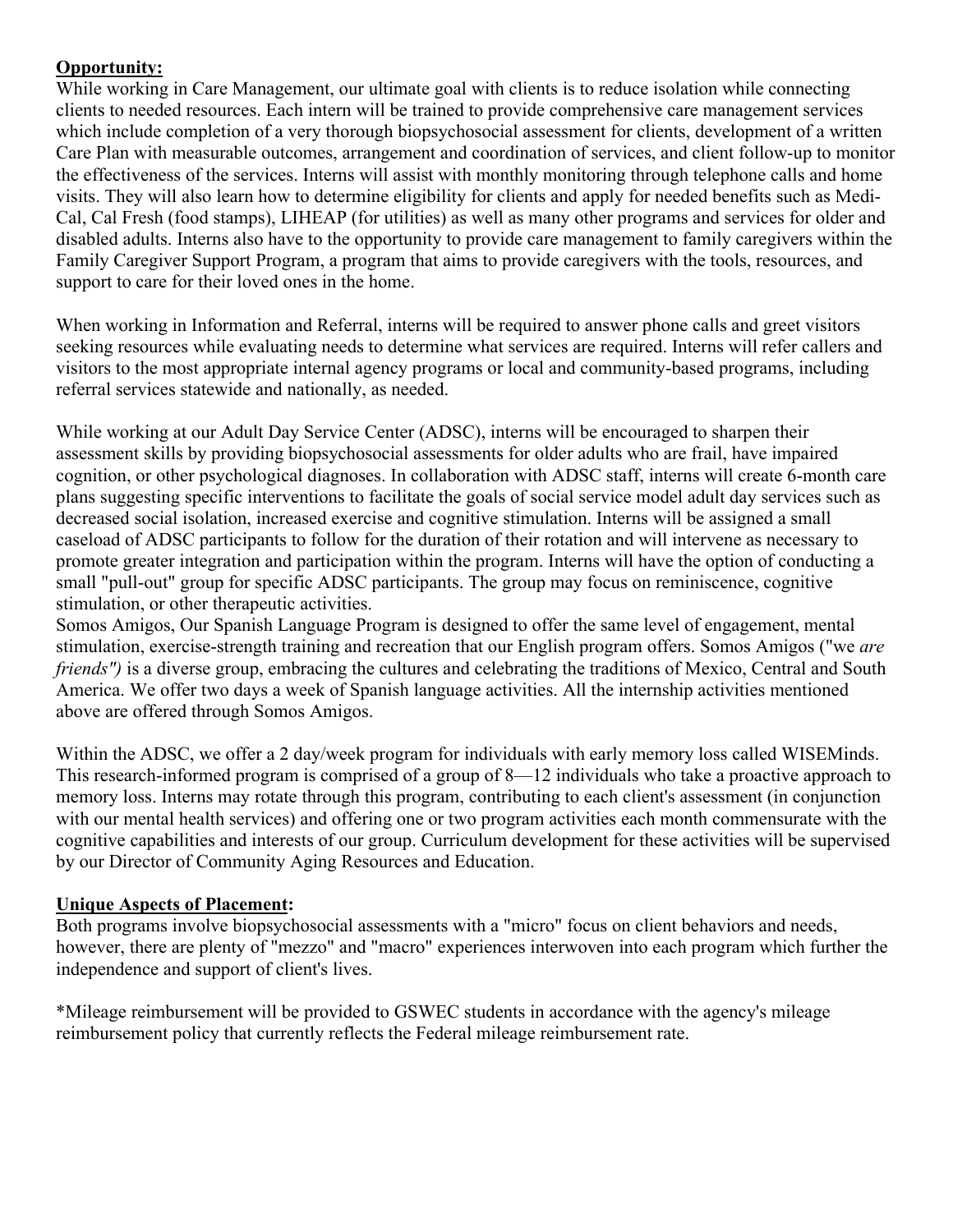# <span id="page-42-0"></span>[WISE and Healthy Aging – Long Term Care Ombudsman](#page-4-0)

[Program](#page-4-0) 

1. Long Beach Long Term Care Ombudsman Program: 4300 Long Beach Blvd, Suite 440, Long Beach, 90807

2. Santa Monica Long Term Care Ombudsman Program: 1527 4th St., 2nd Floor, Santa Monica, 90401

3. Pasadena Long Term Care Ombudsman Program: 2700 E FoothillSanta, Pasadena, CA 91107

**Contact:** Miles McNeeley

**Email:** [mmcneeley@wiseandhealthyaging.org](mailto:mmcneeley@wiseandhealthyaging.org)

**Phone:** (310) 394-9871, ext. 423

**Website:** <https://www.wiseandhealthyaging.org/>

#### **Setting**: Long-term care facilities (Skilled Nursing Facilities, Assisted Living)

| <b>Agency Requirements</b> |                                                                              |  |
|----------------------------|------------------------------------------------------------------------------|--|
| <b>TB</b> Test             | No                                                                           |  |
| Auto/License               | License and Auto                                                             |  |
| Language                   | Preferred: Farsi, Russian, Korean, Mandarin, Cantonese, Spanish              |  |
| Insurance                  | Auto                                                                         |  |
| Specific Day/Hours         | Wednesday Required                                                           |  |
| Lifescan/Fingerprint       | Yes                                                                          |  |
| Other                      | No current or past employment in a long-term care setting within the last 12 |  |
|                            | months                                                                       |  |

| <b>Direct Practice</b>                                        | Macro                  | Population           |
|---------------------------------------------------------------|------------------------|----------------------|
| Advocacy, Crisis Intervention, Case Management, Short-        | Administrative/Project | Residents of long    |
| Term, Family, End of Life, Information and Referral,          | Management,            | term care facilities |
| Group. While working in Care Management, our ultimate         | Community              | (Skilled Nursing     |
| goal with clients is to reduce isolation while connecting     | Outreach/Marketing,    | Facilities, Assisted |
| clients to needed resources. Each intern will be trained to   | Policy, Educational    | Living)              |
| provide comprehensive care management services which          | Prsentations           |                      |
| include completion of a very thorough biopsychosocial         |                        |                      |
| assessment for clients, development of a written Care Plan    |                        |                      |
| with measurable outcomes, arrangement and coordination        |                        |                      |
| of services, and client follow-up to monitor the              |                        |                      |
| effectiveness of the services. Interns will assist with       |                        |                      |
| monthly monitoring through telephone calls and home           |                        |                      |
| visits. They will also learn how to determine eligibility for |                        |                      |
| clients and apply for needed benefits such as Medi-Cal, Cal   |                        |                      |
| Fresh (food stamps), LIHEAP (for utilities) as well as many   |                        |                      |
| other programs and services for older and disabled adults.    |                        |                      |
| Interns also have to the opportunity to provide care          |                        |                      |
| management to family caregivers within the Family             |                        |                      |
| Caregiver Support Program, a program that aims to provide     |                        |                      |
| caregivers with the tools, resources, and support to care for |                        |                      |
| their loved ones in the home.                                 |                        |                      |
| When working in Information and Referral, interns will be     |                        |                      |
| required to answer phone calls and greet visitors seeking     |                        |                      |
| resources while evaluating needs to determine what services   |                        |                      |
| are required. Interns will refer callers and visitors to the  |                        |                      |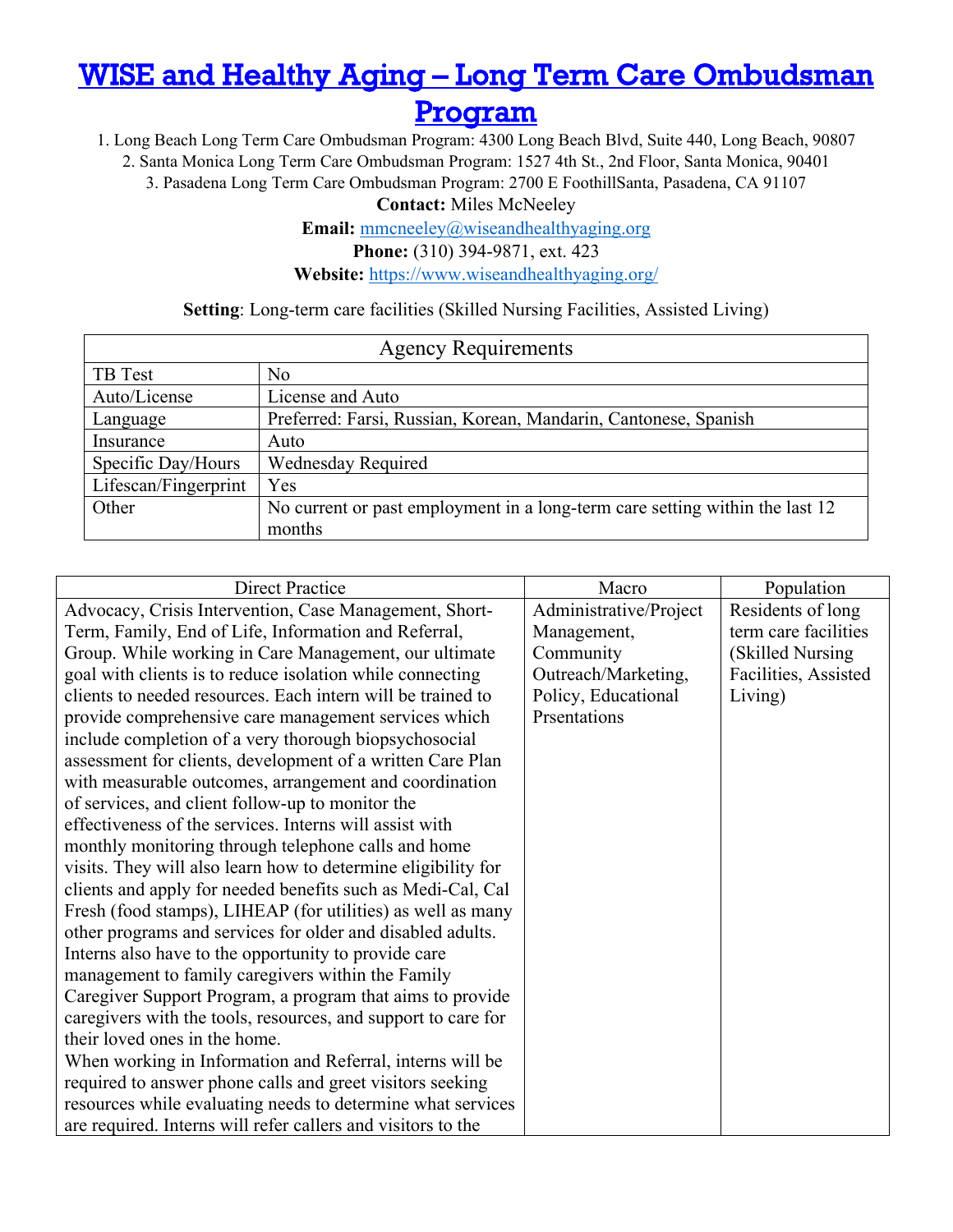| most appropriate internal agency programs or local and |  |
|--------------------------------------------------------|--|
| community-based programs, including referral services  |  |
| statewide and nationally, as needed.                   |  |

The Long-Term Care Ombudsman Program is designed to provide independent oversight over the quality of care in long term care facilities by advocating for resident's health, safety, welfare and rights. Its federally mandated activities include, but are not limited to, complaint investigation, unannounced monitoring visits to licensed long term care facilities, community education, resident and family education. Ombudsman in the state of California also are called to witness advance health care directives executed by residents in skilled nursing facilities; receive mandatory reports of elder and dependent adult abuse and conduct preliminary abuse investigations.

GSWEC students who have the interest, the skill level and capabilities will have additional opportunities to select from that are distinct from traditional internship assignments. The following are distinct GSWEC opportunities:

Elder and dependent adult abuse in long-term care settings: GSWEC students with the necessary capabilities will be additionally trained to conduct elder and dependent adult abuse investigations.

Exposure to the elder justice multidisciplinary teams including the Los Angeles County Elder Abuse Forensic Center: GSWEC students will have the opportunity to attend meetings to observe or to present a case if that is deemed a necessary intervention. The Forensic Center is multidisciplinary team that meets weekly to review, consult and take action on the most egregious elder abuse cases in the County. The team is comprised of a geriatrician, neuropsychologist, APS, Ombudsman, Public Guardian, District Attorney's Office, City Attorney's Office, Los Angeles Police Department, Sherriff's Department, other local law enforcement jurisdictions, Department of Mental Health, and the Victim 2020-2021Witness Program.

Los Angeles County Elder Death Review Team: Co-chaired by the Los Angeles County District Attorney's and Coroner's Office Chief Medical Examiner; the team reviews suspicious deaths that involve elders or dependent adults. Cases are brought forward by law enforcement and the Ombudsman. GSWEC students will have the opportunity to attend this meeting.

Macro projects policy, advocacy, and outreach: Rotations will be available to support the policy and advocacy efforts of the Ombudsman and Elder Abuse Prevention Programs. A few examples of the types of assignments: Help with the coordination of the City of Los Angeles Domestic Violence Task Force Abuse in Later Life Ad Hoc Committee; co-chaired by the City Attorney's Office and WISE & Healthy Aging.

The committee seeks to conduct training and link service providers in the elder justice and domestic violence intervention networks to support more cohesive responses to abuse in later life.

Legislative education and advocacy: Engage in letter writing to support or oppose legislation, conduct visits in district and possibly at the state Capitol to educate legislators on the impact of budget packages, legislation, and policy implications. Additionally, GSWEC students will have the opportunity to engage with statewide advocacy organizations like the California Elder Justice Coalition, the California Long-Term Care Ombudsman Association, and attend state level advocacy meetings with the regulatory agencies to deal with systemic issues that arise from the field.